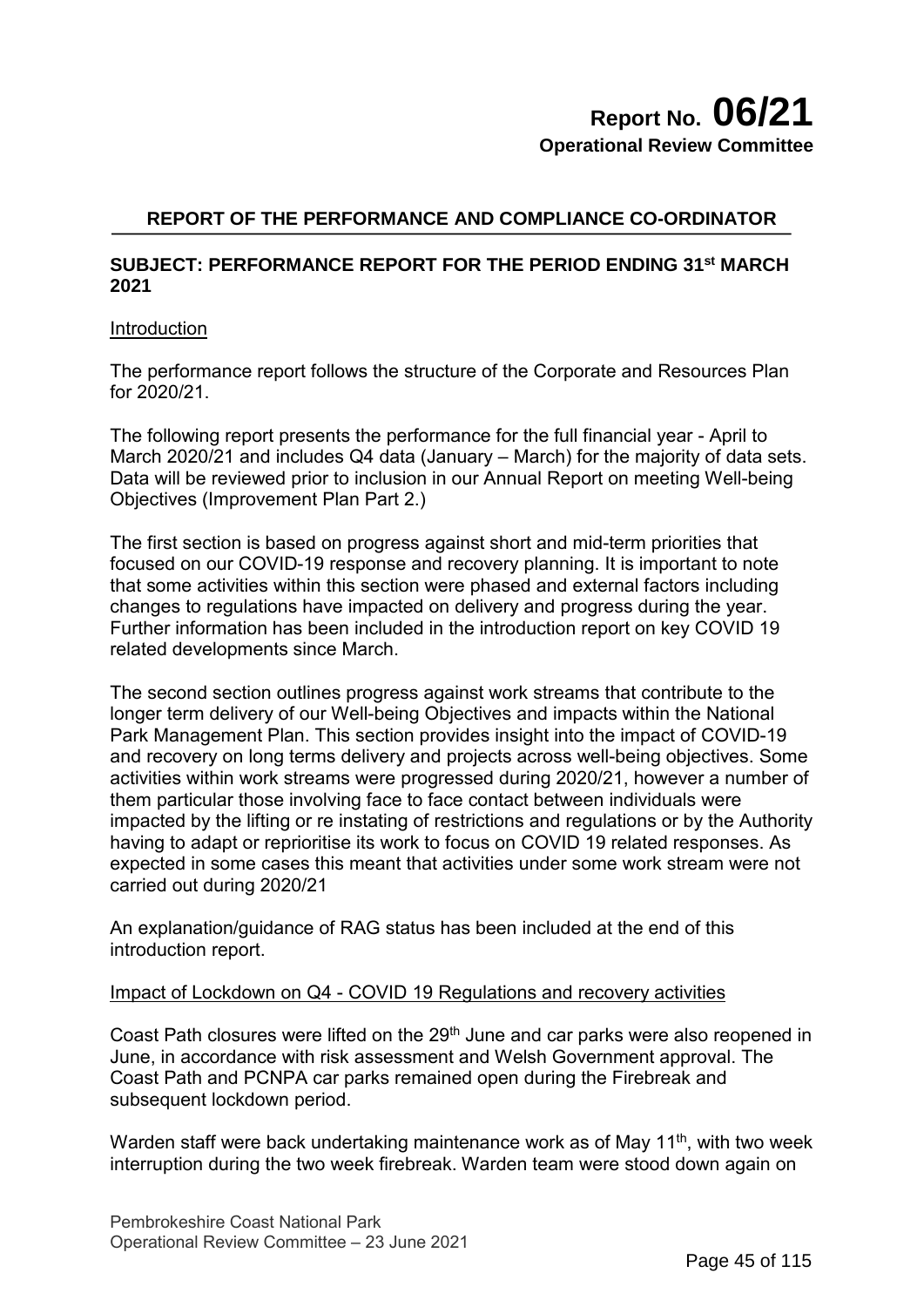December 18th as a result of the lockdown introduced in December, with a phased return under a new Risk Assessment as of 18/1 to carry out work related to Public Safety and the Prevention of significant damage. This was extended to cover maintenance work on February 15<sup>th</sup>. Countryside Management Team are currently operating to the COVID Risk Assessment and undertaking most outdoor work subject to the limitations and guidance outlined within the Risk Assessment. Work programming for conservation was re-prioritised to take account of the demand placed on opening up footpaths earlier in the year and has been further affected by the firebreak period and subsequent lockdown.

Visitor attraction sites remained closed during quarter 4. However reopening planning activities were carried out in March in anticipation of opening in April, including completion of amended risk assessment for all centres. Carew opened in April, with only the outdoor areas of the Castle and its grounds open. During May in line with Welsh Government restrictions the indoor areas and the Tidal Mill reopened. Castell Henllys reopened on the 26<sup>th</sup> April. Oriel y Parc re-opened on 26<sup>th</sup> April on reduced opening hours, with the gallery reopening on the  $17<sup>th</sup>$  May, in line with regulations.

Re-entry into lockdown meant a focus on working remotely across teams in quarter 4, with Llanion closing on the 20<sup>th</sup> December. Systems for homeworking are in place, including the 3CX phone system. Wardens now have access to Lifesize Video Calling (as of late January 2021) - via a mobile app, with a dedicated VC Room. This will allow improved communication and remote contact, supporting well-being, for staff previously without the facilities provided to Office based employees. A paper was considered by the Employee Forum in March to explore options for remote working in future. Re-entry into lockdown also had an impact on site visits for some teams in quarter 4.

Following confirmation of Wales moving into alert level two on 17 May, Llanion has been re-opened to the Public on an appointment basis, on Monday, Wednesdays and Fridays. Many regulations and guidance introduced by the Welsh Government are still in place and staff that are able and equipped to do so, are continuing to work from home where possible. Access to Llanion HQ for staff remains open only for urgent and priority tasks. Restrictions were relaxed on site visits so staff are allowed to enter enclosed space to access outside spaces, where necessary to do so, with the wearing of face masks being mandatory. Individual and group volunteering has resumed adhering to revised Covid-19 risk assessments.

#### Adapted and Flexible approach

In line with recovery planning activities and relevant risk assessments and as restrictions allowed during Q2 and Q3 we did see the re starting and delivery of adapted face to face services. Activities were focused on outdoor engagement and delivered in line with risk assessments. Numbers for sessions have had to be restricted. Examples include:

• 593 participants in walks led by PCNPA staff and volunteers, which includes participants in its events and activities programme that refocused on guided walks. 201 participants in Pembrokeshire led Walking for Well-being Sessions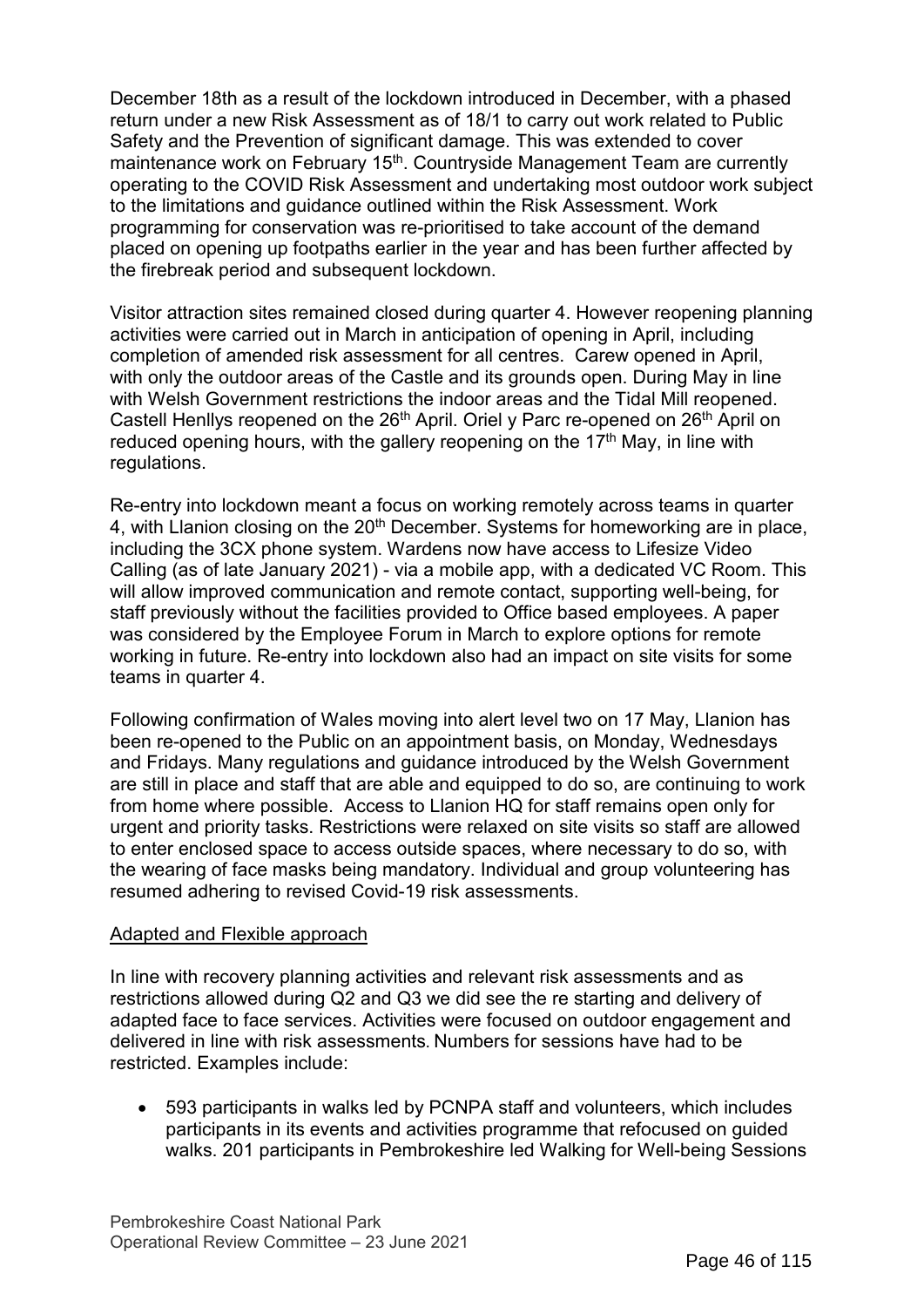across 35 session and 107 participants in Walkability sessions across 16 sessions.

- 1,904 pupils participated in outdoor learning sessions, and alongside this Authority staff and volunteers have delivered school grounds work to support outdoor learning.
- The return of group volunteering sessions as and when restrictions allowed has meant that 73 volunteer days have been contributed to tree planting in the Park.
- Despite OYP closing on 4th December due to Welsh Government restrictions, its outdoor markets were still able to take place on 5th, 6th and 12th December. (13th December market cancelled due to poor weather). Following Covid-19 guidance and advice from PCC.

COVID 19 has as would be expected had a negative impact on the level of face to face engagement with people across projects, visitor services, community engagement, education programme, volunteering and events.

However in some areas we have been able to continue to adapt our services utilising digital opportunities for virtual or hybrid approaches.

- Using virtual training opportunities has boosted the number of volunteers attending training sessions to 297, a 36.9% increase compared to 2019/20.
- 180 people attended the Authority's virtual Archaeology Day delivered in partnership with PLANED.
- Has enabled continued facilitation virtually of Youth Committee and Volunteer Forum.
- Castell Henllys has delivered 2 virtual sessions for schools.
- Pembrokeshire Outdoor Schools has been delivering webinar training sessions for teachers and is developing online resources.
- OYP hosted an online exhibition (due to the closure in December). This was the Friends of Oriel y Parc's annual competition for schoolchildren across the St Davids Campuses. The topic of the competition was the children's response to Covid-19. It would have normally been displayed in the Tower.
- OYP hosted a virtual St Davids Day Dragon Parade event held across Facebook, Twitter and Instagram where people took part by sending in their creations of dragons via social media or email. There were 3 local school classes (Redhill Prep, Ysgol Glannau Gwaun and Ysgol Penryhn Dewi) as well as lots of submissions from St Davids Care in the Community and over 25 individuals who posted their artwork all of varying ages and abilities.

#### Planning Service

Officers were undertaking high priority essential in person visits to sites in February and March. They continued to deal with and process valid applications and where necessary officers continued to access the office in quarter 4. Face to face meetings such as planning surgery are not being undertaken. Workload backlog has effected performance following problems with registering casework due to external IT planning system issues in Q3 (this issue has now been resolved) and new lockdown restrictions in force during Q4 impacted work on office access and site visits. This compounded previous impact of Covid-19 restrictions on office based planning tasks. The impact of these issues is reflected in quarter planning measures, however there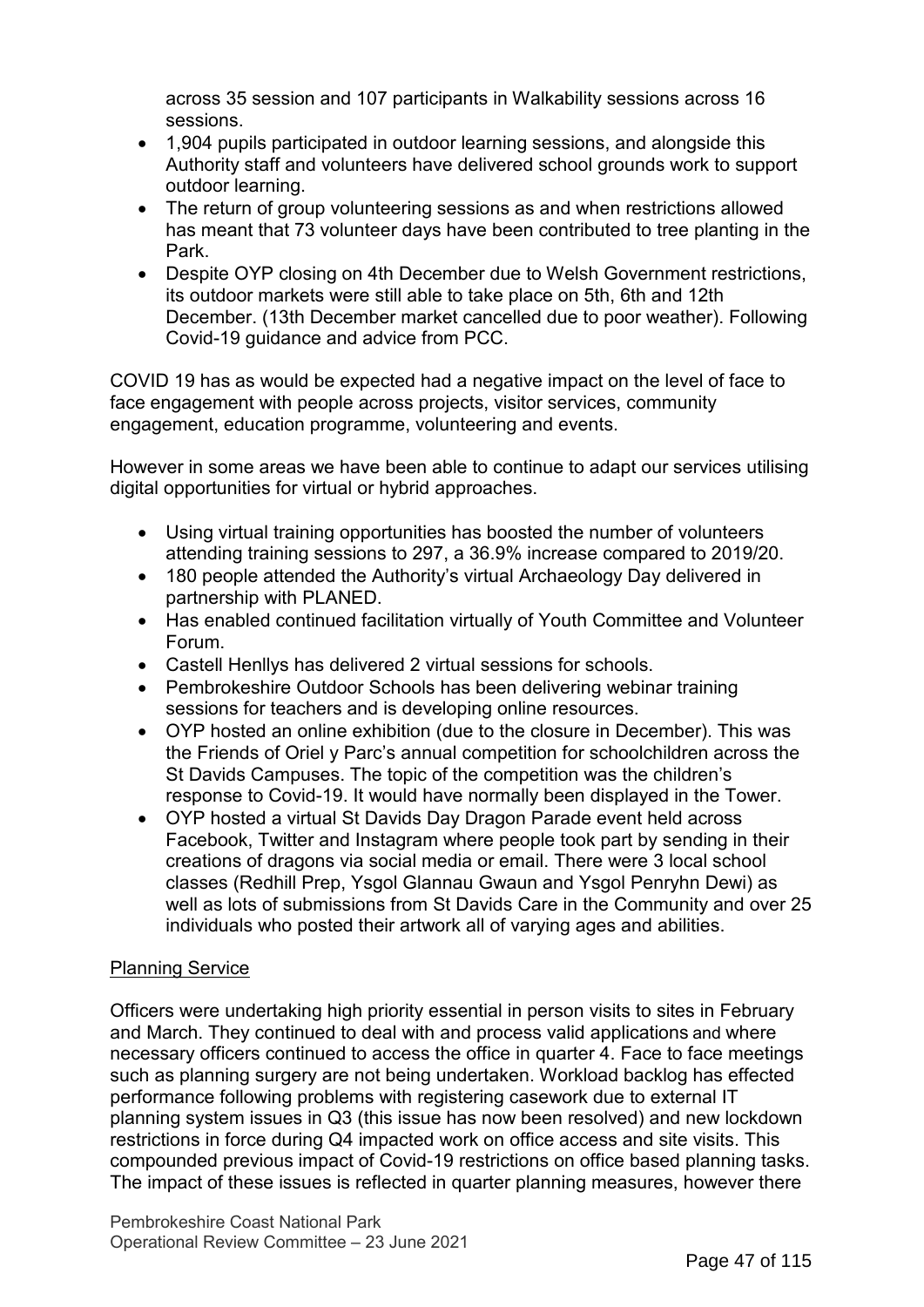has been an improvement in performance between Q3 to Q4. The % of all planning applications determined within time periods required ytd has moved from a red RAG rating to an amber rating at 66.31%.The Average time taken to determine all planning applications in days has decreased ytd from 113 days in Q3 to 109.75 days in Q4.

There has been a fall in the % of enforcement cases investigated (within 84 days) from 93.15 in Q3 to 78.15 in Q4.

### Working Towards Long Term Objectives

During 2020/21 staff were able to further progress some actions working towards long term objectives. Notable developments included:

- Completion in September of work at Aberfforest in relation to restabilisation and regrade of stream junction onto the beach.
- Adoption of Local Development Plan 2 in September.
- Launch of Traditional Boundaries Scheme, with three new hedges having been planted and a wall restored under the scheme.
- A strategy for the Conservation of the Marsh Fritillary Butterfly in Pembrokeshire has been produced with funding from the Pembrokeshire Nature Partnership.
- 102 affordable housing units approved following Planning permission for Brynhir site Tenby issued following signing of S106.
- NPA approval to refocus work of SDF committee to focus on community decarbonisation projects. Twelve projects were awarded funding by the SDF Committee in 2020/21.
- Mobile Phone App has been designed on the Arc Online platform (linked to Digital Park Project) and is now in use by Area Managers, to survey the extent of the ash die back problem on PCNPA owned estate.
- Contractor for Phase 2 electric vehicle charging points have been appointed. Activities to support installation of four Phase 1 EV charging points were carried out in 2020/21. These first 4 EV charging posts became operational in April 2021 and are located at Brewery Meadow Car Park, Oriel Y Parc Car Park, Porthgain Hoppers parking area and Broad Haven Car Park.
- Following NPA agreeing in December to land purchase related to carbon sequestration project, funded via Welsh Government Sustainable Places, Sustainable Landscapes funding, land at Trefin has been acquired for this purpose.
- Rollout of Office 2016 to 130 devices completed in November.

However COVID 19 has had an impact on delivery of some activities contributing to long term objectives. In particular activities affected by:

- Current or impact of previous COVID 19 regulations on delivery
- Staff within some teams having been on furlough in previous months or currently on furlough, limiting capacity in some areas
- the need to adapt services
- the need to reprioritise actions for some teams in previous months on COVID 19 related actions such as recovery planning, risk assessments or reopening activities. This has had a particular impact on some corporate and HR related areas of work.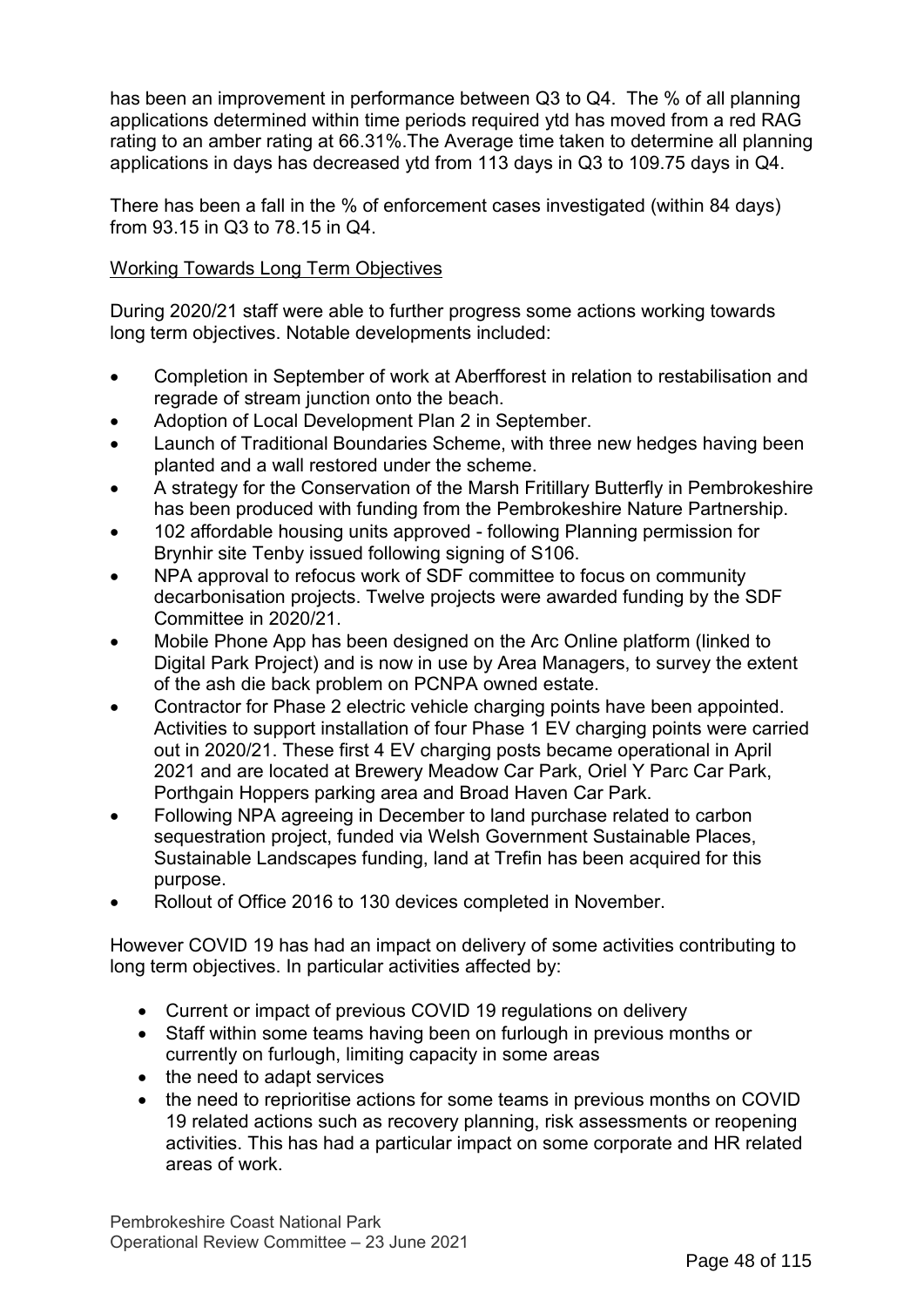Activities contributing to the long term delivery of our Well-being Objectives have been reviewed and prioritised as part of the development of the Corporate and Resources Plan 2021/22. Some activities have not been carried forward or have been amended to reflect changes in how they will be delivered.

#### Health and Safety

The Authority had two RIDDOR (Reportable) incidents in 2020/21, these happened in Q1 and Q2. No further RIDDOR's happened in Q3 or Q4. Training to maintain adequate levels of health and safety for front line staff has been prioritised and training has recommenced.

### EIR

One Environmental Information Regulations response was not provided in time in Q1 and one Freedom of Information Regulation response was not provided in time in Q4.

### Update on Welsh Government Public Sector Net Zero Methodology

The Welsh Government released its Public sector net zero reporting guide and associated spreadsheet in May 2021 [\(Officers had expected it to](https://gov.wales/public-sector-net-zero-reporting-guide) be released in March): https://gov.wales/public-sector-net-zero-reporting-guide . The scope is broader in some areas compared to the Authority's current methodology e.g. it includes land use data. An initial meeting has been with staff from relevant teams to look at how the Authority can trial this approach and co-ordinate the collection of data.

### Explanation of RAG Status

| <b>RAG</b> | What it means                                                                                                                                                                                                                                                                                                                                                                                                                                                                                                                                                                                                                                                                                         |
|------------|-------------------------------------------------------------------------------------------------------------------------------------------------------------------------------------------------------------------------------------------------------------------------------------------------------------------------------------------------------------------------------------------------------------------------------------------------------------------------------------------------------------------------------------------------------------------------------------------------------------------------------------------------------------------------------------------------------|
| <b>Red</b> | Close monitoring and/or significant action required.<br>This would normally be triggered by any combination of the following:<br>Measures: Not meeting the target or set to miss the target by a<br>significant amount. Some Planning targets are based on Welsh<br>Government targets.<br>Projects/ Project Development: Significant issues with the project e.g.<br>$\bullet$<br>project hasn't started within expected timescales, delays against<br>critical milestones, failure to achieve project outcomes, significant<br>challenges to operational delivery, issues with budget profiling or                                                                                                  |
|            | future funding concerns. Or project is on hold/ no aspect of the project<br>can be delivered due to COVID 19. Risk project associated with has<br>increased as a result of inaction.<br>• Ways of Working: Significant delays with progressing ways of working<br>activities. Critical activities, milestones and outcomes not being<br>achieved. Lack of progress raises compliance concerns. Current area<br>of work is on hold due to reprioritisation of work due to COVID 19.<br>• Strategic: Strategic partnership or engagement failing to achieve<br>desired outcomes, lack of sustainability within partnership, funding<br>concerns or capacity concerns in terms of Authority involvement. |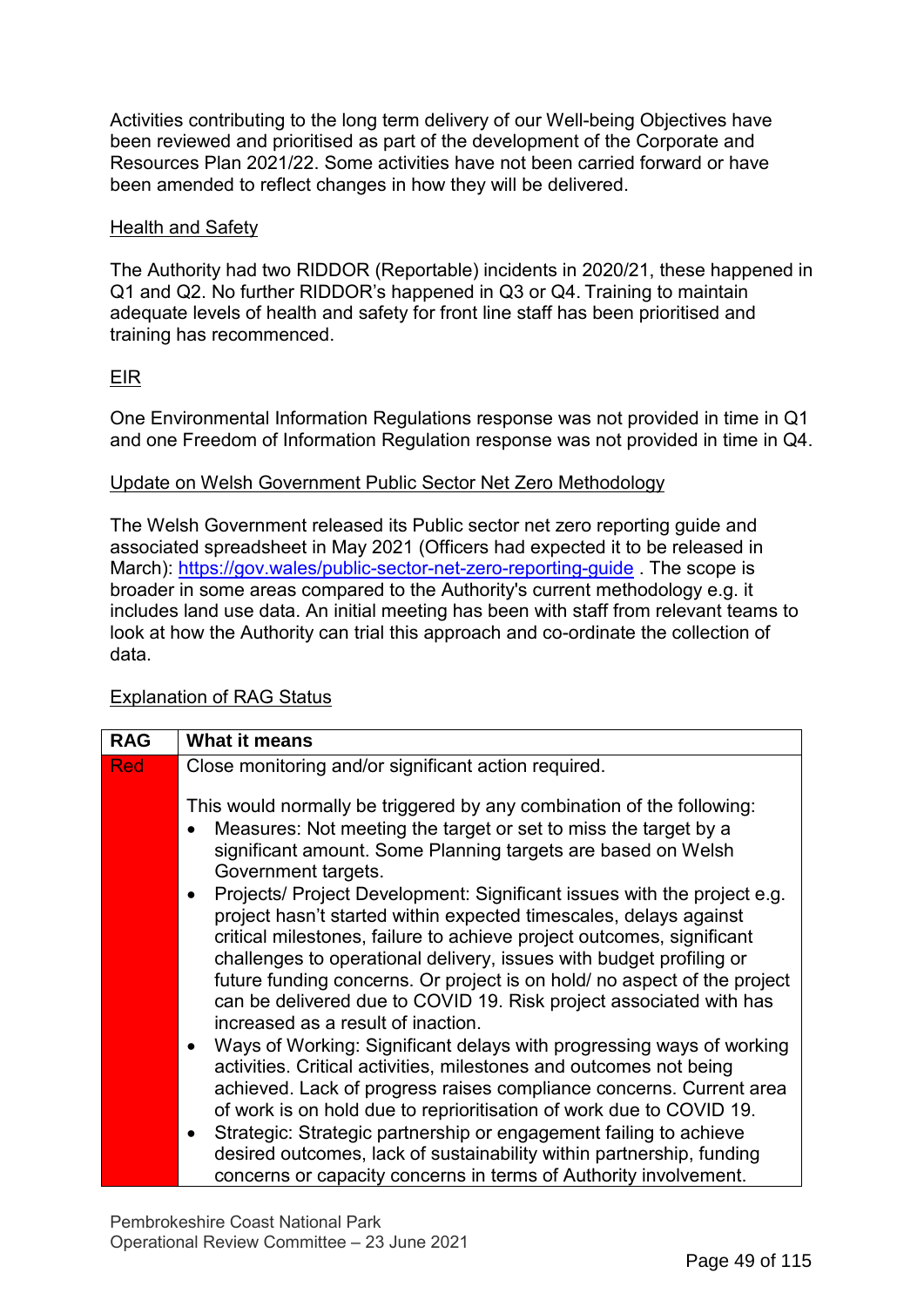|              | Covid 19 response/ recovery: Service on hold or phase cannot<br>$\bullet$<br>progress due to current regulations. Progress concerns around |
|--------------|--------------------------------------------------------------------------------------------------------------------------------------------|
|              | recovery planning response in this area. Significant implementation                                                                        |
|              | concerns with phase. Significant limitations to service delivery. Major<br>Health and Safety concerns or impacts on the workforce.         |
| <b>Amber</b> | Light touch monitoring required and/or some action should be carried out                                                                   |
|              | to prevent movement to Red status or to ensure progress to Green                                                                           |
|              | status.                                                                                                                                    |
|              |                                                                                                                                            |
|              | This would normally be triggered by any combination of the following:                                                                      |
|              | Measures: Performance is currently not meeting the target or set to<br>$\bullet$<br>miss the target by a narrow margin.                    |
|              | Projects/ Project Development: Minor or initial concerns around project<br>$\bullet$                                                       |
|              | performance and delivery e.g. some slippage in terms of timescales,<br>initial concerns around progress towards project milestones,        |
|              | outcomes, operational delivery and budget profiling. Some future                                                                           |
|              | funding concerns. Measures have been put in place to address any                                                                           |
|              | previous major concerns and are being acted upon. Only part of the                                                                         |
|              | project is being delivered due to COVID 19/ adapted approach in<br>place.                                                                  |
|              | • Ways of Working: Minor delays with progressing ways of working                                                                           |
|              | activities. Some activities, milestones and outcomes not being                                                                             |
|              | achieved. Measures have been put in place to address any previous                                                                          |
|              | major concerns and are being acted upon.<br>• Strategic: Initial concerns on strategic partnership or engagement                           |
|              | achieving desired outcomes, sustainability of partnership, funding or                                                                      |
|              | capacity in terms of Authority involvement.                                                                                                |
|              | • Covid 19 response/ recovery: Only part of service is being delivered.                                                                    |
|              | Recovery planning activities initiated or in place but service not back to                                                                 |
|              | normal. Concerns around progress/ delivery in terms of recovery<br>planning or service provision. Minor Health and Safety Concerns or      |
|              | impacts on workforce.                                                                                                                      |
| Green        | No action required.                                                                                                                        |
|              | This would normally be triggered by any combination of the following:                                                                      |
|              | Measures: Performing is currently meeting the target.                                                                                      |
|              | Projects/ Project Development: Everything is functioning as expected,<br>٠                                                                 |
|              | project performance is as planned with the project meeting milestones                                                                      |
|              | and outcomes.                                                                                                                              |
|              | Ways of Working: Progress is being made against areas for action<br>$\bullet$                                                              |
|              | within reasonable timescales. Milestones and Outcomes are being                                                                            |
|              | achieved.                                                                                                                                  |
|              | • Strategic: Healthy sustainable partnership in place, delivering against                                                                  |
|              | desired outcomes.                                                                                                                          |
|              | Covid 19 response/ recovery: Service back to normal/ or operating<br>٠                                                                     |
|              | successful adapted approach. Regulations implemented. Effective                                                                            |
|              | Health and Safety practices are in place.                                                                                                  |
|              | Performance for some Measures are based on across year benchmarking and                                                                    |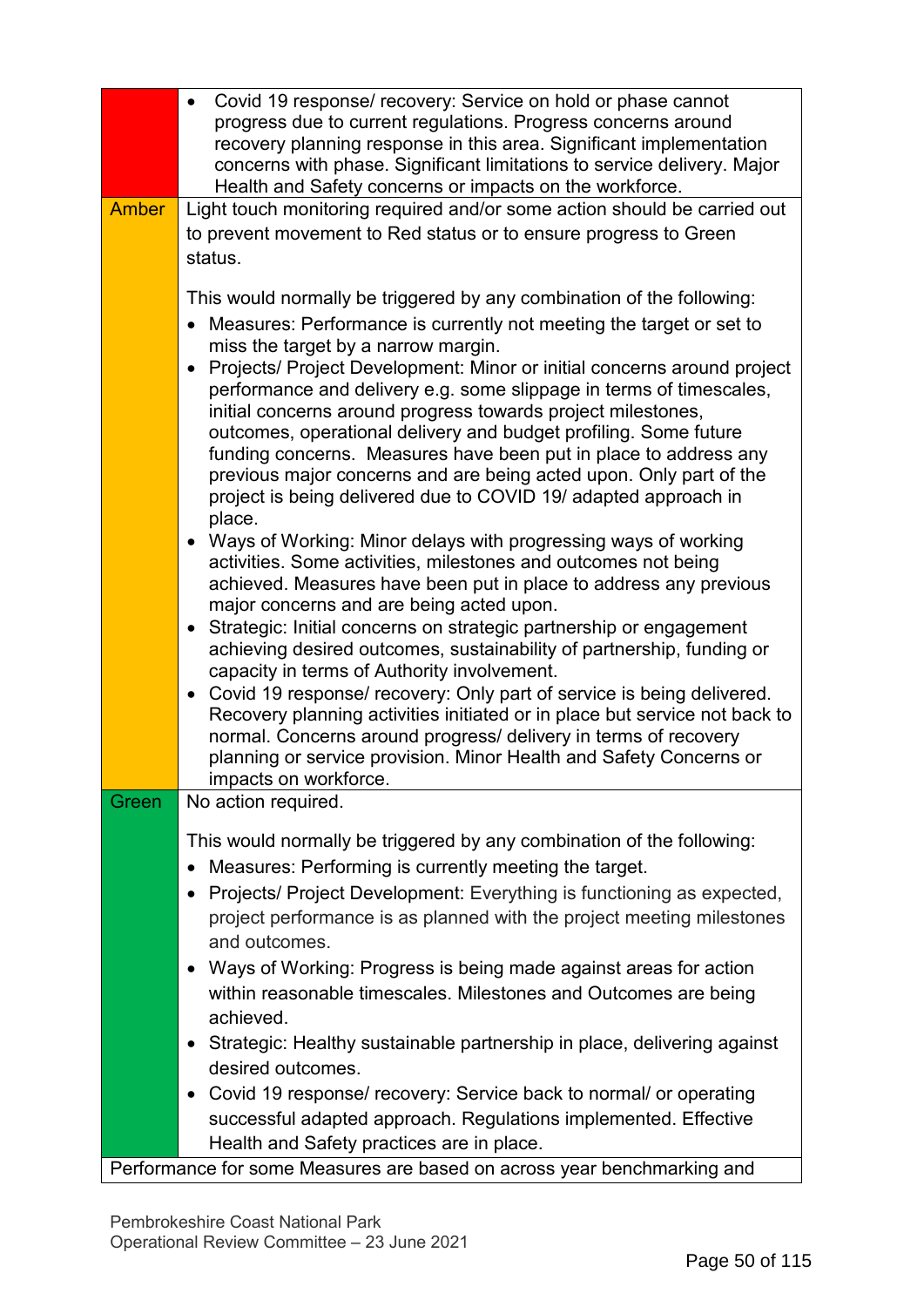trend considerations, performance columns on previous year performance should be used to assess performance in these areas.

### **RECOMMENDATION:**

#### **Members are requested to RECEIVE and COMMENT on the Performance Report.**

*(For further information contact Mair Thomas, Performance and Compliance Coordinator)*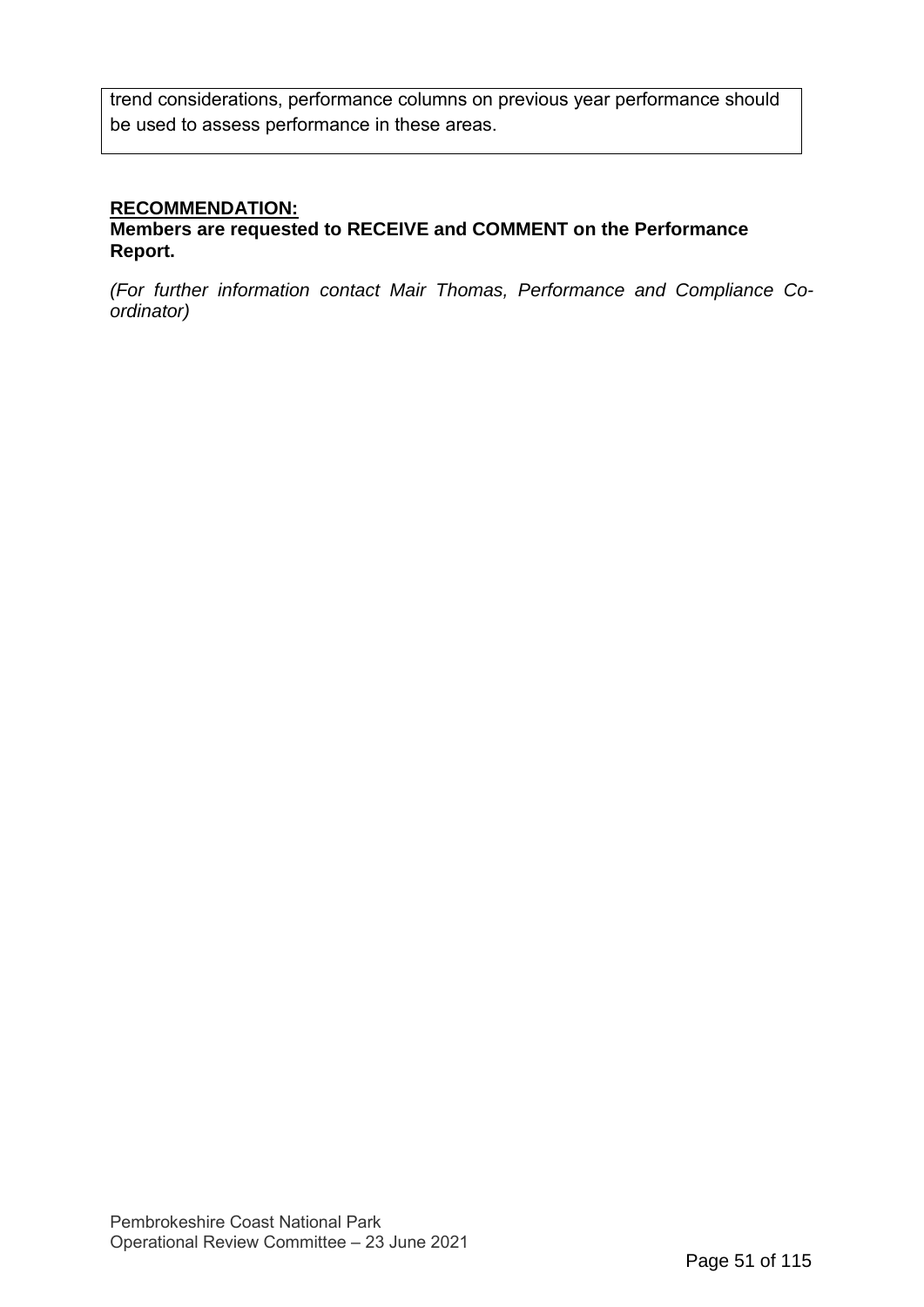### **Short and Mid Term Phased Approach**

**Well-being Objective - Responsive, Effective and Ensuring Safety**

### **Work Area 1 – Responding effectively to COVID -19 related regulations and guidance**

| Phase 1 Actions - Implement effectively COVID-19 Regulations and Guidance issued by the UK and Welsh Government                                        |                                                           |                                |               |                                                                                                                                                                                                                                                                                                                                                                                                                                                                         |  |  |
|--------------------------------------------------------------------------------------------------------------------------------------------------------|-----------------------------------------------------------|--------------------------------|---------------|-------------------------------------------------------------------------------------------------------------------------------------------------------------------------------------------------------------------------------------------------------------------------------------------------------------------------------------------------------------------------------------------------------------------------------------------------------------------------|--|--|
| <b>Action</b>                                                                                                                                          | 2020/21<br><b>Previous</b><br>Period -<br><b>February</b> | 2020/21 Current Period - March |               |                                                                                                                                                                                                                                                                                                                                                                                                                                                                         |  |  |
|                                                                                                                                                        | <b>RAG</b>                                                | <b>RAG</b>                     | <b>Trend</b>  | <b>Comments</b>                                                                                                                                                                                                                                                                                                                                                                                                                                                         |  |  |
| Management and Implementation of<br>COVID-19 Access Regulations: Closure of<br>paths, signage, monitoring, management<br>and communication of closure. | Green                                                     | Green                          | $\rightarrow$ | All PROW and Coast Path open and experiencing high levels<br>of use during lockdown where close to resident communities.<br>Easing of travel restrictions has resulted in greater recreational<br>use in more remote areas. Covid precautions signage at main<br>access points to Coast Path being refreshed in time for Easter<br>bank holiday.                                                                                                                        |  |  |
| Management and implementation of<br>closure of Car Parks and Centres.                                                                                  | Green                                                     | Green                          | $\rightarrow$ | PCNPA's car parks remain open to support legitimate use (i.e.<br>activities currently supported under WG regulations). Some<br>evidence of non-compliance in terms of people breaking<br>lockdown restrictions to travel to the coast (especially on sunny<br>days) but such actions are confined to a small minority and<br>PCNPA is working closely with PCC and Dyfed-Powys Police<br>on localised enforcement.                                                      |  |  |
| Ensuring our publically accessible sites<br>and land is safe for the public to use.                                                                    | Amber                                                     | Amber                          | $\rightarrow$ | All of PCNPA's managed sites (with the exception of visitor<br>attractions) remain open to the public. Wardens and Rangers<br>continue to help deal with urgent matters impacting on the<br>National Park to ensure the ongoing safety of the public. All<br>associated risk assessments have been updated to reflect the<br>move towards Alert Level 3 in Wales and field-based staff are<br>gradually increasing duties in-line with current WG COVID<br>regulations. |  |  |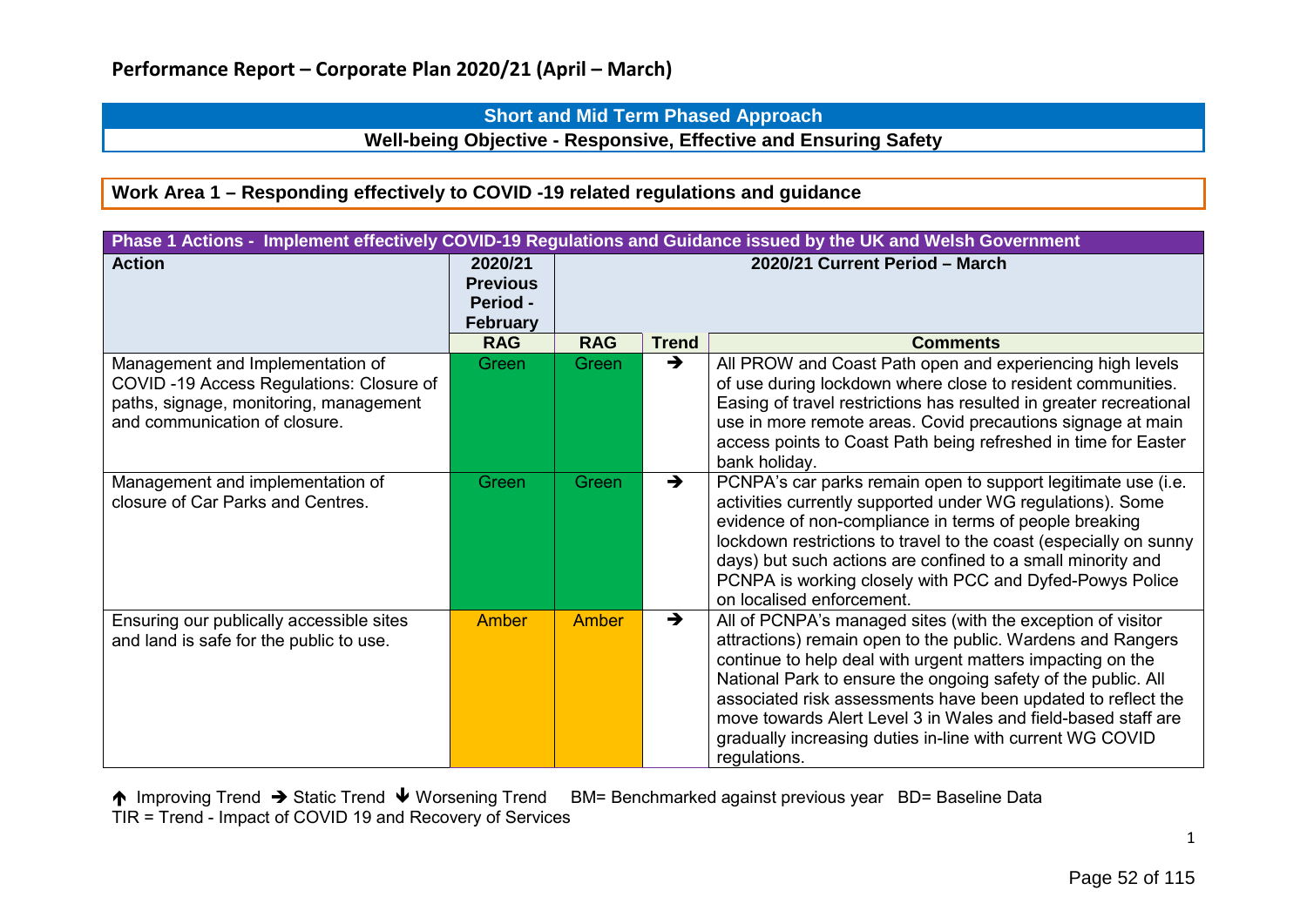| Enabling safe monitoring, management<br>and cutting of coast and inland rights of<br>way paths.                                                                           | Green        | Green | $\rightarrow$ | Action Complete - Activity done. Cutting season has now come<br>to a close. Further details on approach within progress report<br>to ORC 23/9/20 - https://www.pembrokeshirecoast.wales/wp-<br>content/uploads/2020/09/09 20-Countryside-Management-<br>Digital-Transformation.pdf                                                                                                                                                                                                                                                                                                                                       |
|---------------------------------------------------------------------------------------------------------------------------------------------------------------------------|--------------|-------|---------------|--------------------------------------------------------------------------------------------------------------------------------------------------------------------------------------------------------------------------------------------------------------------------------------------------------------------------------------------------------------------------------------------------------------------------------------------------------------------------------------------------------------------------------------------------------------------------------------------------------------------------|
| Enabling safe management of critical<br>conservation activities, including Grazing.                                                                                       | Amber        | Amber | $\rightarrow$ | Due to various lockdowns work programme has been stalled<br>over the financial year.                                                                                                                                                                                                                                                                                                                                                                                                                                                                                                                                     |
| Closure, suspension of activities,<br>cancellation of events and adaptation of<br>face to face services (application of<br>relevant regulations on Authority activities.) | Green        | Green | $\rightarrow$ | All face-to-face services have been suspended (unless<br>outdoors) in-line with current WG COVID restrictions. The<br>Authority's COVID Recovery Plan and risk register is reviewed<br>regularly by Leadership Team to ensure compliance.                                                                                                                                                                                                                                                                                                                                                                                |
| <b>Engagement with Welsh Government</b><br>Departments over implementation of<br>regulations                                                                              | Green        | Green | $\rightarrow$ | Regular meetings with relevant Welsh Government<br>departments.                                                                                                                                                                                                                                                                                                                                                                                                                                                                                                                                                          |
| Phase 2 Actions - Respond effectively to relaxation of regulations taking a phased response as required.                                                                  |              |       |               |                                                                                                                                                                                                                                                                                                                                                                                                                                                                                                                                                                                                                          |
| Management and implementation of<br>changes to COVID-19 Access Regulations<br>and other regulations impacting on wider<br>recreation management.                          | <b>Amber</b> | Amber | $\rightarrow$ | The Director of Countryside, Community and Visitor Services<br>continues to meet with colleagues across PCC, the Police and<br>other partners to deliver a co-ordinated incident management<br>response to localised issues including minor infringements of<br>current restrictions. Regional meetings are now underway to<br>prepare for the recreational pressures on the National Park<br>during the 2021 summer season. A refreshed Countryside<br>Code for England and Wales is also due to be launched ahead<br>of the 2021 summer season:<br>https://www.gov.uk/government/publications/the-countryside-<br>code |
| Carew - Planning and managing phased<br>opportunities for the opening up of Centres                                                                                       | <b>Amber</b> | Green | ↑             | Carew reopening all outdoor areas from 12 <sup>th</sup> April. Indoor areas<br>will follow when government guidelines allow.                                                                                                                                                                                                                                                                                                                                                                                                                                                                                             |
| Castell Henllys - Planning and managing<br>phased opportunities for the opening up of<br>Centres                                                                          | Green        | Green | $\rightarrow$ | The team will hopefully return to site on the 6th of April to begin<br>repair work on the roundhouses and getting the site ready for<br>re-opening on the 26th of April (all being well). There is a re-<br>opening plan in place after discussion with the team.                                                                                                                                                                                                                                                                                                                                                        |
| Oriel y Parc - Planning and managing                                                                                                                                      | Green        | Green | $\rightarrow$ | Re-opening plan and risk assessment have been reviewed and                                                                                                                                                                                                                                                                                                                                                                                                                                                                                                                                                               |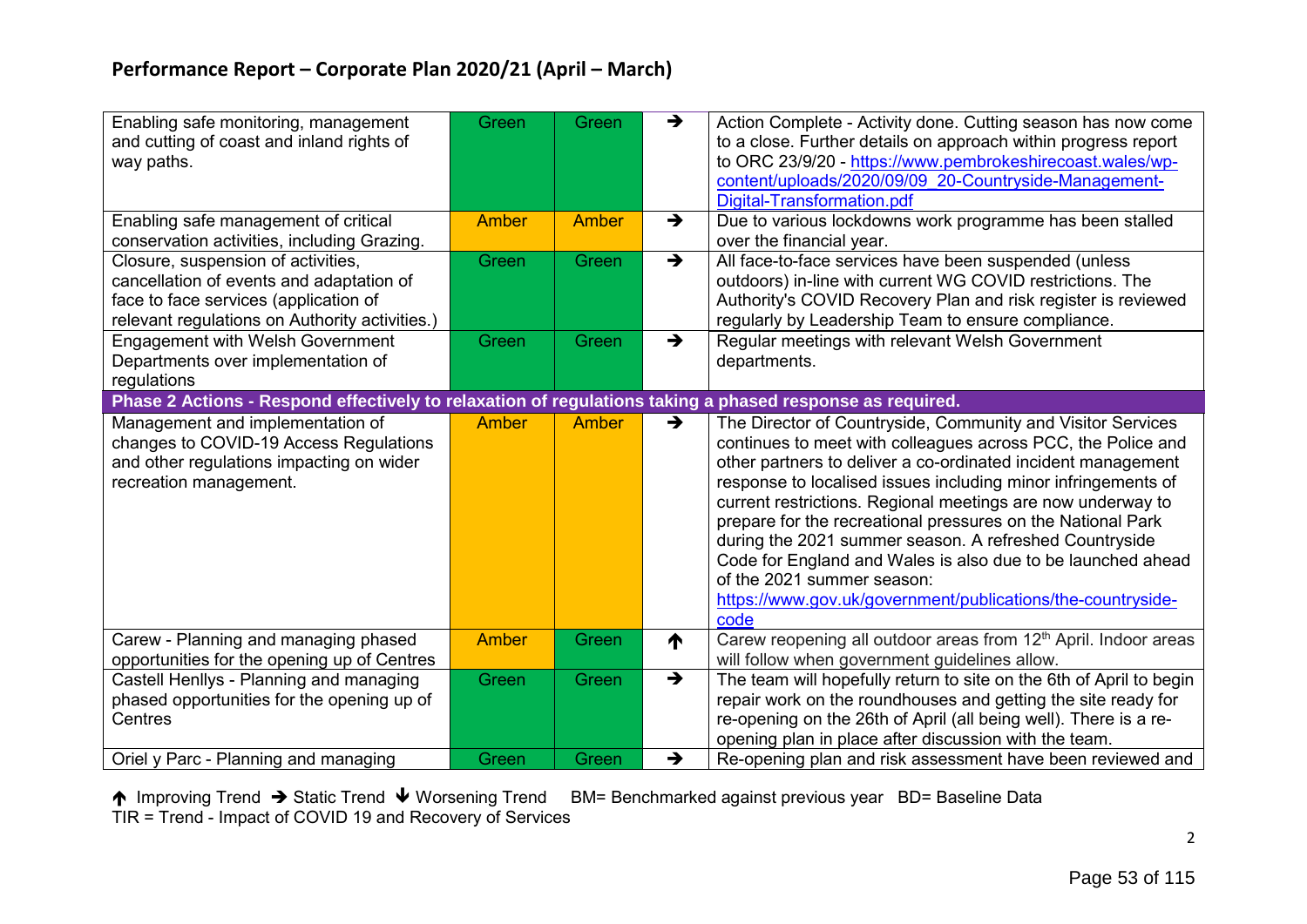| phased opportunities for the opening up of<br>Centres                                                                                                                                    |              |              |               | continue to be updated in relation to the current situation.<br>Meetings have taken place to discuss possible reopening of<br>sites and plans to un-furlough staff are being discussed.                                                                                                                                                                                                                                                                                                                                                                                                                                                                                                                                                                                                                                                                                                                                                  |
|------------------------------------------------------------------------------------------------------------------------------------------------------------------------------------------|--------------|--------------|---------------|------------------------------------------------------------------------------------------------------------------------------------------------------------------------------------------------------------------------------------------------------------------------------------------------------------------------------------------------------------------------------------------------------------------------------------------------------------------------------------------------------------------------------------------------------------------------------------------------------------------------------------------------------------------------------------------------------------------------------------------------------------------------------------------------------------------------------------------------------------------------------------------------------------------------------------------|
| <b>Education Service - Planning and</b><br>managing phased opportunities for the<br>opening up of face to face services                                                                  | Green        | <b>Amber</b> | ↓             | In March we were able to continue to carry out practical project<br>that were delivered by 1 or 2 members of staff and within the<br>framework of the agreed risk assessment. None of the work<br>involved children and the majority took place on the school<br>grounds. Work included tree planting at several schools in the<br>Milford Haven cluster, funded by the Roots project and CCAT<br>(Coastal Communities Adapting Together). The education<br>officer met with PCNPA educators to discuss ways of<br>delivering education work during the summer term, it was<br>agreed to continue to focus on opportunities for learning at<br>locations in close proximity to schools, which would reduce the<br>need for transporting groups to locations further afield. The<br>timetable for resumption of activity with schools suggests early<br>May as the most likely period for a resumption of the PCNPA<br>schools programme. |
| Volunteering/ social action opportunities,<br>community engagement and outreach<br>activities - Planning and managing phased<br>opportunities the opening up of face to face<br>services | <b>Amber</b> | <b>Amber</b> | $\rightarrow$ | Whilst the majority of volunteering was suspended during<br>March we were able to resume independent volunteering,<br>where volunteers are able to work by themselves on 'light<br>duties' such as site survey/monitoring and litter picking.                                                                                                                                                                                                                                                                                                                                                                                                                                                                                                                                                                                                                                                                                            |
| Events and activities - Planning and<br>managing phased opportunities the<br>opening up of face to face services                                                                         | Green        | Green        | $\rightarrow$ | The A&E programme for 2021 is planned to start in mid-May.<br>The pre-season event for volunteer activity leaders took place<br>in March, supported by the contributions of external speakers<br>and PCNPA staff. At the briefing, volunteers had the<br>opportunity to sign up to the new programme and discuss<br>plans for delivery.                                                                                                                                                                                                                                                                                                                                                                                                                                                                                                                                                                                                  |
| Project Delivery Direction (e.g. Stitch in<br>Time, Heritage Guardians) - Planning and<br>managing phased opportunities the<br>opening up of face to face services                       | <b>Amber</b> | Amber        | $\rightarrow$ | Projects are progressing often being adapted to suit the Covid<br>Restrictions.                                                                                                                                                                                                                                                                                                                                                                                                                                                                                                                                                                                                                                                                                                                                                                                                                                                          |
| Project Delivery Countryside Management                                                                                                                                                  | Green        | Green        | $\rightarrow$ | Ongoing. People, Paths and Pollinators - Surveying resumed                                                                                                                                                                                                                                                                                                                                                                                                                                                                                                                                                                                                                                                                                                                                                                                                                                                                               |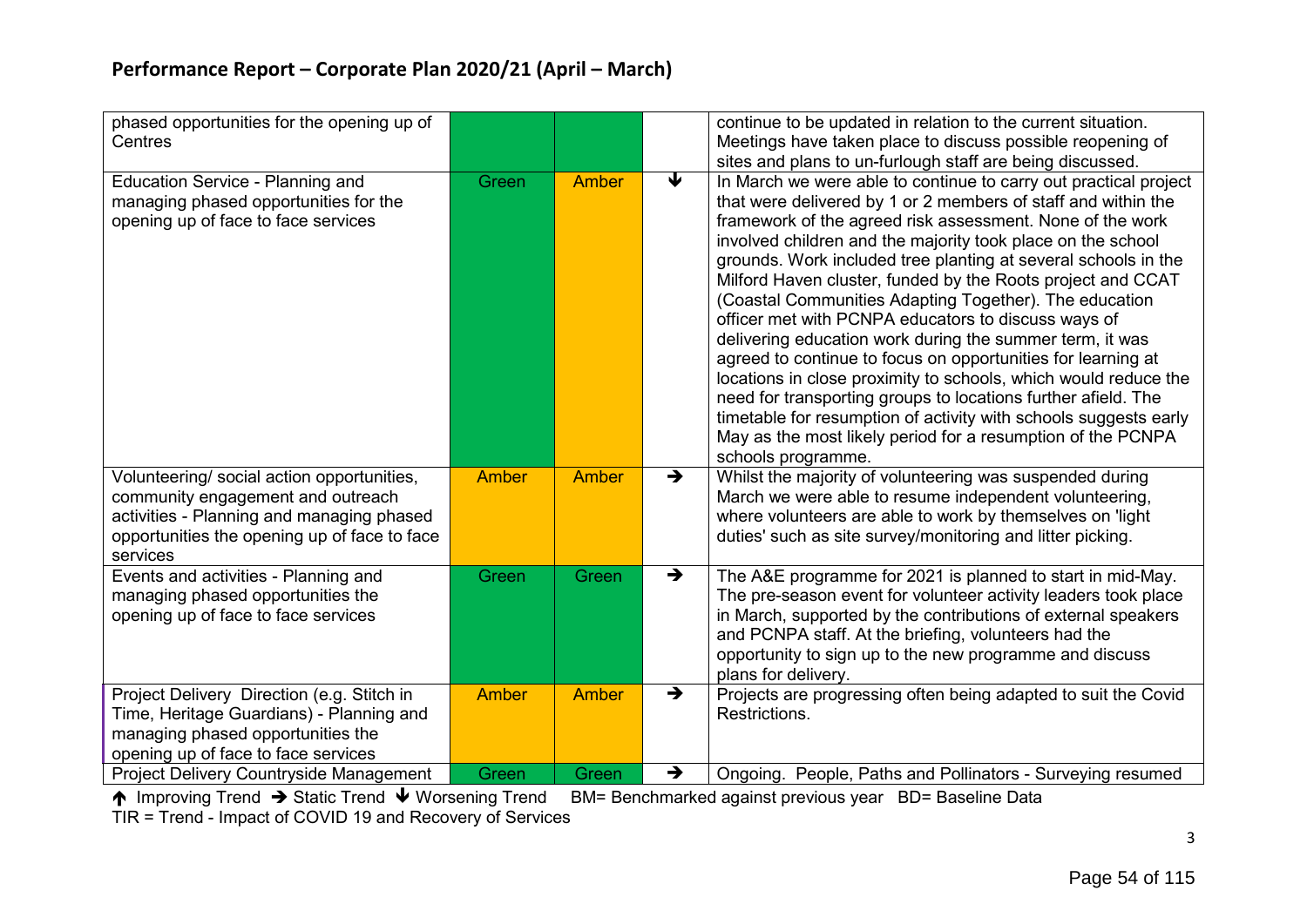| (e.g. People, Paths and Pollinators) -<br>Planning and managing phased<br>opportunities the opening up of face to face<br>services                                               |              |              |               | in February after a temporary stop due to COVID measures.<br>Guidance on managing coast path for pollinators written with<br>plans to brief the team before the summer cutting season<br>starts.                                                                                                                                                                                                                                                            |
|----------------------------------------------------------------------------------------------------------------------------------------------------------------------------------|--------------|--------------|---------------|-------------------------------------------------------------------------------------------------------------------------------------------------------------------------------------------------------------------------------------------------------------------------------------------------------------------------------------------------------------------------------------------------------------------------------------------------------------|
| Project Delivery Discovery (e.g. Walking for<br>Well-being, Walkability, Pathways) -<br>Planning and managing phased<br>opportunities the opening up of face to face<br>services | <b>Amber</b> | Amber        | $\rightarrow$ | During March delivery of activity continued to be suspended.<br>However, as reported previously, preparations including site<br>visits continued to be made. There was some additional<br>clarification from Welsh Government with regard to a timetable<br>for resumption of key activities within the team. At the end of<br>March the team was able to allow individual volunteers to<br>commence light duties including site surveys and litter picking |
| Development Management - Planning and<br>managing phased opportunities the<br>opening up of face to face services                                                                | <b>Amber</b> | <b>Amber</b> | $\rightarrow$ | Where necessary officers are continuing to access to the<br>office. Face to face meetings such as planning surgery are not<br>being undertaken. Video meetings are used by staff effectively<br>both externally and internally. Virtual site visits are being<br>undertaken where possible and if necessary site visits to non<br>enclosed spaces are being undertaken.                                                                                     |
| Direction face to face liaison (e.g.<br>landowners) - Planning and managing<br>phased opportunities the opening up of<br>face to face services                                   | <b>Amber</b> | <b>Amber</b> | $\rightarrow$ | Face to face services are a final option when other options are<br>not available. Outdoors only and risk assessed.                                                                                                                                                                                                                                                                                                                                          |
| Reception - Planning and managing<br>phased opportunities the opening up of<br>face to face services                                                                             | <b>Red</b>   | Amber        | ↑             | Risk assessment being reviewed with regard to opening up of<br>face to face services.                                                                                                                                                                                                                                                                                                                                                                       |
| Internal and External Meetings - Planning<br>and managing phased opportunities the<br>opening up of face to face services                                                        | Green        | Green        | $\rightarrow$ | Situation static. Authority continues to monitor WG advice                                                                                                                                                                                                                                                                                                                                                                                                  |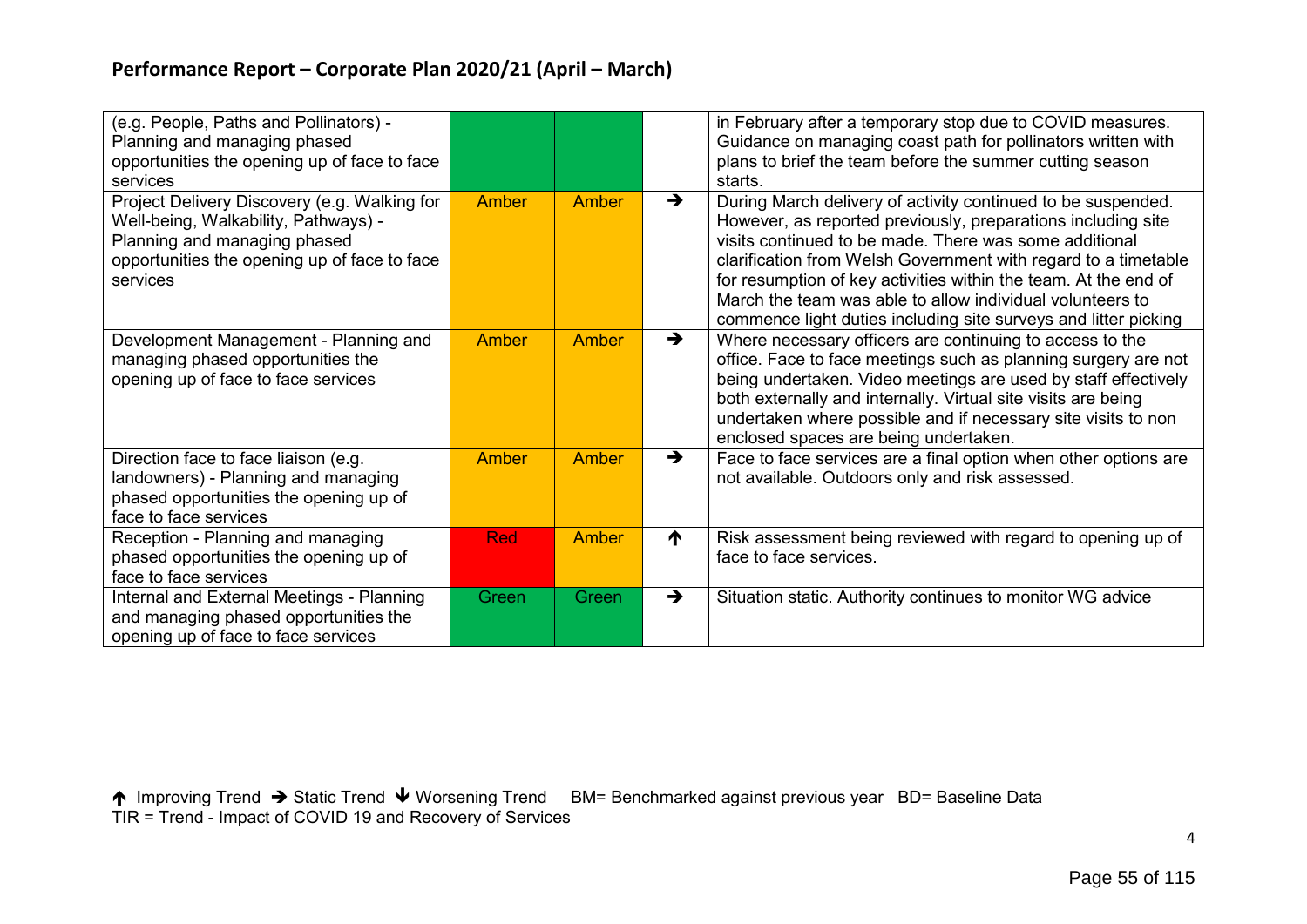#### **Work Area 2 – Ensuring staff well-being and safety**

| Phase 1 Actions - Staff well-being and safety                                                                                                                                                                                                                      |                                                           |                                |               |                                                                                                                                                                                                                                                                                                                                 |  |  |  |
|--------------------------------------------------------------------------------------------------------------------------------------------------------------------------------------------------------------------------------------------------------------------|-----------------------------------------------------------|--------------------------------|---------------|---------------------------------------------------------------------------------------------------------------------------------------------------------------------------------------------------------------------------------------------------------------------------------------------------------------------------------|--|--|--|
| <b>Action</b>                                                                                                                                                                                                                                                      | 2020/21<br><b>Previous</b><br>Period -<br><b>February</b> | 2020/21 Current Period - March |               |                                                                                                                                                                                                                                                                                                                                 |  |  |  |
|                                                                                                                                                                                                                                                                    | <b>RAG</b>                                                | <b>RAG</b>                     | <b>Trend</b>  | <b>Comments</b>                                                                                                                                                                                                                                                                                                                 |  |  |  |
| Activities to support staff health and well-<br>being during working from home and lock<br>down.                                                                                                                                                                   | Green                                                     | Green                          | $\rightarrow$ | Bi-annual appraisal form re-drafted to include a focused<br>discussion on health and well-being to provide continued<br>support. Listening Service on track to be set up in April 2021.                                                                                                                                         |  |  |  |
| Maintaining health and safety of staff<br>carrying out essential work or inspections at<br>PCNPA sites or implementing access<br>regulation requirements in the Park Area.                                                                                         | Green                                                     | Green                          | $\rightarrow$ | General and Specific Risk Assessments continue to be<br>adjusted on a monthly basis as the Authority responds to<br>changes communicated by WG. Amended Risk Assessments<br>have been completed by Centre Managers in liaison with staff<br>for all Centres in anticipation of opening in April.                                |  |  |  |
|                                                                                                                                                                                                                                                                    |                                                           |                                |               | Phase 2: Staff Well-being and Safety - Respond effectively to relaxation of regulations taking a phased response as required.                                                                                                                                                                                                   |  |  |  |
| Countryside Management (including coast<br>path cutting and maintenance) - Planning<br>and managing phased opportunities for<br>staff across different teams to return to their<br>normal place of work and duties (where<br>possible and subject to restrictions) | Green                                                     | Green                          | $\rightarrow$ | Countryside Management Team is operating to the COVID<br>Risk Assessment and undertaking most outdoor work subject<br>to the limitations and guidance outlined within the Risk<br>Assessment. The Risk Assessment will be reviewed prior to the<br>commencement of the summer cutting season.                                   |  |  |  |
| Property and Estates - Planning and<br>managing phased opportunities for staff<br>across different teams to return to their<br>normal place of work and duties (where<br>possible and subject to restrictions)                                                     | Amber                                                     | Green                          | ↑             | Staff continue to work predominantly from home but with some<br>limited access to HQ as well as undertaking site visits.                                                                                                                                                                                                        |  |  |  |
| Visitor and Community Services (Centres,<br>Discovery and Rangers) - Planning and<br>managing phased opportunities for staff<br>across different teams to return to their<br>normal place of work and duties (where                                                | Green                                                     | Green                          | $\rightarrow$ | Field-based staff continue to undertake limited duties in-line<br>with the relevant control measures that have been put in place<br>to protect their safety as well as the safety of the wider public.<br>All associated risk assessments are being reviewed and<br>updated in light of changing WG guidance. Access to Llanion |  |  |  |

↑ Improving Trend → Static Trend ↓ Worsening Trend BM= Benchmarked against previous year BD= Baseline Data

TIR = Trend - Impact of COVID 19 and Recovery of Services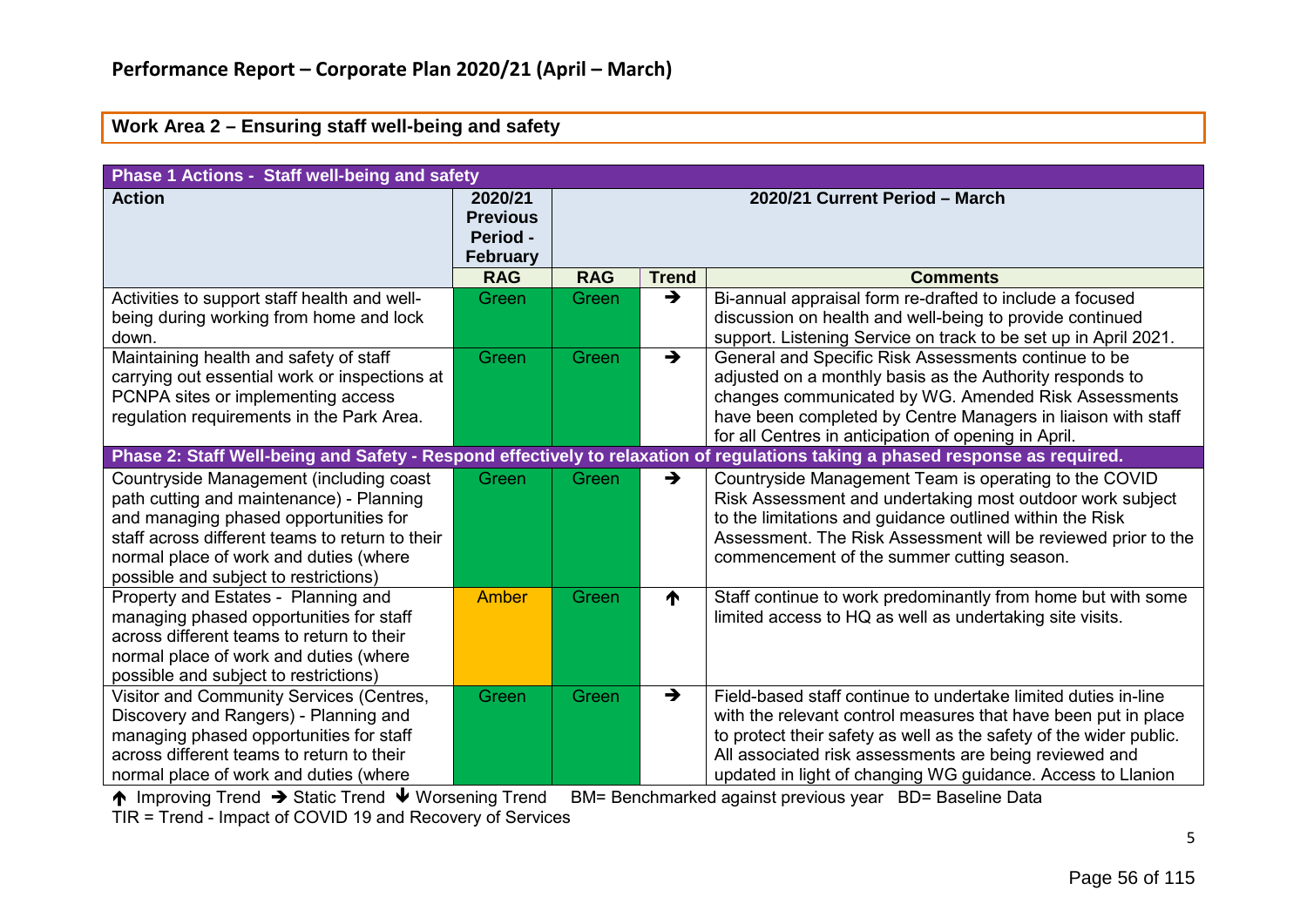| possible and subject to restrictions)                                                                                                                                                                                                                                                                                                      |              |              |               | (HQ) remains restricted (i.e. for essential purposes only) with<br>the majority of office-based staff continuing to work from home.<br>Visitor Sites will begin to re-open in April as Wales enters Alert<br>Level 3.                                       |
|--------------------------------------------------------------------------------------------------------------------------------------------------------------------------------------------------------------------------------------------------------------------------------------------------------------------------------------------|--------------|--------------|---------------|-------------------------------------------------------------------------------------------------------------------------------------------------------------------------------------------------------------------------------------------------------------|
| Direction (Access, Conservation, Planning<br>Policy, National Park Management Plan,<br>Health and Well-being/ Tourism,<br>Community Archaeology) - Planning and<br>managing phased opportunities for staff<br>across different teams to return to their<br>normal place of work and duties (where<br>possible and subject to restrictions) | Amber        | Green        | ↑             | Visits to the office are restricted to essential journeys. Officers<br>are managing with a combination of working from<br>home/restricted site visits and very limited visits to the office.<br>Awaiting corporate guidance on return to office based work. |
| Development Management - Planning and<br>managing phased opportunities for staff<br>across different teams to return to their<br>normal place of work and duties (where<br>possible and subject to restrictions)                                                                                                                           | <b>Amber</b> | <b>Amber</b> | $\rightarrow$ | Llanion office base closed in new lock down restrictions.<br>Officers attending offices only for short duration to carry out<br>essential tasks that cannot be undertaken at home.                                                                          |
| Support Services (Finance, HR, IT,<br>Communications, Fundraising, Democratic<br>Services and Customer Services,<br>Performance) - Planning and managing<br>phased opportunities for staff across<br>different teams to return to their normal<br>place of work and duties (where possible<br>and subject to restrictions)                 | Green        | Green        | $\rightarrow$ | Regular discussions with managers and staff on how to re-<br>open in line with Government regulations.                                                                                                                                                      |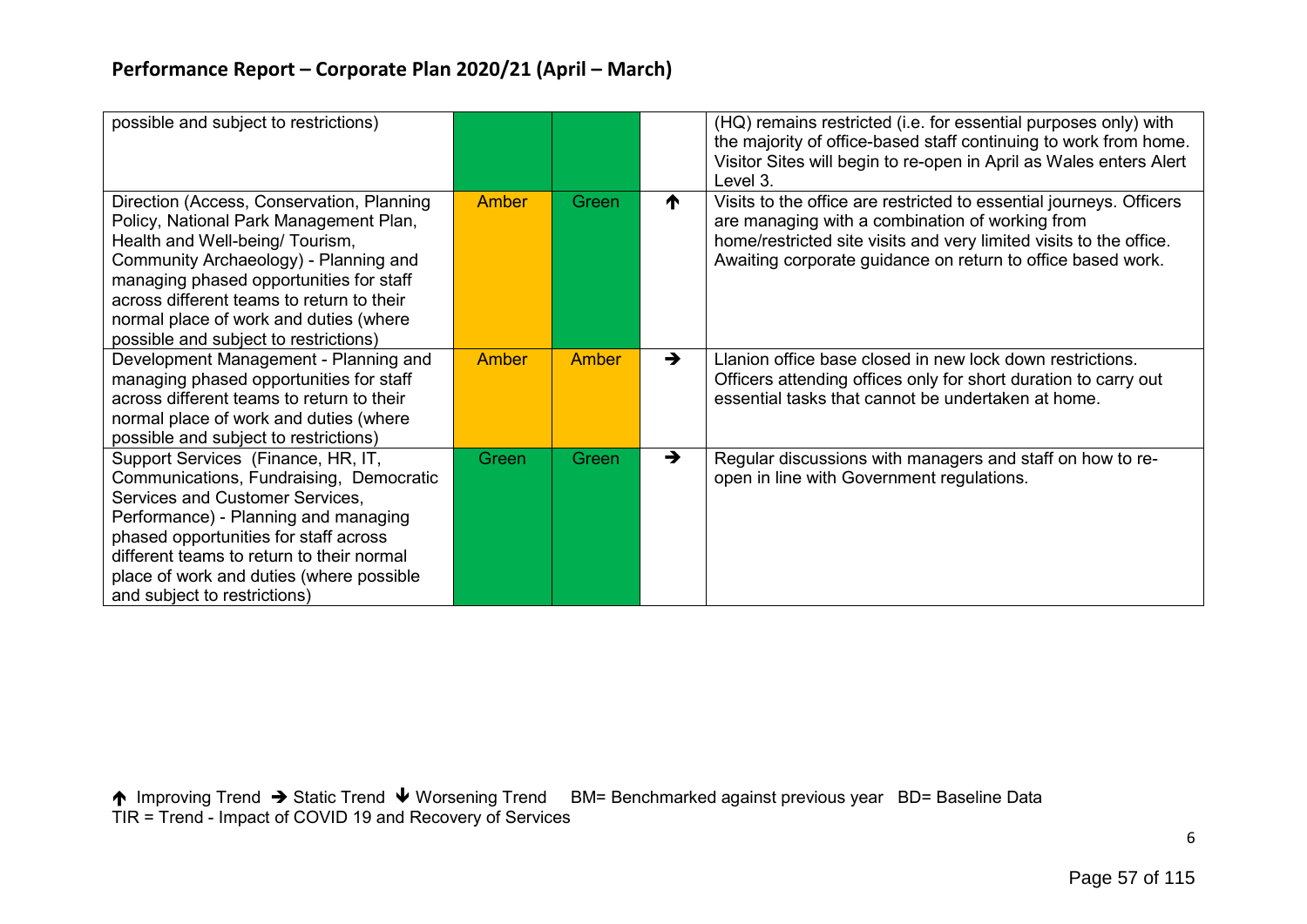| <b>Actions</b>                                                                                                                                                                                                                                         |                                                           |                                |               |                                                                                                                                                                                                                                                                                                                                                                                                                                                                                                                                                     |  |
|--------------------------------------------------------------------------------------------------------------------------------------------------------------------------------------------------------------------------------------------------------|-----------------------------------------------------------|--------------------------------|---------------|-----------------------------------------------------------------------------------------------------------------------------------------------------------------------------------------------------------------------------------------------------------------------------------------------------------------------------------------------------------------------------------------------------------------------------------------------------------------------------------------------------------------------------------------------------|--|
| <b>Action</b>                                                                                                                                                                                                                                          | 2020/21<br><b>Previous</b><br>Period -<br><b>February</b> | 2020/21 Current Period - March |               |                                                                                                                                                                                                                                                                                                                                                                                                                                                                                                                                                     |  |
|                                                                                                                                                                                                                                                        | <b>RAG</b>                                                | <b>RAG</b>                     | <b>Trend</b>  | <b>Comments</b>                                                                                                                                                                                                                                                                                                                                                                                                                                                                                                                                     |  |
| Countryside Management - Management of<br>homeworking including staff, teams and<br>work priorities (in line with government<br>regulations and guidance)                                                                                              | Green                                                     | Green                          | $\rightarrow$ | Ongoing - where necessary, managers homeworking<br>effectively. Warden staff working outdoors.                                                                                                                                                                                                                                                                                                                                                                                                                                                      |  |
| Property and Estates - Management of<br>homeworking including staff, teams and<br>work priorities (in line with government<br>regulations and guidance)                                                                                                | Green                                                     | Green                          | $\rightarrow$ | Working from home continues for the majority of PCNPA<br>office-based staff and support is being provided to ensure<br>that staff well-being remains at the heart of adapted working<br>practises. A specific paper was considered by the Employee<br>Forum in March to explore options for remote working in the<br>future.                                                                                                                                                                                                                        |  |
| Visitor and Community Services (Centres,<br>Discovery and Rangers) - Management of<br>homeworking including staff, teams and<br>work priorities (in line with government<br>regulations and guidance)                                                  | Green                                                     | Green                          | $\rightarrow$ | Regular virtual departmental meetings are held in addition to<br>1-2-1 meetings as required. Furloughed staff are contacted<br>regularly and a schedule of regular Team Leaders meetings<br>has been established throughout 2021. A monthly staff<br>newsletter is distributed to all staff across the Authority to<br>keep everyone up-to-speed with developments. In addition,<br>staff (including Wardens and Rangers) now have access a<br>number of 'apps' such as Lifesize, 3CX and Slack to help<br>everyone to keep in touch and socialise. |  |
| Direction (Access, Conservation, Planning<br>Policy, National Park Management Plan,<br>Health and Well-being/ Tourism,<br>Community Archaeology) - Management of<br>homeworking including staff, teams and<br>work priorities (in line with government | <b>Amber</b>                                              | Amber                          | $\rightarrow$ | Apart from restricted site visits the work of the team is<br>progressing well with home working.                                                                                                                                                                                                                                                                                                                                                                                                                                                    |  |

#### **Work Area 3 – Implementing Effective Working Practices**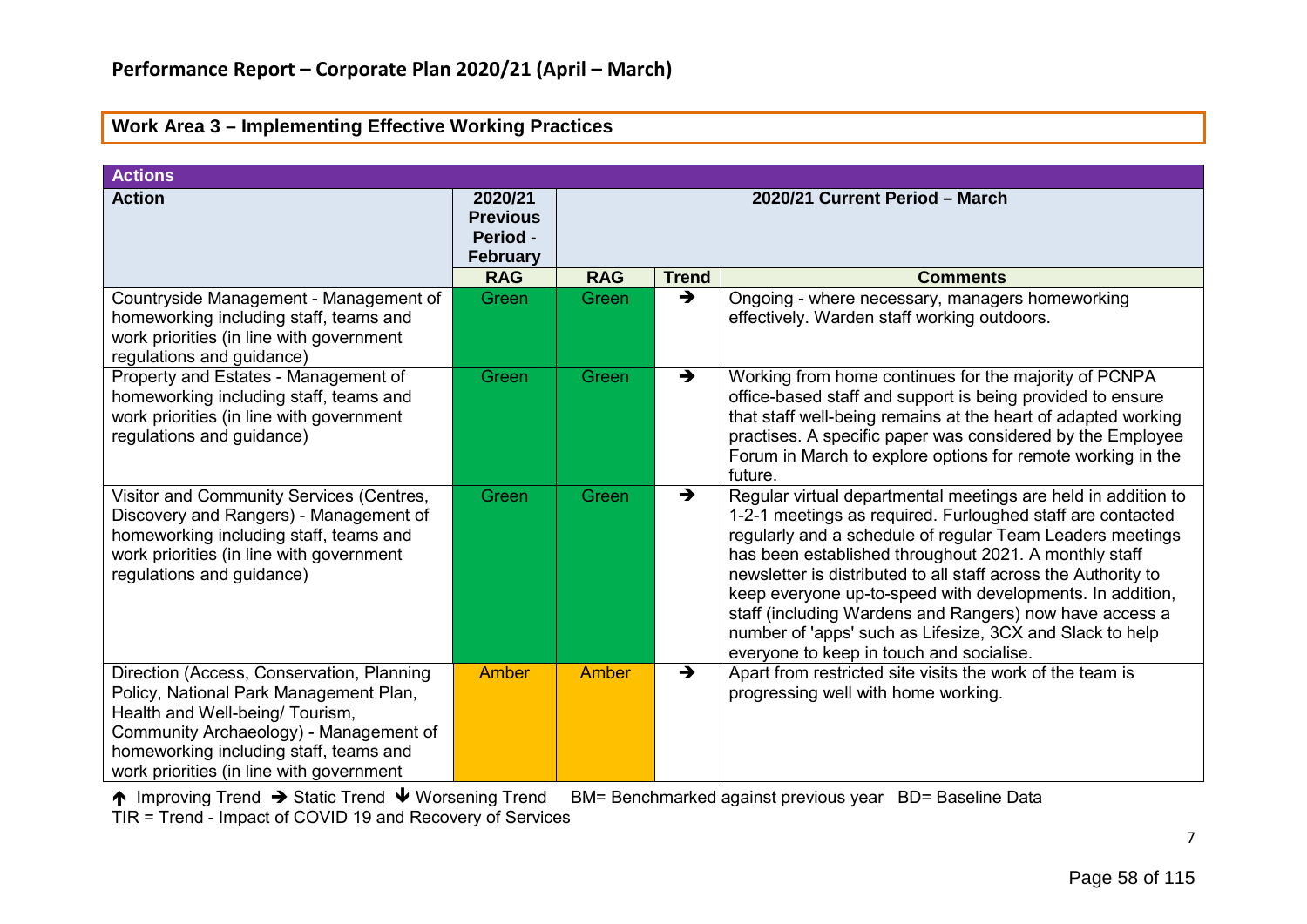| regulations and guidance)                                                                                                                                                                                                                                           |       |              |               |                                                                                                                                                                                                                                        |
|---------------------------------------------------------------------------------------------------------------------------------------------------------------------------------------------------------------------------------------------------------------------|-------|--------------|---------------|----------------------------------------------------------------------------------------------------------------------------------------------------------------------------------------------------------------------------------------|
| Development Management - Management<br>of homeworking including staff, teams and<br>work priorities (in line with government<br>regulations and guidance)                                                                                                           | Green | Green        | $\rightarrow$ | Most tasks can be effectively undertaken from home using<br>electronic systems and limited tasks such as processing mail<br>and sending neighbour letters undertaken at the office with<br>minimal access.                             |
| Support Services (Finance, HR, IT,<br>Communications, Fundraising, Democratic<br>Services and Customer Services,<br>Performance) - Management of<br>homeworking including staff, teams and<br>work priorities (in line with government<br>regulations and guidance) | Green | Green        | $\rightarrow$ | Staff who are able to work from home have continued to do<br>so. Discussion in Employee Forum of how to manage<br>homeworking in the future.                                                                                           |
| Leadership Team - Management of<br>homeworking including staff, teams and<br>work priorities                                                                                                                                                                        | Green | Green        | $\rightarrow$ | Staff who are able to work from home have continued to do<br>so. Discussion in Employee Forum of how to manage<br>homeworking in the future.                                                                                           |
| Management of IT infrastructure and<br>support.                                                                                                                                                                                                                     | Green | Green        | $\rightarrow$ | The infrastructure refresh programme continues, VM hosts<br>have been replaced, applications transferred and<br>configuration for virtualisation and firewalls complete.<br>Replacement Disaster Recovery installation is in progress. |
| <b>Internal Communication</b>                                                                                                                                                                                                                                       | Green | <b>Green</b> | $\rightarrow$ | Internal Communication through monthly Newsletter and<br>meetings such as monthly Team Leaders meeting.                                                                                                                                |

**Work Area 4 – Providing a helping hand, supporting other Public Bodies and our communities**

| <b>Actions</b>                                 |                                                                  |                                |              |                                                           |
|------------------------------------------------|------------------------------------------------------------------|--------------------------------|--------------|-----------------------------------------------------------|
| <b>Action</b>                                  | 2020/21<br><b>Previous</b><br><b>Period -</b><br><b>February</b> | 2020/21 Current Period - March |              |                                                           |
|                                                | <b>RAG</b>                                                       | <b>RAG</b>                     | <b>Trend</b> | <b>Comments</b>                                           |
| Providing additional support to other Public   | Green                                                            | Green                          | →            | Regular contact with other public bodies and third sector |
| bodies and voluntary sector where appropriate. |                                                                  |                                |              | organisations, such as advice and in some cases funding.  |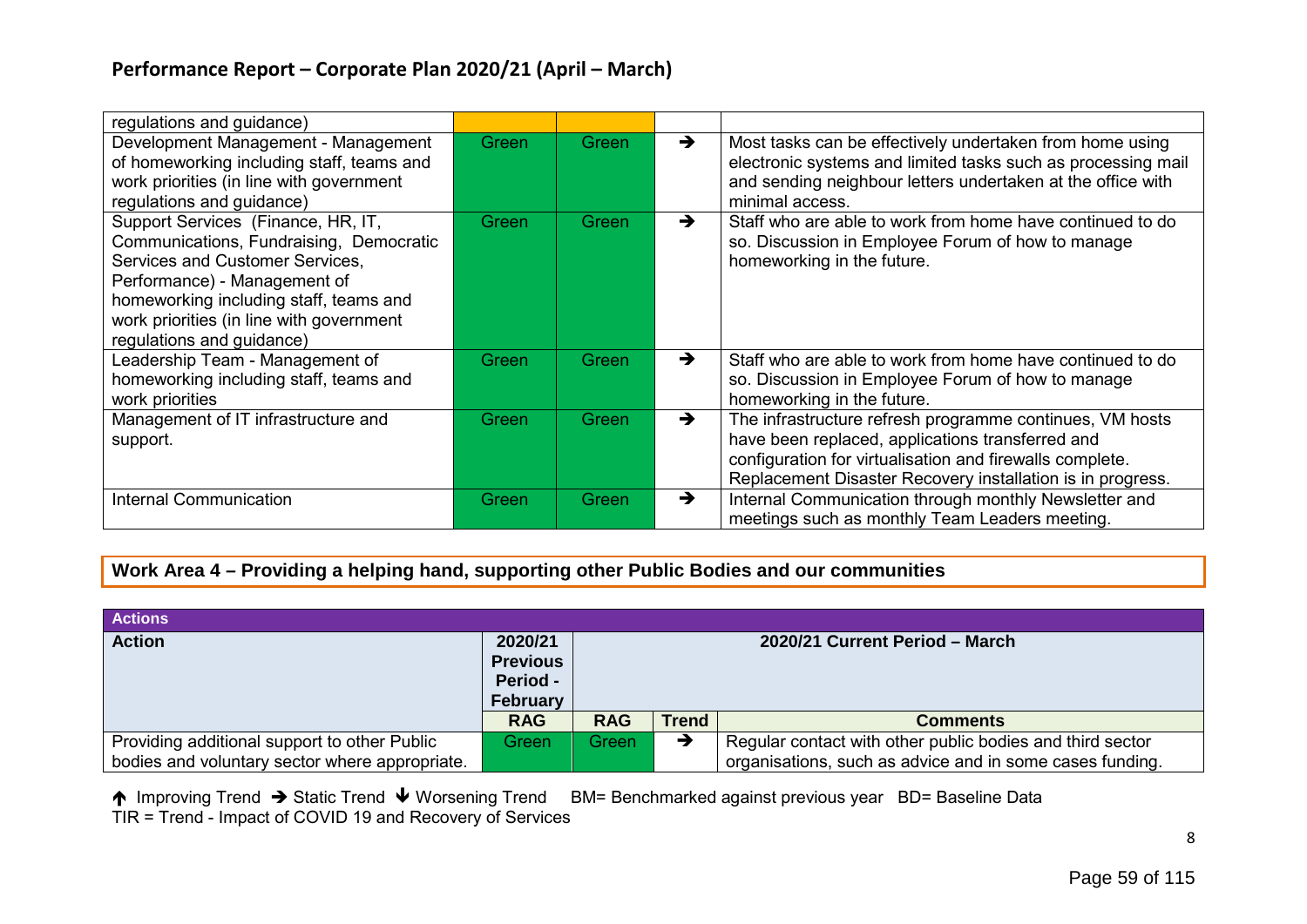#### **Work Area 5 – Recovery Planning**

| <b>Actions</b>                                                                                                                                                          |                                                           |                                |               |                                                                                                                                                                                                                                                                                                                                                                                                                                                                                                                                                                                                                                                           |  |  |
|-------------------------------------------------------------------------------------------------------------------------------------------------------------------------|-----------------------------------------------------------|--------------------------------|---------------|-----------------------------------------------------------------------------------------------------------------------------------------------------------------------------------------------------------------------------------------------------------------------------------------------------------------------------------------------------------------------------------------------------------------------------------------------------------------------------------------------------------------------------------------------------------------------------------------------------------------------------------------------------------|--|--|
| <b>Action</b>                                                                                                                                                           | 2020/21<br><b>Previous</b><br>Period -<br><b>February</b> | 2020/21 Current Period - March |               |                                                                                                                                                                                                                                                                                                                                                                                                                                                                                                                                                                                                                                                           |  |  |
|                                                                                                                                                                         | <b>RAG</b>                                                | <b>RAG</b>                     | <b>Trend</b>  | <b>Comments</b>                                                                                                                                                                                                                                                                                                                                                                                                                                                                                                                                                                                                                                           |  |  |
| Recovery Plan developed and in place.                                                                                                                                   | Green                                                     | Green                          | $\rightarrow$ | Recovery plan amended as required.                                                                                                                                                                                                                                                                                                                                                                                                                                                                                                                                                                                                                        |  |  |
| Working with Partners to develop effective<br>responses to the impact of COVID-19<br>pandemic on Destination management -<br>including visitor and community relations. | Green                                                     | Green                          | $\rightarrow$ | Visit Pembrokeshire continues to collate advice and expertise to<br>guide future tourism activity in 2021. Key meetings have been<br>arranged with a wide variety of stakeholders to ensure that all<br>parties, inc' PCNPA, are doing everything possible to support<br>the recovery of the tourism economy in Pembrokeshire whilst<br>protecting the health of local communities and the NP's 'special<br>qualities'. In addition, the CEO and Directors are in close<br>communications with WG officials to help inform the associated<br>plans to welcome visitors back to the Pembrokeshire Coast<br>National Park Authority when the time is right. |  |  |
| Working with Partners to develop effective<br>responses to the impact of COVID-19<br>pandemic on Recreation management<br>and access to the outdoors.                   | Green                                                     | Green                          | $\rightarrow$ | Recreational pressures on the NP have started to increase with<br>the gradual lifting of COVID related restrictions. The range of<br>work undertaken by Wardens and Rangers will increase as<br>Wales enters Alert Level 3. The priority is to ensure that the<br>Coast Path remains well maintained and accessible as we<br>approach the cutting season. The Authority is employing<br>additional seasonal staff this summer to help clear the backlog<br>of work that was put on-hold during the previous lockdown(s).                                                                                                                                  |  |  |
| Working with Partners to develop effective<br>responses to the impact of COVID-19<br>pandemic on exploring how we can<br>support local supply chains and economy.       | Green                                                     | Green                          | $\rightarrow$ | Regular engagement with partners on dealing with the impact of<br>the pandemic.                                                                                                                                                                                                                                                                                                                                                                                                                                                                                                                                                                           |  |  |
| Working with Partners to develop effective<br>responses to the impact of COVID-19                                                                                       | Green                                                     | Green                          | $\rightarrow$ | Links to Discovery Team projects, Landscapes for All paper and<br>together for Health and Wellbeing and outcomes of the                                                                                                                                                                                                                                                                                                                                                                                                                                                                                                                                   |  |  |

↑ Improving Trend → Static Trend ↓ Worsening Trend BM= Benchmarked against previous year BD= Baseline Data

TIR = Trend - Impact of COVID 19 and Recovery of Services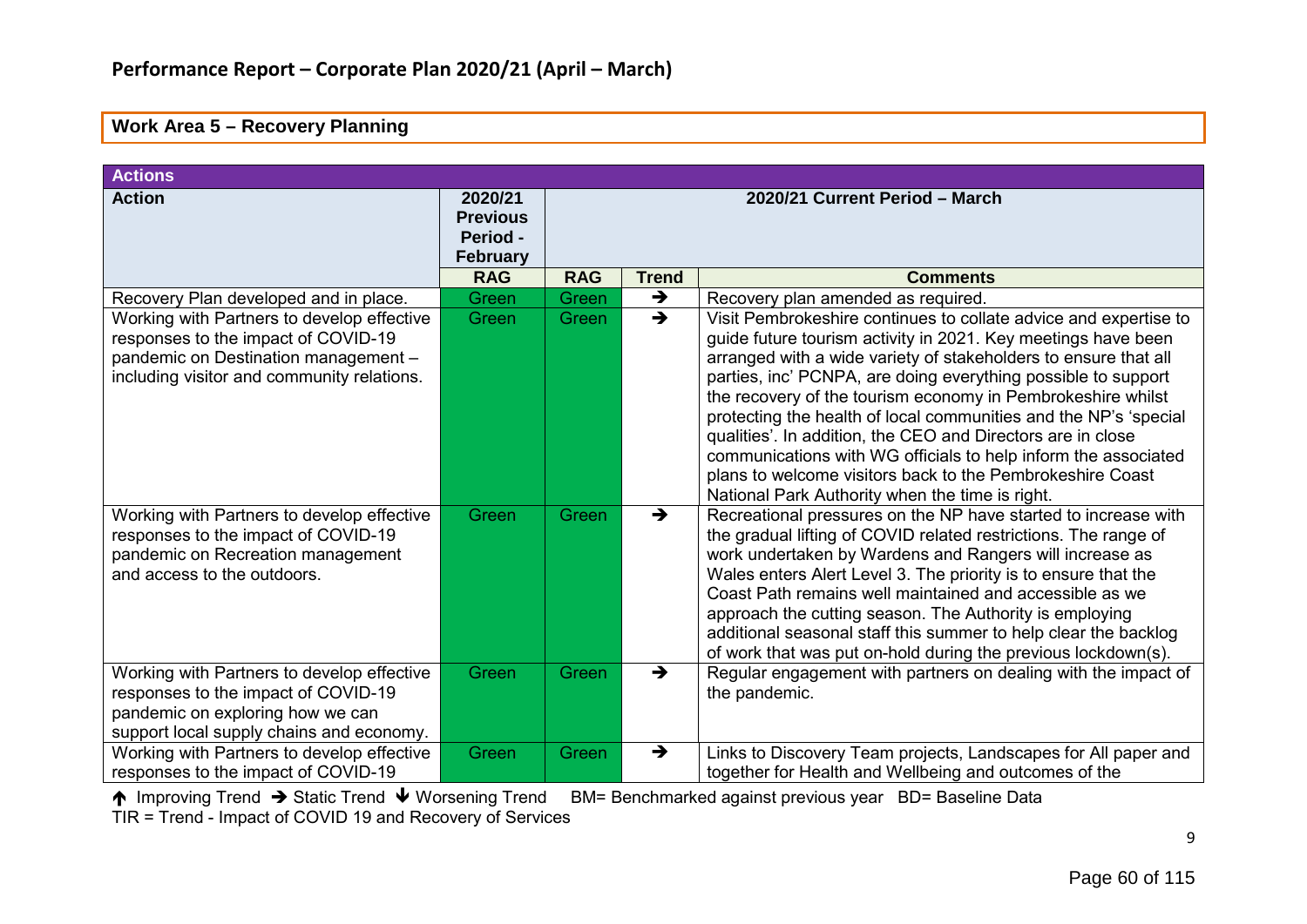| pandemic on Development of Health and    | Experiences for All project. |  |
|------------------------------------------|------------------------------|--|
| Well-being and Community focused         |                              |  |
| projects that address longer term impact |                              |  |
| on people's physical and mental well-    |                              |  |
| being.                                   |                              |  |

### **Work Area 6 – Delivering our statutory planning responsibilities**

| <b>Actions</b>                                                           |                                                    |                                |               |                                                                                                                                                                                                                                                                           |  |  |  |
|--------------------------------------------------------------------------|----------------------------------------------------|--------------------------------|---------------|---------------------------------------------------------------------------------------------------------------------------------------------------------------------------------------------------------------------------------------------------------------------------|--|--|--|
| <b>Action</b>                                                            | 2020/21<br><b>Previous</b><br>Period -<br>February | 2020/21 Current Period - March |               |                                                                                                                                                                                                                                                                           |  |  |  |
|                                                                          | <b>RAG</b>                                         | <b>RAG</b>                     | <b>Trend</b>  | <b>Comments</b>                                                                                                                                                                                                                                                           |  |  |  |
| Planning Service - Management of<br>applications, appeals and decisions. | <b>Amber</b>                                       | <b>Amber</b>                   | →             | Officers are undertaking only high priority essential in person visit<br>sites, but are continuing to deal with and process valid applications.<br>New lockdown restrictions impacting work throughout the month due<br>to restrictions on office access and site visits. |  |  |  |
| Adoption of LDP2.                                                        | Amber                                              | Amber                          | $\rightarrow$ | Action Completed in September. LDP2 adopted September 30th<br>2020. Amber due to delay in adoption due to Covid restrictions.                                                                                                                                             |  |  |  |
| Adoption of supplementary planning<br>guidance.                          | <b>Amber</b>                                       | Amber                          | →             | Amber Initially delayed with Covid lock down. SPG programme<br>progressing. Other priorities have caused delays in progressing.                                                                                                                                           |  |  |  |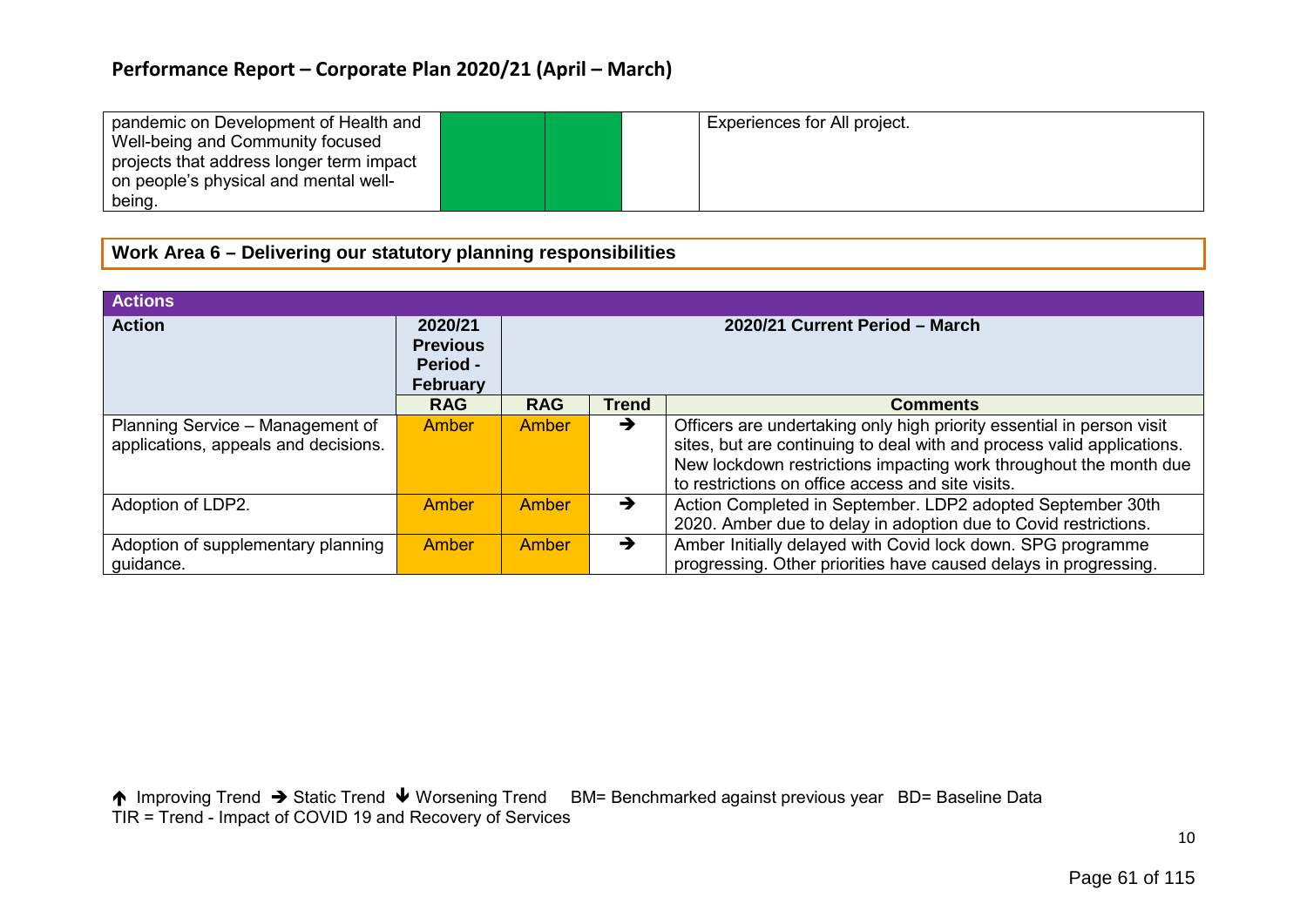#### **Work Area 7 – Ensuring effective governance and accountability mechanisms are in place**

| <b>Actions</b>                                                                                                   |                                                           |                                |               |                                                                                                                                                                                 |  |  |  |  |
|------------------------------------------------------------------------------------------------------------------|-----------------------------------------------------------|--------------------------------|---------------|---------------------------------------------------------------------------------------------------------------------------------------------------------------------------------|--|--|--|--|
| <b>Action</b>                                                                                                    | 2020/21<br><b>Previous</b><br>Period -<br><b>February</b> | 2020/21 Current Period - March |               |                                                                                                                                                                                 |  |  |  |  |
|                                                                                                                  | <b>RAG</b>                                                | <b>RAG</b>                     | <b>Trend</b>  | <b>Comments</b>                                                                                                                                                                 |  |  |  |  |
| <b>Hosting virtual Committee Meetings</b><br>and supporting Members during this<br>process to fulfil their role. | Green                                                     | Green                          | $\rightarrow$ | All public Authority/Committee meetings being held virtually.<br>Options being explored on how Authority meetings will be held in<br>future.                                    |  |  |  |  |
| Webcasting of virtual meetings.                                                                                  | Green                                                     | <b>Green</b>                   | $\rightarrow$ | Action Completed in May. Staff/Members received training in<br>relation to attending virtual meetings. All virtual committee<br>meetings from May are also being live streamed. |  |  |  |  |
| Relevant delegations are sought and in<br>place.                                                                 | Green                                                     | Green                          | $\rightarrow$ | Extended delegated powers working well. Due to ongoing COVID-<br>19 restrictions, temporary changes to delegated planning powers<br>have been agreed until 16 June 2021.        |  |  |  |  |
| Holding of virtual Leadership Team<br>meetings and ERT meetings.                                                 | Green                                                     | Green                          | $\rightarrow$ | Regular ERT and Leadership Team meetings continue to be held<br>remotely.                                                                                                       |  |  |  |  |
| Risk Register is kept up to date and<br>reported to Members via relevant<br>Committees.                          | Green                                                     | <b>Green</b>                   | $\rightarrow$ | Risk register reviewed and updated                                                                                                                                              |  |  |  |  |

| <b>Data Available Monthly</b> |                         |                                                                  |                                 |                                  |                                 |            |              |                 |  |
|-------------------------------|-------------------------|------------------------------------------------------------------|---------------------------------|----------------------------------|---------------------------------|------------|--------------|-----------------|--|
| <b>Measure</b>                | 2019/20<br><b>March</b> | 2020/2021<br><b>Previous</b><br><b>Period</b><br><b>February</b> | 2020/201 Current Period - March |                                  |                                 |            |              |                 |  |
|                               | <b>Actual</b>           | <b>Actual</b>                                                    | <b>Actual</b>                   | <b>Original</b><br><b>Target</b> | <b>Revised</b><br><b>Target</b> | <b>RAG</b> | <b>Trend</b> | <b>Comments</b> |  |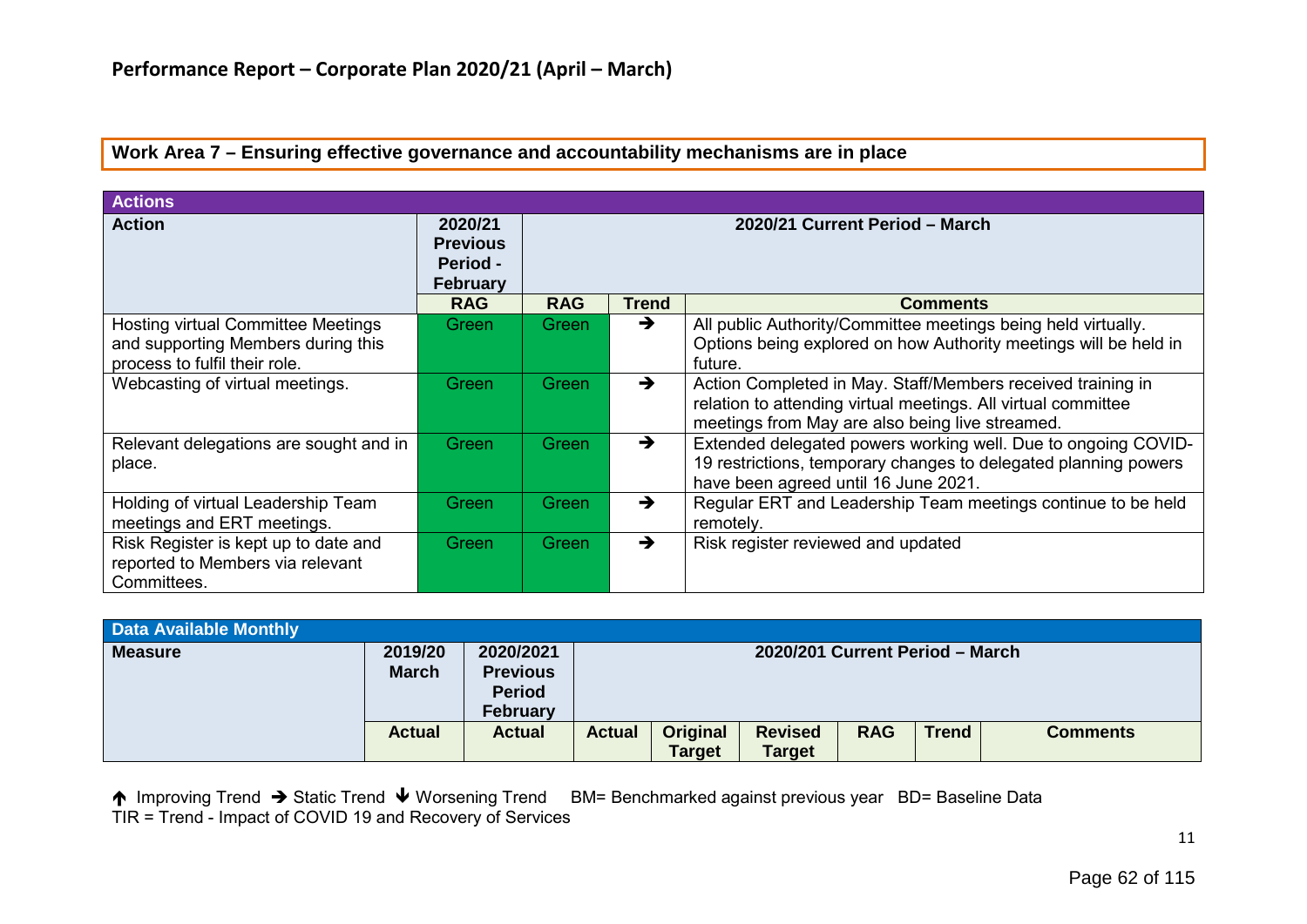| # committee webcasts ytd                                       | N/A | 26  | 30  | N/A | <b>Baseline</b><br>Data |                                                                                                                                            |
|----------------------------------------------------------------|-----|-----|-----|-----|-------------------------|--------------------------------------------------------------------------------------------------------------------------------------------|
| # people viewing online<br>webcasts of PCNPA<br>Committees ytd | N/A | 285 | 342 | N/A | <b>Baseline</b><br>Data | 4 Livestreams in March:<br>Personnel 4 views,<br>Development<br>Management 38 views,<br><b>Operational Review 5</b><br>views, NPA 10 views |

**Work Area 8 – Fulfilling our financial obligations**

| <b>Actions - Fulfilling our financial obligations</b>                            |                                                                  |                                |               |                                                                       |  |  |  |  |  |
|----------------------------------------------------------------------------------|------------------------------------------------------------------|--------------------------------|---------------|-----------------------------------------------------------------------|--|--|--|--|--|
| <b>Action</b>                                                                    | 2020/21<br><b>Previous</b><br><b>Period -</b><br><b>February</b> | 2020/21 Current Period - March |               |                                                                       |  |  |  |  |  |
|                                                                                  | <b>RAG</b>                                                       | <b>RAG</b>                     | <b>Trend</b>  | <b>Comments</b>                                                       |  |  |  |  |  |
| Processing of invoices and monitoring<br>and fulfilling of contracts.            | Greenl                                                           | Green                          | $\rightarrow$ | Finance Staff continue to process invoice and contracts<br>monitored. |  |  |  |  |  |
| Communication with Funders for<br>Projects.                                      | Green                                                            | Green                          | $\rightarrow$ | Communication with funders ongoing.                                   |  |  |  |  |  |
| Monitoring and mapping of financial<br>impact on services and future operations. | Green                                                            | Green                          | $\rightarrow$ | Budget monitoring continually undertaken.                             |  |  |  |  |  |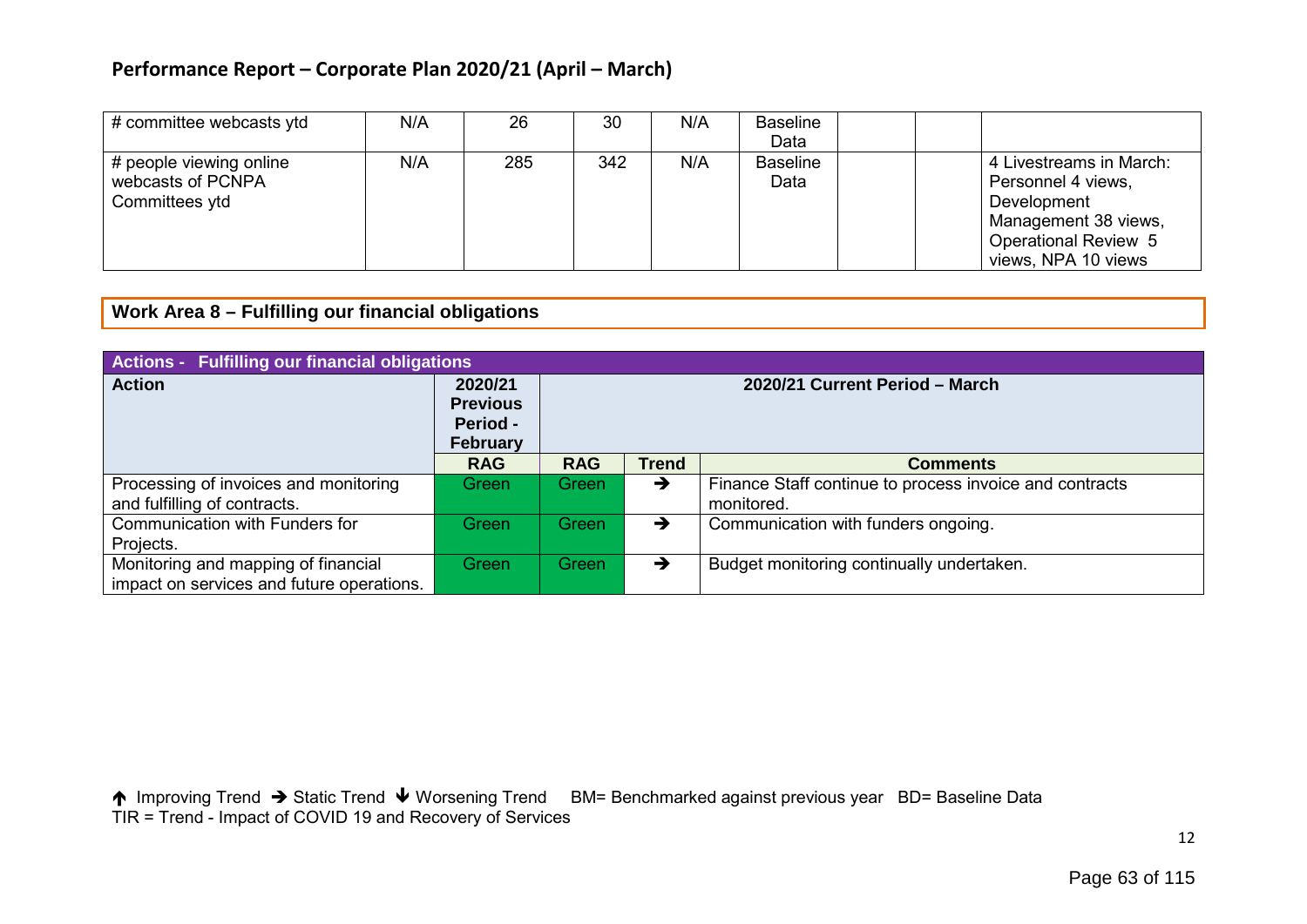**Working Towards Long Term Objectives**

**Well-being Objectives and National Park Management Plan Impacts/ Monitoring Impact on our Services and Projects**

**Well-being Objective – Prosperity**

| <b>Data Available Monthly</b>                                   |                                                                            |                         |                                                                |                                |                                  |                                 |            |               |                                                                                                                                                                                                                                              |  |
|-----------------------------------------------------------------|----------------------------------------------------------------------------|-------------------------|----------------------------------------------------------------|--------------------------------|----------------------------------|---------------------------------|------------|---------------|----------------------------------------------------------------------------------------------------------------------------------------------------------------------------------------------------------------------------------------------|--|
| <b>Work</b><br><b>Stream</b>                                    | <b>Measure</b>                                                             | 2019/20<br><b>March</b> | 2020/21<br><b>Previous</b><br><b>Period</b><br><b>February</b> | 2020/21 Current Period - March |                                  |                                 |            |               |                                                                                                                                                                                                                                              |  |
|                                                                 |                                                                            | <b>Actual</b>           | <b>Actual</b>                                                  | <b>Actual</b>                  | <b>Original</b><br><b>Target</b> | <b>Revised</b><br><b>Target</b> | <b>RAG</b> | <b>Trend</b>  | <b>Comments</b>                                                                                                                                                                                                                              |  |
| Maintaining<br>Public<br>Rights of<br>Way a<br>Tourism<br>Asset | Pembrokeshire<br>Coast Path - Trip<br><b>Advisor Overall</b><br>Rating 1-5 | 5                       | 5                                                              | 5                              | 5                                |                                 | Green      | $\rightarrow$ |                                                                                                                                                                                                                                              |  |
| Tourism<br>Engageme                                             | # Main website<br>users ytd                                                | 281,598                 | 198,642                                                        | 217,710                        | <b>BM</b>                        |                                 |            |               | 2020/21 ytd figures<br>affected by complete                                                                                                                                                                                                  |  |
| nt & New<br>Audiences                                           | # Main website<br>page views ytd                                           | 1,430,889               | 756,103                                                        | 810,199                        | <b>BM</b>                        |                                 |            |               | Google Analytics data<br>for May not being<br>available due to issue<br>caused by transfer to<br>new website. Views -<br>774 bot spike traffic<br>from two sources<br>31/01/21 and 2084 bot<br>spike traffic from two<br>sources - 01/02/21. |  |
|                                                                 | Oriel Y Parc Trip<br>Advisor rating 1-5                                    | 4.5                     | 4.5                                                            | 4.5                            | 4.5                              |                                 | Green      | $\rightarrow$ | Centre reopened in<br>July, having been                                                                                                                                                                                                      |  |

↑ Improving Trend → Static Trend ↓ Worsening Trend BM= Benchmarked against previous year BD= Baseline Data TIR = Trend - Impact of COVID 19 and Recovery of Services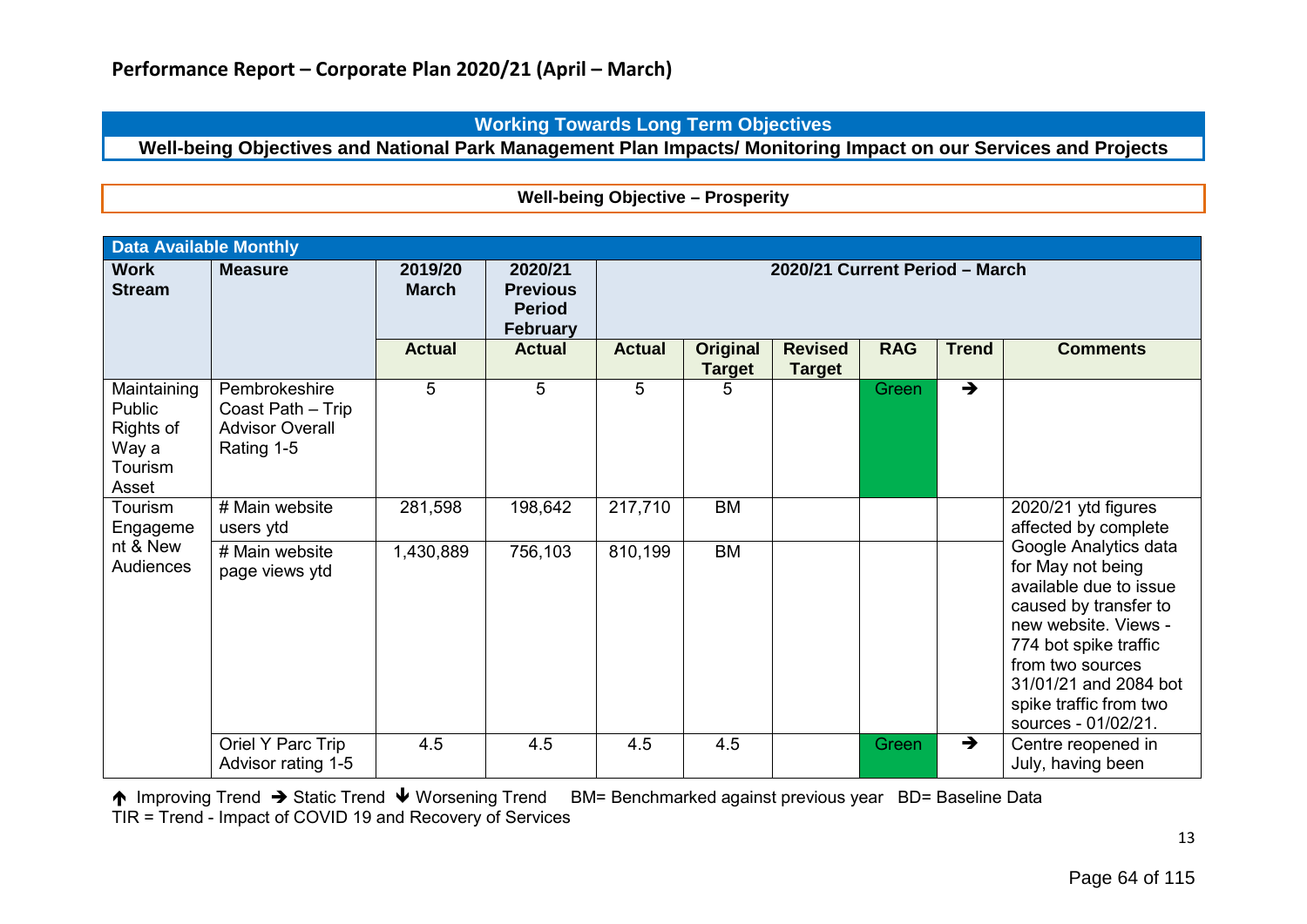|                                          | # visitors to Oriel Y<br>Parc ytd        | 113,394 | 27,208 | 27,208 | <b>BM</b><br>against<br>2019/20 | TIR | closed since mid-march<br>due to COVID 19<br>restrictions. Centre<br>closed during firebreak<br>period, and remained<br>closed since 4 <sup>th</sup><br>December. |
|------------------------------------------|------------------------------------------|---------|--------|--------|---------------------------------|-----|-------------------------------------------------------------------------------------------------------------------------------------------------------------------|
| Supporting<br>Local<br><b>Businesses</b> | % Authority Spend<br>locally ytd         | 48.42   | 56.75  | 39.14  | <b>BM</b><br>against<br>2019/20 | TIR | £763,326 spent in SA<br>postcode.                                                                                                                                 |
|                                          | % Invoices paid on<br>time (Average) ytd | 97.01   | 95.36  | 95.65  | 97%                             | TIR |                                                                                                                                                                   |

| <b>Data Available Quarterly</b>               |                                                                                     |                                            |                                          |                                                 |             |                                 |              |                 |                                                                                                        |  |  |
|-----------------------------------------------|-------------------------------------------------------------------------------------|--------------------------------------------|------------------------------------------|-------------------------------------------------|-------------|---------------------------------|--------------|-----------------|--------------------------------------------------------------------------------------------------------|--|--|
| <b>Work</b><br><b>Stream</b>                  | <b>Measure</b>                                                                      | 2019/20<br>$Q1 - Q4$<br>(April -<br>March) | 2020/21<br>$Q1 - Q3$<br>(April -<br>Dec) | 2020/21 Current Period: Q1 - Q4 (April - March) |             |                                 |              |                 |                                                                                                        |  |  |
|                                               |                                                                                     | <b>Actual</b>                              | <b>Actual</b>                            | <b>Actual</b>                                   | Target      | <b>Revised</b><br><b>Target</b> | <b>RAG</b>   | <b>Trend</b>    | <b>Comments</b>                                                                                        |  |  |
| Planning<br>Policy and<br>Planning<br>Service | % of all planning<br>applications determined<br>within time periods<br>required ytd | 92.64                                      | 57.61                                    | 66.31                                           | 82%         |                                 | Amber        | ↑               | Reflects impact during<br>the year of continuing<br>period of staff absence,<br>Covid-19 restrictions, |  |  |
|                                               | Average time taken to<br>determine all planning<br>applicants in days ytd           | 88.25                                      | 113                                      | 109.75                                          | 567<br>days |                                 | Amber        | 个               | and external Planning<br>IT system issues which<br>prevented registration<br>of new casework in Q3.    |  |  |
|                                               | % of Member made<br>decisions against officer<br>advice<br>(recommendation) ytd     | 9.09                                       | 12.50                                    | 7.14                                            | $< 5\%$     |                                 | <b>Amber</b> | $\blacklozenge$ | 2 out of 28. Welsh<br>Government Target,<br>part of APR<br>benchmarking.                               |  |  |
|                                               | % of appeals dismissed                                                              | 71.43                                      | 80.00                                    | 75.00                                           | $>66\%$     |                                 | Green        | ₩               |                                                                                                        |  |  |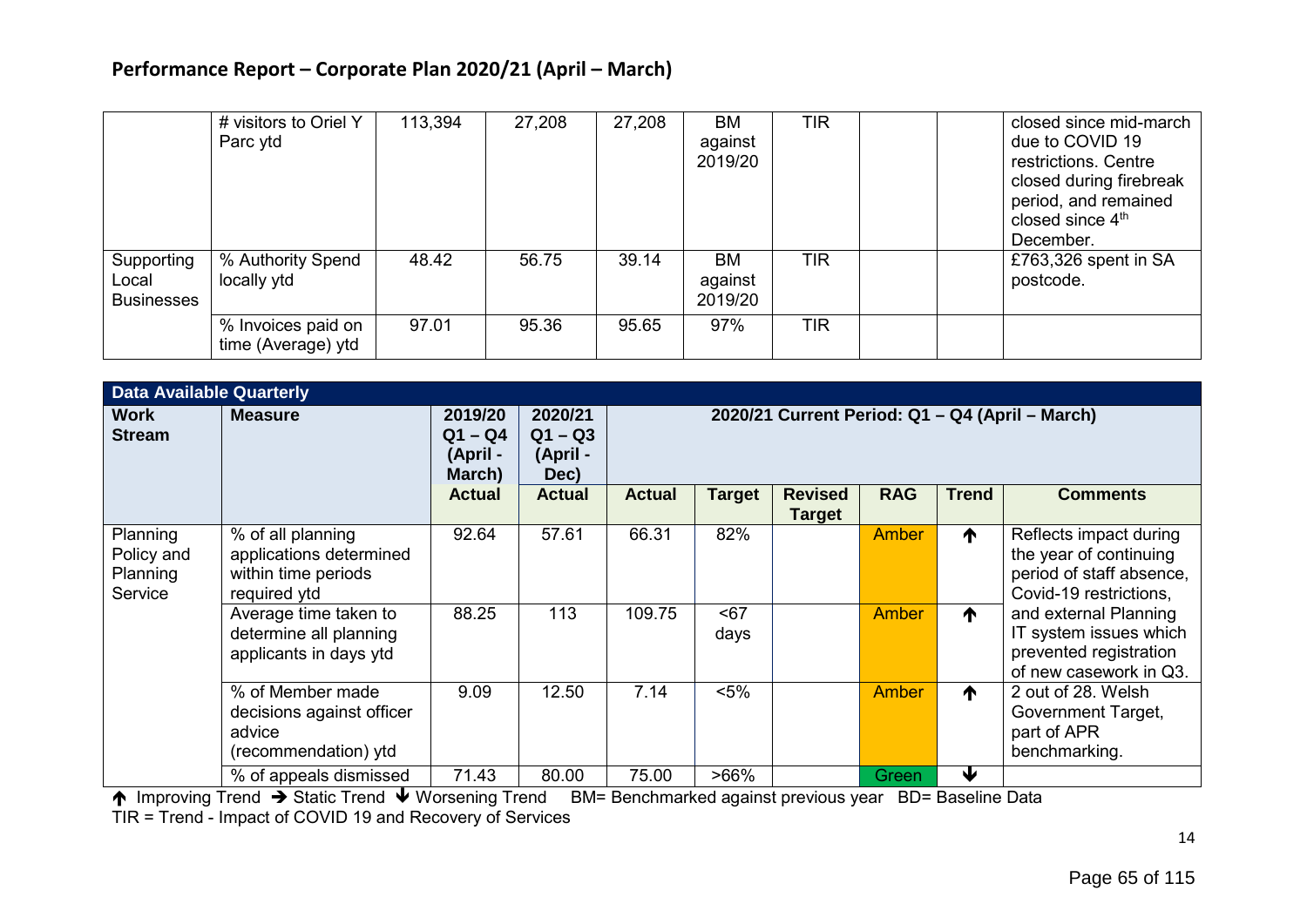|                                                 | ytd                                                                                     |          |          |                |                |            |       |               |                                                                                                                                                                                                                                                              |
|-------------------------------------------------|-----------------------------------------------------------------------------------------|----------|----------|----------------|----------------|------------|-------|---------------|--------------------------------------------------------------------------------------------------------------------------------------------------------------------------------------------------------------------------------------------------------------|
|                                                 | Applications for costs at<br>section 78 appeal upheld<br>in the reporting period<br>ytd | $\Omega$ | $\Omega$ | $\Omega$       | $\overline{0}$ |            | Green | $\rightarrow$ |                                                                                                                                                                                                                                                              |
|                                                 | % of planning<br>applications determined<br>under delegated power<br>ytd                | 93.25    | 93.42    | 92.45          | <b>BM</b>      | <b>TIR</b> |       |               |                                                                                                                                                                                                                                                              |
|                                                 | # planning applications<br>registered ytd                                               | 601      | 367      | 553            | Trend          |            |       |               |                                                                                                                                                                                                                                                              |
|                                                 | % of planning<br>applications approved<br>vtd                                           | 79.75    | 92.18    | 92.45          | 90%            | Trend      |       |               |                                                                                                                                                                                                                                                              |
| Maintaining<br><b>Public Rights</b><br>of Way a | % of PROW open and<br>accessible and meeting<br>the quality standard ytd                | 86.83    | 86.83    | 86.87          | 85%            | <b>TIR</b> |       |               |                                                                                                                                                                                                                                                              |
| Tourism<br>Asset                                | # of people using<br>footpath (from fixed<br>counters) ytd                              | 197,748  | 145,511  | $\blacksquare$ | Trend          | <b>TIR</b> |       |               | Q4 data not yet<br>collected/reported to<br>PCNPA by contractor.<br>This will be collected in<br>early May for Jan- April<br>2021. 7 Coast Path and<br>4 INRoW Counters. For<br>Q2 and Q3 data only<br>there was a 22.5%<br>increase compared to<br>2019/20. |
| Sustainable<br>Tourism and                      | # filming enquiry<br>requests ytd                                                       | 45       | 11       | 26             | Trend          | <b>TIR</b> |       |               |                                                                                                                                                                                                                                                              |
| Recreation<br>Management<br>and                 | # filming enquiry licenses<br>awarded ytd                                               | 6        | 6        | 6              | Trend          | <b>TIR</b> |       |               |                                                                                                                                                                                                                                                              |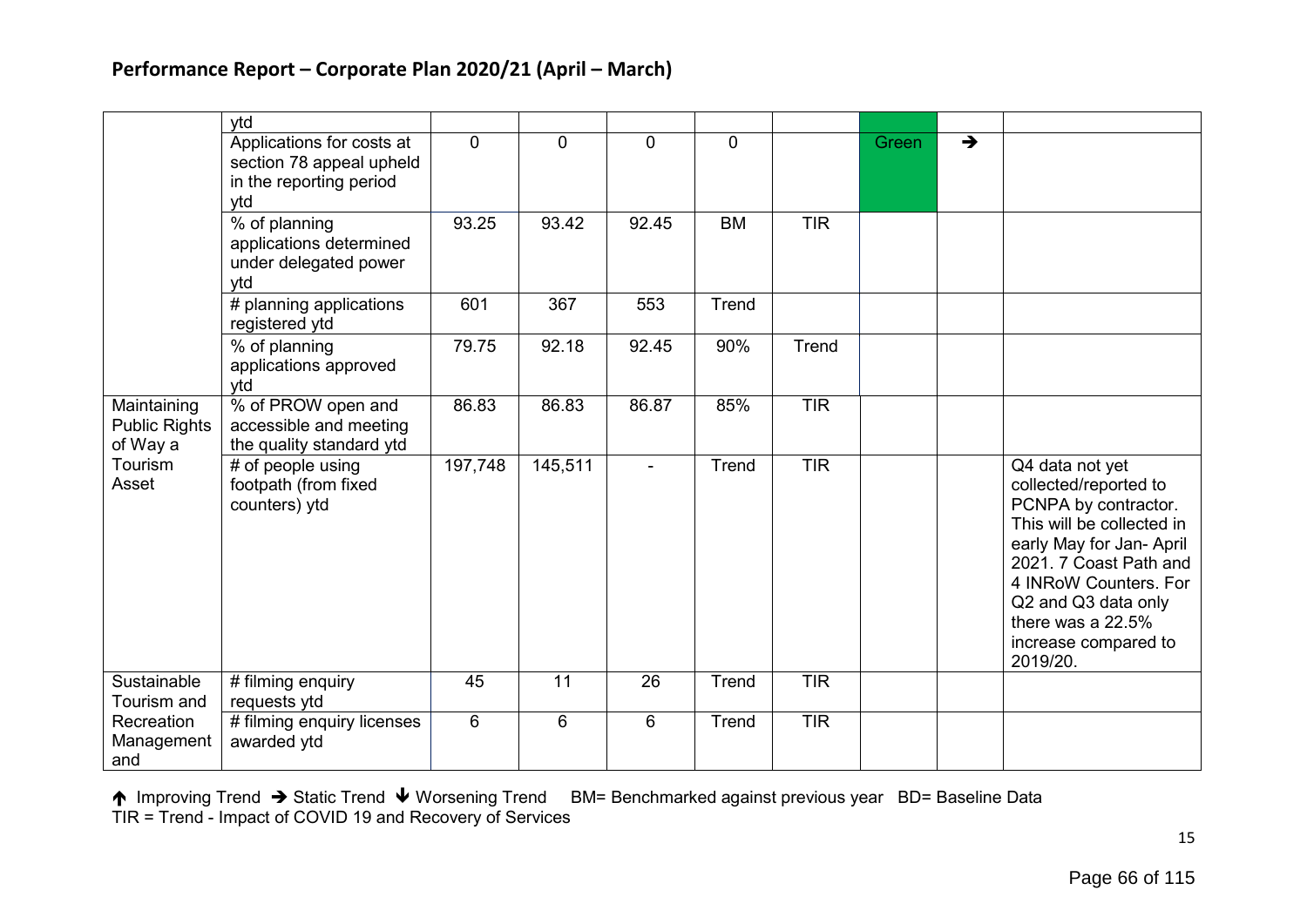| Promotion                                          |                                                                                                                                        |       |                 |                 |           |            |                                                                                                                                                                                                                                                     |
|----------------------------------------------------|----------------------------------------------------------------------------------------------------------------------------------------|-------|-----------------|-----------------|-----------|------------|-----------------------------------------------------------------------------------------------------------------------------------------------------------------------------------------------------------------------------------------------------|
| Tourism<br>Engagement<br>& New<br><b>Audiences</b> | # attending pop up<br>events ytd                                                                                                       | 1,212 | 888             | 888             | <b>BM</b> | <b>TIR</b> | No activities Q3 and Q4<br>as summer ranger role<br>had ended due to end<br>of season.                                                                                                                                                              |
|                                                    | # people engaged with<br>through Summer<br>Rangers business,<br>general public<br>networking and tourist<br>information activities ytd | 395   | 1,282           | 1,282           | <b>BM</b> | TIR        | <b>Tourist information</b><br>focused. Locations<br>covered included<br>Manorbier, Caerfai,<br>Solva, Newgale, Poppit<br>Sands, Broad Haven,<br>Little Haven, Nolton<br>Haven, Strumble,<br>Fishguard Lower Town,<br>Porthclais, West Angle<br>Bay. |
|                                                    | # Parkwise training<br>sessions held ytd                                                                                               | 4     | 1               | 1               | 4         | TIR        | Parkwise Training<br>session held in Q3 for<br>PCNPA volunteers.<br>Virtual session in<br>morning followed by<br>outdoor session at<br>Carew Castle.                                                                                                |
| Supporting<br>Local<br><b>Businesses</b>           | # of stall holders<br>participating in fairs and<br>events at Oriel Y Parc<br>and Carew ytd                                            | 185   | $\overline{38}$ | $\overline{38}$ | Trend     | TIR        | Pop up Markets at OYP<br>outdoor space (held in<br>line with Covid<br>Regulations) in<br>December.                                                                                                                                                  |
|                                                    | # of artists and craft<br>makers supported at<br>Oriel Y Parc ytd                                                                      | 27    | 13              | 13              | Trend     | <b>TIR</b> | Centre closed in Q4<br>due to COVID 19<br>regulations                                                                                                                                                                                               |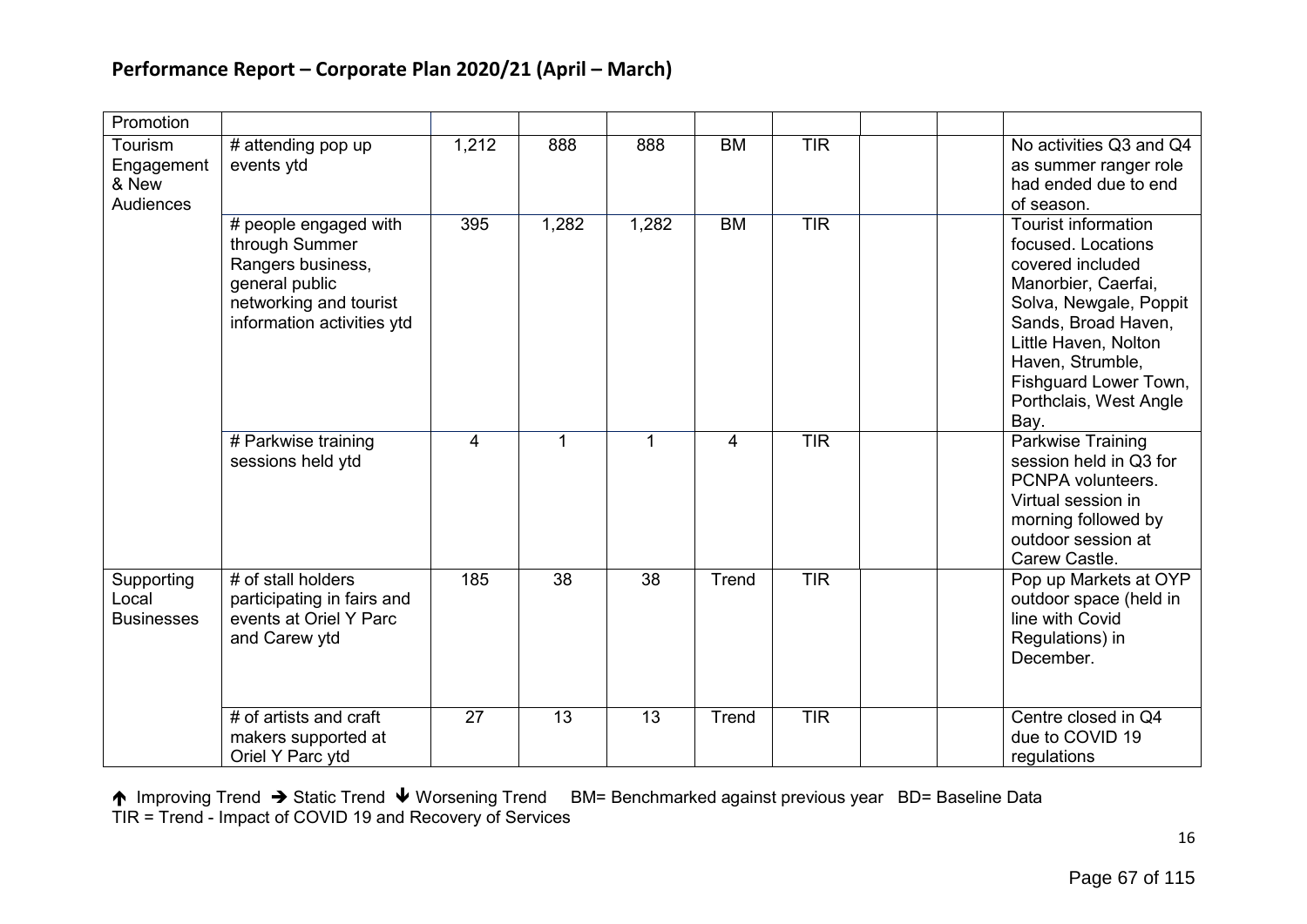| Employment   | # Work experience        | 5     |     | $\overline{2}$ | <b>BM</b> | <b>TIR</b> | Community                     |
|--------------|--------------------------|-------|-----|----------------|-----------|------------|-------------------------------|
| Transformati | placements provided ytd  |       |     |                |           |            | <b>Archaeology University</b> |
|              |                          |       |     |                |           |            | <b>Student Placement</b>      |
| on in        |                          |       |     |                |           |            |                               |
| Pembrokeshi  |                          |       |     |                |           |            | looking at the condition      |
| re           |                          |       |     |                |           |            | of archaeological and         |
|              |                          |       |     |                |           |            | historical sites and          |
|              |                          |       |     |                |           |            | <b>Discovery Student</b>      |
|              |                          |       |     |                |           |            | placement (Swansea            |
|              |                          |       |     |                |           |            | University) providing         |
|              |                          |       |     |                |           |            | support in the                |
|              |                          |       |     |                |           |            | development of digital        |
|              |                          |       |     |                |           |            | material for                  |
|              |                          |       |     |                |           |            | Pembrokeshire Outdoor         |
|              |                          |       |     |                |           |            | Schools Project.              |
|              |                          |       |     |                |           |            |                               |
|              | # Office and Centre      | 105.6 | 9.3 | 9.3            | <b>BM</b> | <b>TIR</b> | OYP voluntary gallery         |
|              | based volunteer days ytd |       |     |                |           |            | invigilators.                 |
|              | # attending volunteer    | 217   | 245 | 297            | <b>BM</b> | <b>TIR</b> | 36.9% increase on             |
|              | training sessions ytd    |       |     |                |           |            | 2019/20. Reflecting           |
|              |                          |       |     |                |           |            | officers focus on virtual     |
|              |                          |       |     |                |           |            | training as physical          |
|              |                          |       |     |                |           |            | training and practical        |
|              |                          |       |     |                |           |            | group volunteering            |
|              |                          |       |     |                |           |            | opportunities have            |
|              |                          |       |     |                |           |            | been limited due to           |
|              |                          |       |     |                |           |            |                               |
|              |                          |       |     |                |           |            | COVID 19 restrictions.        |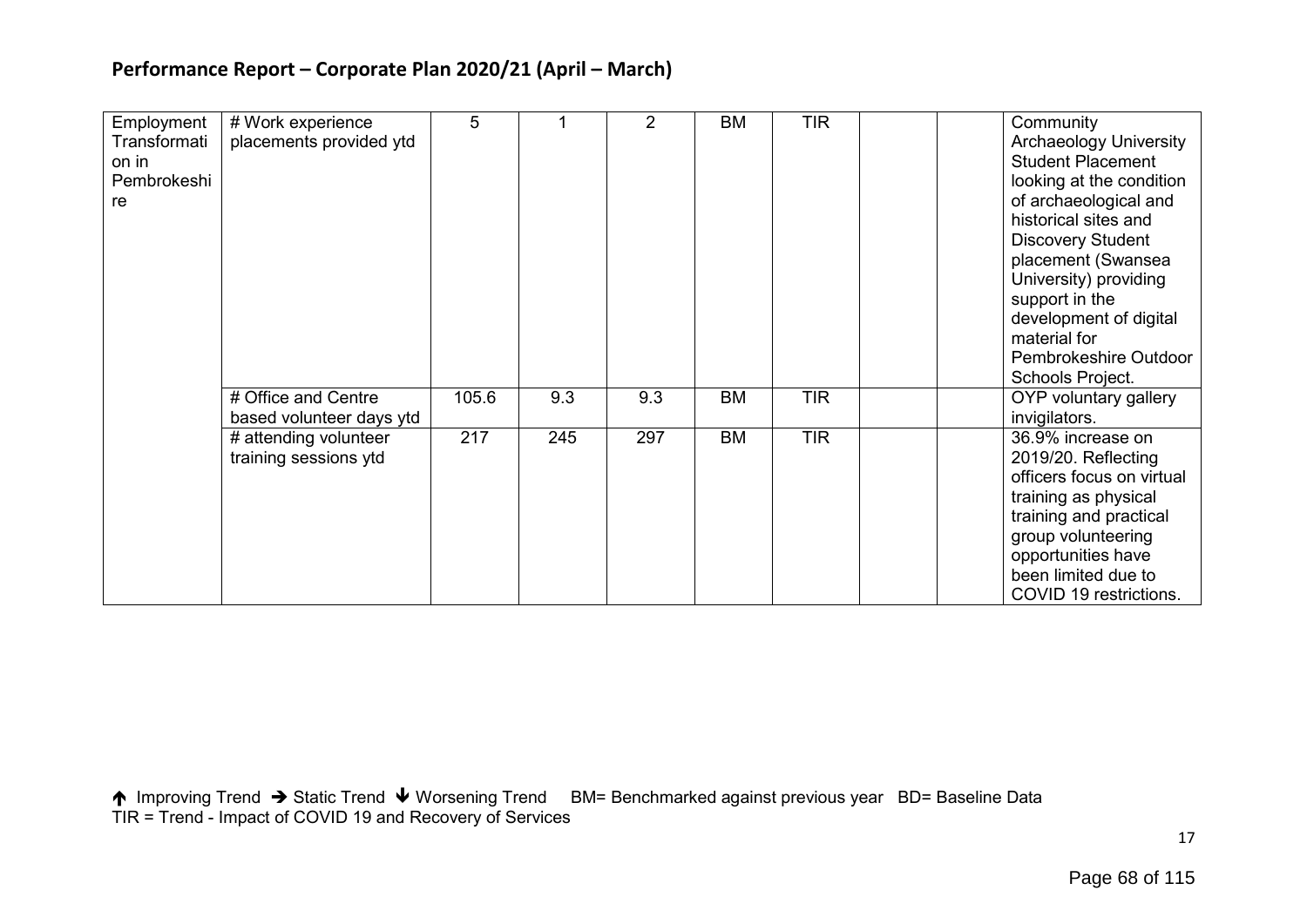| <b>Actions</b>                                    |                                                                                                       |                                                           |            |               |                                                                                                                                                                                                                                      |
|---------------------------------------------------|-------------------------------------------------------------------------------------------------------|-----------------------------------------------------------|------------|---------------|--------------------------------------------------------------------------------------------------------------------------------------------------------------------------------------------------------------------------------------|
| <b>Work Stream</b>                                | <b>Action</b>                                                                                         | 2020/21<br><b>Previous</b><br>Period -<br><b>February</b> |            |               | 2020/21 Current Period - March                                                                                                                                                                                                       |
|                                                   |                                                                                                       | <b>RAG</b>                                                | <b>RAG</b> | <b>Trend</b>  | <b>Comments</b>                                                                                                                                                                                                                      |
| <b>Planning Policy</b><br>and Planning<br>Service | (See actions under delivering our statutory planning responsibilities)                                |                                                           |            |               |                                                                                                                                                                                                                                      |
| Maintaining<br>Public Rights of<br>Way a Tourism  | Ways of Working: Digital<br>Park Project.                                                             | Green                                                     | Green      | →             | Ongoing. Incident reporting app and live dashboard launched<br>- allowing Rangers and Area Managers to record incidents<br>related to visitor pressures.                                                                             |
| Asset                                             | Project: Development of<br>new footpath links and<br>circular walk creation.                          | Amber                                                     | Green      | ₼             | Work resumed on Moylegrove route after lockdown of 20th<br>December; final section to improve will now start in April. Pwll<br>Cornel: Management Agreements have been finalised and<br>exchanged for signature.                     |
|                                                   | Project: Increasing<br>resilience to winter storm<br>damage.                                          | Green                                                     | Green      | $\rightarrow$ | Aberforrest project completed in late September.                                                                                                                                                                                     |
|                                                   | <b>Strategic Partnerships:</b><br>Rights of Way Improvement<br><b>Plan and Local Access</b><br>Forum. | Green                                                     | Green      | $\rightarrow$ | Local Access Forum convened virtual meeting at end of<br>January (first since March 2020) and set dates for future<br>meetings in 2021, next meeting on 9th April.                                                                   |
|                                                   | Strategic Engagement:<br>Participating in Access<br><b>Legislation Forum</b>                          | Green                                                     | Green      | $\rightarrow$ | Last meeting of Welsh Govt expert panel held in January.<br>NRW circulated draft final advice report of all<br>recommendations for comment in March to panel members<br>before finalising and presenting to Minster at end of April. |
| Sustainable<br>Tourism/<br>Recreation:            | Project: External<br><b>Sustainable Events</b><br>Research. (S6)                                      | <b>Amber</b>                                              | <b>Red</b> | ↓             | Pandemic putting project on temporary hold as stakeholders<br>not available.                                                                                                                                                         |
| Management<br>and Promotion                       | Ways of Working: PCNPA<br>Branding.                                                                   | Green                                                     | Green      | $\rightarrow$ | Action Complete. Brand Ambassador Scheme scoping<br>exercise has been commissioned and the draft feasibility<br>report has been produced. It is anticipated that work to                                                             |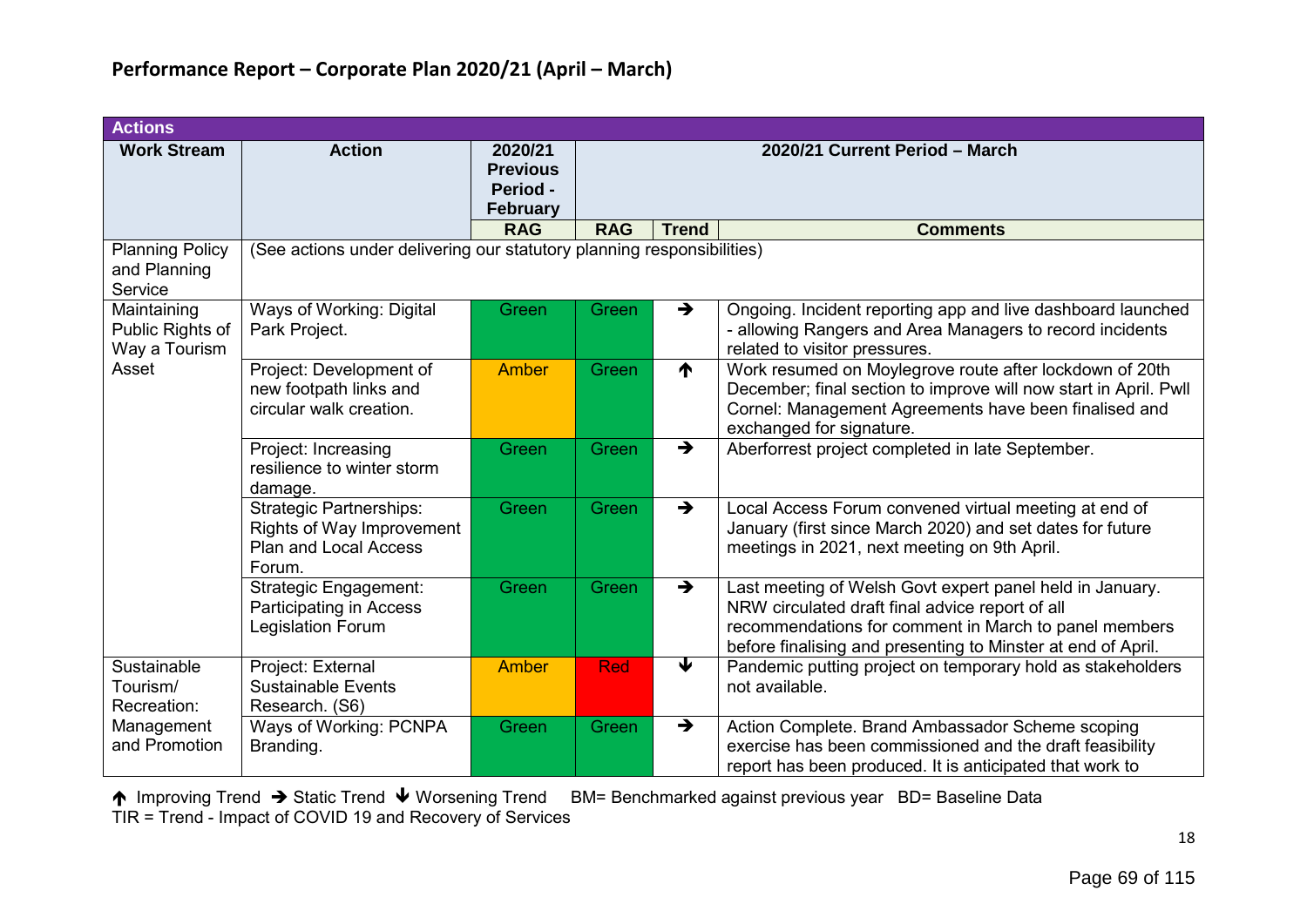|                                  |                                                                                                                                                 |              |              |               | progress any further development of a potential Ambassador<br>Scheme will be paused until the 2022 season due to the<br>current impact of COVID 19.                                                                                                                                                                                                                                                                                                                                       |
|----------------------------------|-------------------------------------------------------------------------------------------------------------------------------------------------|--------------|--------------|---------------|-------------------------------------------------------------------------------------------------------------------------------------------------------------------------------------------------------------------------------------------------------------------------------------------------------------------------------------------------------------------------------------------------------------------------------------------------------------------------------------------|
|                                  | <b>Strategic Partnership:</b><br><b>Supporting Destination</b><br>Management Plan<br>implementation and setting<br>up of delivery organisation. | Green        | Green        | $\rightarrow$ | Visit Pembrokeshire set up and Member representing the<br>Authority on the Board. Discussions with VP on future<br>support.                                                                                                                                                                                                                                                                                                                                                               |
|                                  | <b>Strategic Partnership:</b><br>Managing What We Can<br>Document - Annual review<br>with Partners. (S6)                                        | Green        | Green        | $\rightarrow$ | Document now named 'Managing Visitor Pressures and<br>Experiences In the Pembrokeshire Coast National Park.'<br>Annual review to be complete at next Recreation Plan<br>meeting in April 2021.                                                                                                                                                                                                                                                                                            |
|                                  | <b>Strategic Partnership:</b><br>Pembrokeshire Water<br>Safety Forum and mapping<br>of coastal and foreshore<br>incidents.                      | Green        | Green        | $\rightarrow$ | Ranger Service Manager chaired the Pembrokeshire Beach<br>Liaison Group and took part in the Wales Beach Managers'<br>group.                                                                                                                                                                                                                                                                                                                                                              |
|                                  | <b>Strategic Engagement:</b><br><b>Liaison with Recreational</b><br><b>Groups and Pembrokeshire</b><br>Coastal Forum. (S6)                      | Green        | Green        | $\rightarrow$ | Meetings took place with Pembrokeshire Coastal Forum and<br>the Pembrokeshire Outdoor Charter Steering Group to plan<br>projects and activity for 2021. The Rangers met with the<br>Outdoor Charter members and delivered a training event on<br>seabirds for the Outdoor Charter, Marine Code and PCF<br>members. Attended the bi-annual Milford Haven Waterway<br>Recreation Working Group and contributed to the re-draft of<br>the Milford Haven Waterway Recreation Management Plan. |
| Tourism<br>Engagement<br>and New | Project: Re positioning Oriel<br>Y Parc as a Discovery<br>Centre for the Park.                                                                  | <b>Amber</b> | <b>Amber</b> | $\rightarrow$ | Warden team have made improvements to the Woodland<br>area in order to improve biodiversity in that area of the site. A<br>hedge has been planted along with fruit trees.                                                                                                                                                                                                                                                                                                                 |
| Audiences                        | Ways of Working: Activities<br>to support implementation<br>of business plan at Oriel Y<br>Parc.                                                | Amber        | Green        | ₼             | Progress continues slowly. Elements of the interpretation plan<br>have been implemented in the woodland area.                                                                                                                                                                                                                                                                                                                                                                             |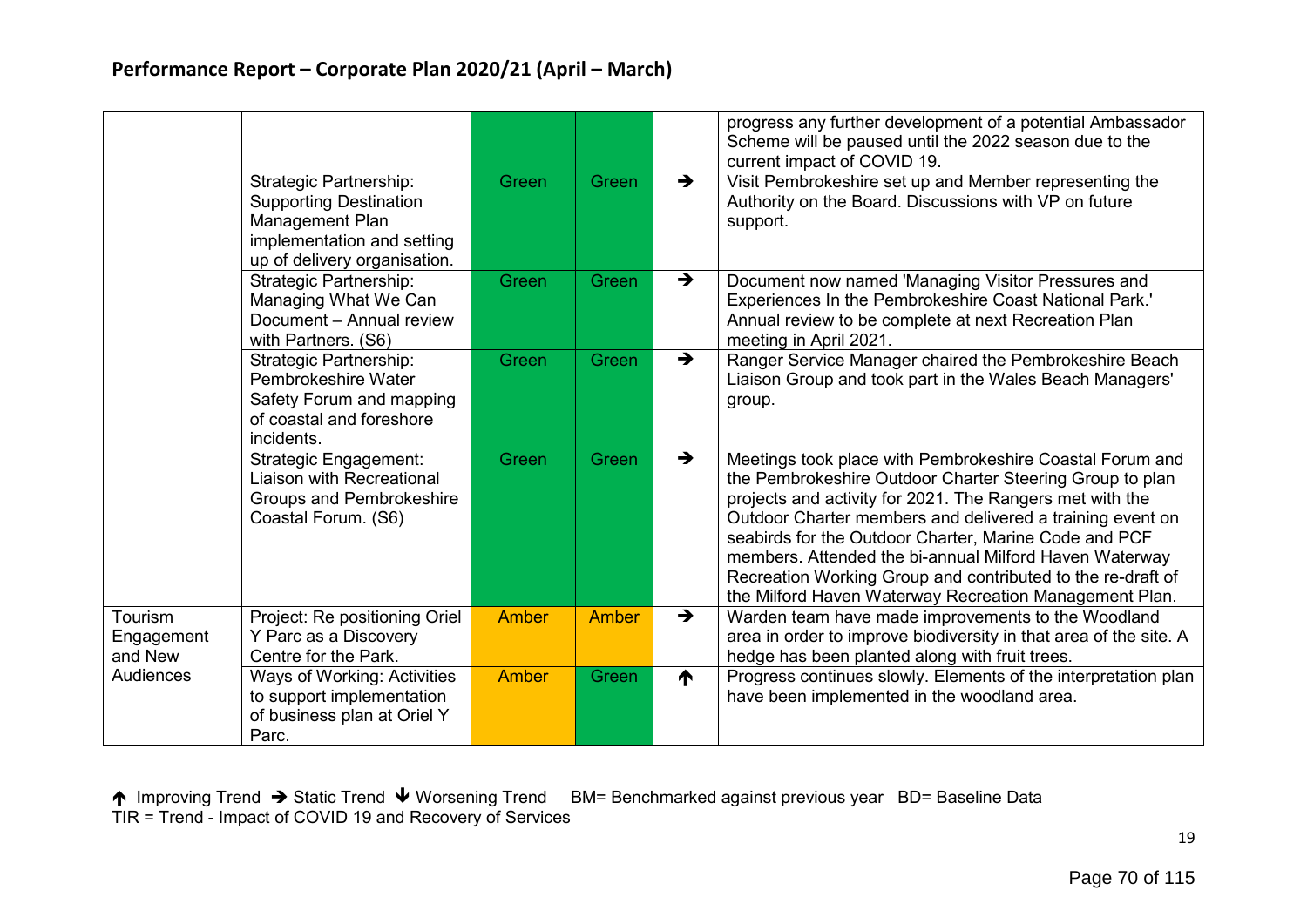|                                          | Project: Development of<br>Discovery Points across the<br>Park.                                                                                                 | Green        | Green | $\rightarrow$   | Pilot Discovery Point panels have been produced and<br>installed in 7 business locations in the Park.                                                                                                                                                                                                                                                                                                                                                                                                                                                                                                                                                                                                                                                    |
|------------------------------------------|-----------------------------------------------------------------------------------------------------------------------------------------------------------------|--------------|-------|-----------------|----------------------------------------------------------------------------------------------------------------------------------------------------------------------------------------------------------------------------------------------------------------------------------------------------------------------------------------------------------------------------------------------------------------------------------------------------------------------------------------------------------------------------------------------------------------------------------------------------------------------------------------------------------------------------------------------------------------------------------------------------------|
|                                          | Partnership Project: Celtic<br>Routes.                                                                                                                          | <b>Amber</b> | Green | $\blacklozenge$ | A 'brandkit portal' has been developed to allow a range of<br>organisations to use the marketing materials (particularly the<br>extensive video and photography library) created for the<br>Celtic Routes project for free.                                                                                                                                                                                                                                                                                                                                                                                                                                                                                                                              |
|                                          | Ways of Working: Training<br>of staff in new website<br>content management<br>system and events booking<br>system.                                              | Green        | Green | $\rightarrow$   | Training continuing for staff and further sessions will be<br>organised for relevant staff as they prepare to re-open in light<br>of relaxation of covid-19 restrictions.                                                                                                                                                                                                                                                                                                                                                                                                                                                                                                                                                                                |
|                                          | <b>Project Development:</b><br>Beach Roadshow linked to<br><b>Summer Rangers Service.</b>                                                                       | Green        | Green | $\rightarrow$   | Funding for 4 Summer Rangers has been secured and<br>recruitment for these posts is underway. Additional funding for<br>the beach roadshow element is on-going.                                                                                                                                                                                                                                                                                                                                                                                                                                                                                                                                                                                          |
|                                          | <b>Project Development:</b><br>Engagement activities that<br>will support local<br>businesses to engage<br>visitors with the Park and its<br>special qualities. | Green        | Green | $\rightarrow$   | Recruitment of Visitor Welcome volunteers got underway in<br>March and several people have shown an interest in the<br>scheme to date. The work of PCNPA volunteers will be<br>combined with the wider Visitor Welcome project for<br>Pembrokeshire, coordinated by Visit Pembrokeshire, with<br>County Council involvement. The partnership has submitted<br>an application to the Welsh Government's COVID-19<br>hardship fund to support the work including funding of paid<br>Visitor Welcome team during peak season. ParkWise - The<br>short videos and supporting content which will be used as<br>part of the training/induction of the Visitor Welcome teams<br>(staff and volunteers) has been completed by the Discovery<br>and Ranger teams. |
| Supporting<br>Local<br><b>Businesses</b> | <b>Communications: Virtual</b><br>promotion of stall holders<br>and other local businesses<br>and food suppliers,<br>including those that were                  | Green        | Green | $\rightarrow$   | Virtual St Davids Day Dragon Parade event held across<br>Facebook, Twitter and Instagram. Lots of people took part<br>and sent in their creations of dragons via social media or<br>email. There were 3 local school classes (Redhill Prep, Ysgol<br>Glannau Gwaun and Ysgol Penryhn Dewi) as well as lots of                                                                                                                                                                                                                                                                                                                                                                                                                                            |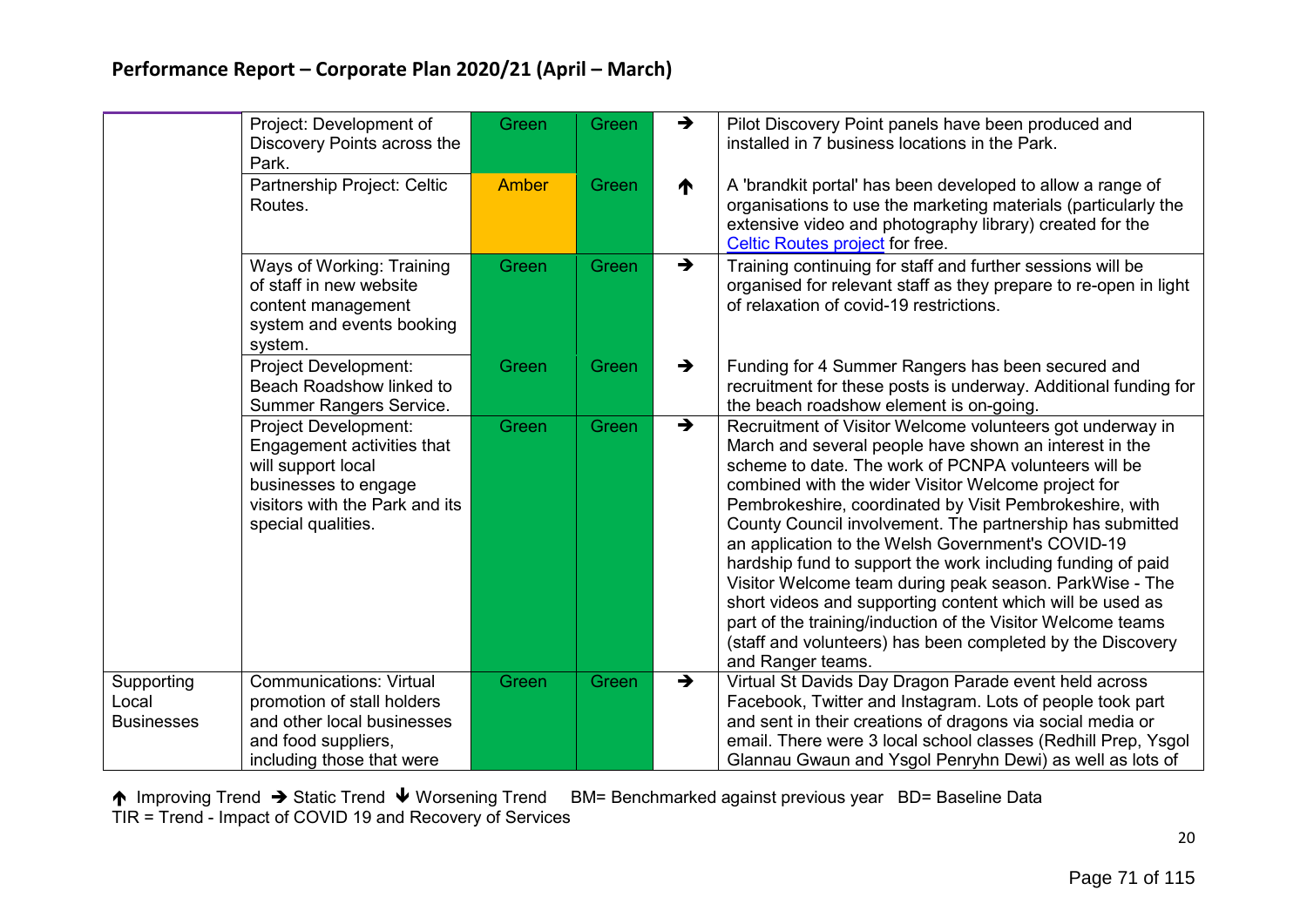|                                     | due to be at the Really Wild<br>Food Show at OYP.                                                                                                                         |              |              |               | submissions from St Davids Care in the Community and over<br>25 individuals who posted their artwork all of varying ages<br>and abilities. A successful online event celebrating and<br>promoting St Davids and Welsh culture. Artists who would<br>have exhibited in the centre are being promoted online where<br>possible.                                                                                                                                                        |
|-------------------------------------|---------------------------------------------------------------------------------------------------------------------------------------------------------------------------|--------------|--------------|---------------|--------------------------------------------------------------------------------------------------------------------------------------------------------------------------------------------------------------------------------------------------------------------------------------------------------------------------------------------------------------------------------------------------------------------------------------------------------------------------------------|
|                                     | Ways of Working: Review<br>of procurement in the<br>Authority, including<br>community benefit options<br>and sustainability practices.<br>(S6)                            | <b>Red</b>   | Amber        | ₼             | Discussion with other two Welsh National Parks on procuring<br>advice on this issue. Discussion as part of the Local<br>Government Decarbonisation Panel on good practice in<br>relation to procurement.                                                                                                                                                                                                                                                                             |
| Employment<br><b>Transformation</b> | Partnership Project:<br>Pembrokeshire College<br><b>Work Placement Scheme.</b>                                                                                            | <b>Red</b>   | <b>Red</b>   | $\rightarrow$ | Monitoring closed due to re-prioritisation of work. PCNPA are<br>focusing efforts on the Government's Kick Start Scheme for<br>young adults on Universal Credit.                                                                                                                                                                                                                                                                                                                     |
|                                     | Project Development:<br>Feasibility study to inform<br>replacement project for<br>Skills in Action including<br>identifying potential<br>Apprenticeship<br>opportunities. | <b>Amber</b> | Amber        | $\rightarrow$ | This work is now happening through the WG Kickstart<br>Scheme. PCNPA has committed to the Kickstart Scheme for<br>this financial year/and part of next financial year, to explore if<br>this will become a longer term option for the National Park to<br>support training and skill development. Depending on the<br>outcome from the first year's involvement in the scheme, will<br>then shape and inform whether an additional program similar<br>to Skills in Action is needed. |
|                                     | Ways of Working:<br>Enhancing our volunteering<br>opportunities - flexible and<br>office and centre based<br>opportunities.                                               | <b>Amber</b> | <b>Amber</b> | $\rightarrow$ | All on hold due to Covid. Work to be done with team leaders<br>to identify capacity issues with working with volunteers in non-<br>traditional roles, as identified in volunteer action plan.                                                                                                                                                                                                                                                                                        |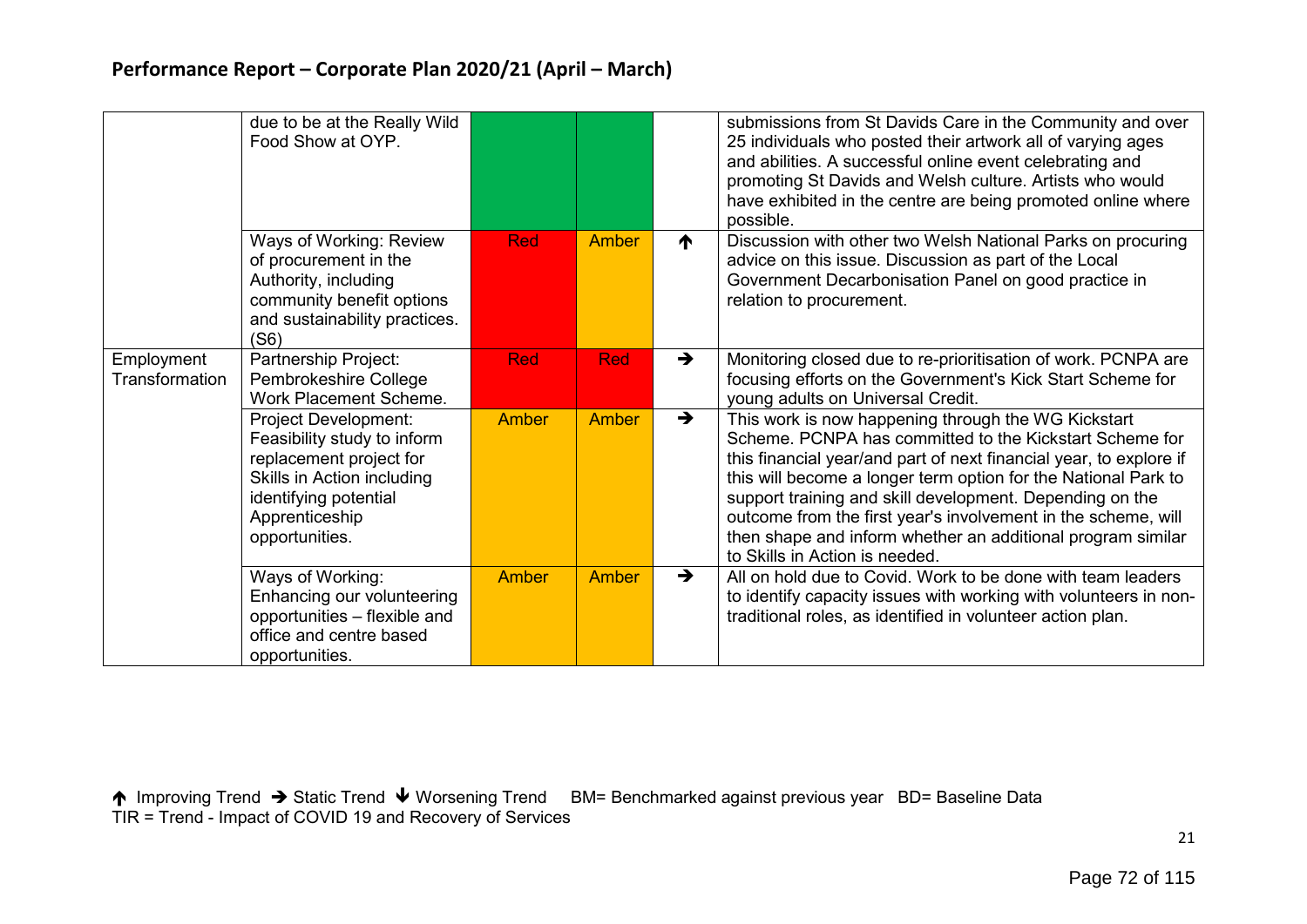|  | Well-being Objective - Resilience |  |
|--|-----------------------------------|--|
|--|-----------------------------------|--|

| <b>Data Available Quarterly</b>            |                                                                          |                                            |                                          |                                                 |               |                                 |            |              |                              |  |
|--------------------------------------------|--------------------------------------------------------------------------|--------------------------------------------|------------------------------------------|-------------------------------------------------|---------------|---------------------------------|------------|--------------|------------------------------|--|
| <b>Work</b><br><b>Stream</b>               | <b>Measure</b>                                                           | 2019/20<br>$Q1 - Q4$<br>(April -<br>March) | 2020/21<br>$Q1 - Q3$<br>(April -<br>Dec) | 2020/21 Current Period: Q1 - Q4 (April - March) |               |                                 |            |              |                              |  |
|                                            |                                                                          | <b>Actual</b>                              | <b>Actual</b>                            | <b>Actual</b>                                   | <b>Target</b> | <b>Revised</b><br><b>Target</b> | <b>RAG</b> | <b>Trend</b> | <b>Comments</b>              |  |
| Conservation<br>Land<br>Management         | Conservation Sites - % in<br>line with Management<br>Plan (S6)           | 100                                        | 100                                      | 100                                             | 100           | <b>TIR</b>                      |            |              |                              |  |
|                                            | Hectares - Invasive<br>species removed at<br>source/ injected ytd (S6)   | 53.44                                      | 49.95                                    | 54.15                                           | <b>BM</b>     | <b>TIR</b>                      |            |              |                              |  |
| Engagement<br>and                          | # volunteer days -<br>conservation ytd (S6)                              | 1,149                                      | 272                                      | 279                                             | <b>BM</b>     | <b>TIR</b>                      |            |              |                              |  |
| Volunteering<br>in looking<br>after the    | # volunteer days -<br>invasive species work<br>ytd $(S6)$                | 112.5                                      | 18                                       | 18.5                                            | <b>BM</b>     | <b>TIR</b>                      |            |              |                              |  |
| Park's<br>Ecosystems                       | # Social action days -<br>conservation ytd (S6)                          | N/A                                        | 58                                       | 58                                              | <b>BD</b>     |                                 |            |              | 2 Tree Planting<br>Sessions. |  |
| Looking after<br>Trees in the<br>Landscape | # of applications for<br>works to protected trees<br>determined ytd (S6) | 41                                         | 23                                       | 37                                              | <b>BM</b>     | <b>TIR</b>                      |            |              |                              |  |
|                                            | $#$ of new tree<br>preservation orders<br>made ytd (S6)                  | $\overline{2}$                             | $\overline{0}$                           | $\Omega$                                        | <b>BM</b>     | <b>TIR</b>                      |            |              |                              |  |
|                                            | # volunteer days -<br>contributing to tree<br>planting (S6)              | N/A                                        | 73                                       | 73                                              | <b>BD</b>     |                                 |            |              |                              |  |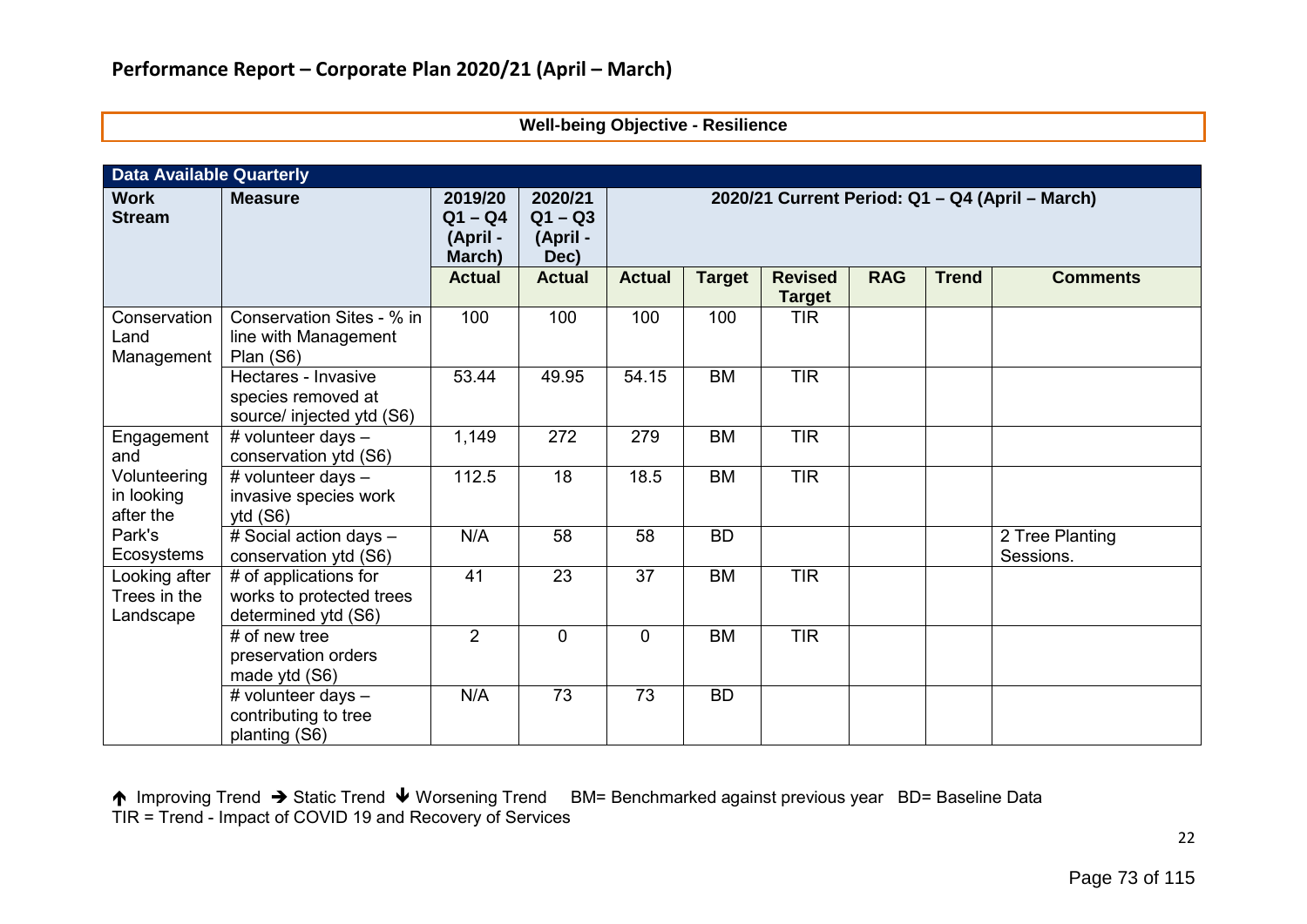|                                        | # social action days $-$<br>contributing to tree<br>planting ytd (S6)                                    | N/A | 58 | 58 | <b>BD</b> |            |  | 2 tree planting sessions<br>delivered by Rangers.<br>With Pembrokeshire<br><b>College Environmental</b><br><b>Conservation students</b><br>and Bro Ingli pupils. |
|----------------------------------------|----------------------------------------------------------------------------------------------------------|-----|----|----|-----------|------------|--|------------------------------------------------------------------------------------------------------------------------------------------------------------------|
| Marine and<br>Foreshore<br>Environment | # volunteer and social<br>action days - beach,<br>foreshore and river<br>cleaning activities ytd<br>(S6) | 249 | 17 |    | Trend     | <b>TIR</b> |  |                                                                                                                                                                  |

| <b>Action</b>                                       |                                                                                           |                                                                  |                                |               |                                                                                                                                                                                                                                                                               |  |  |  |
|-----------------------------------------------------|-------------------------------------------------------------------------------------------|------------------------------------------------------------------|--------------------------------|---------------|-------------------------------------------------------------------------------------------------------------------------------------------------------------------------------------------------------------------------------------------------------------------------------|--|--|--|
| <b>Work Stream</b>                                  | <b>Action</b>                                                                             | 2020/21<br><b>Previous</b><br><b>Period -</b><br><b>February</b> | 2020/21 Current Period - March |               |                                                                                                                                                                                                                                                                               |  |  |  |
|                                                     |                                                                                           | <b>RAG</b>                                                       | <b>RAG</b>                     | <b>Trend</b>  | <b>Comments</b>                                                                                                                                                                                                                                                               |  |  |  |
| Conservation<br>Land<br>Management                  | Engagement: Engagement activity<br>with Dairy Industry/ Farmers. (S6)                     | <b>Amber</b>                                                     | <b>Amber</b>                   | $\rightarrow$ | Bid for funding Re-submitted to WG - Bid entitled<br>'Greening Agriculture'. Broader engagement with the<br>Farming Community due to start in June with the<br>Project 'Dawnsio ar y Dibyn'                                                                                   |  |  |  |
|                                                     | Partnership Project: Engagement<br>with Plant Life's Magnificent<br>Meadows Project. (S6) | <b>Green</b>                                                     | Green                          | $\rightarrow$ | A further meeting of the new Pembrokeshire<br>Meadows Group was held in March, with inspiring<br>presentations by various meadows groups around<br>Wales. There have been several new enquiries into<br>our Conserving the Park scheme resulting from the<br>meetings so far. |  |  |  |
| <b>Biodiversity and</b><br>Connectivity<br>Projects | Pilot Project: People, Paths and<br>Pollinators Pilot Project. (S6)                       | Green                                                            | Green                          | $\rightarrow$ | Guidance on managing coast path for pollinators<br>written with plans to brief the team before the<br>summer cutting season starts.                                                                                                                                           |  |  |  |
|                                                     | Pilot Project: Traditional<br>Boundaries Pilot. (S6)                                      | Green                                                            | Green                          | $\rightarrow$ | Three new hedges have been planted and a wall<br>restored under the Traditional Boundaries Scheme.                                                                                                                                                                            |  |  |  |

↑ Improving Trend → Static Trend ↓ Worsening Trend BM= Benchmarked against previous year BD= Baseline Data TIR = Trend - Impact of COVID 19 and Recovery of Services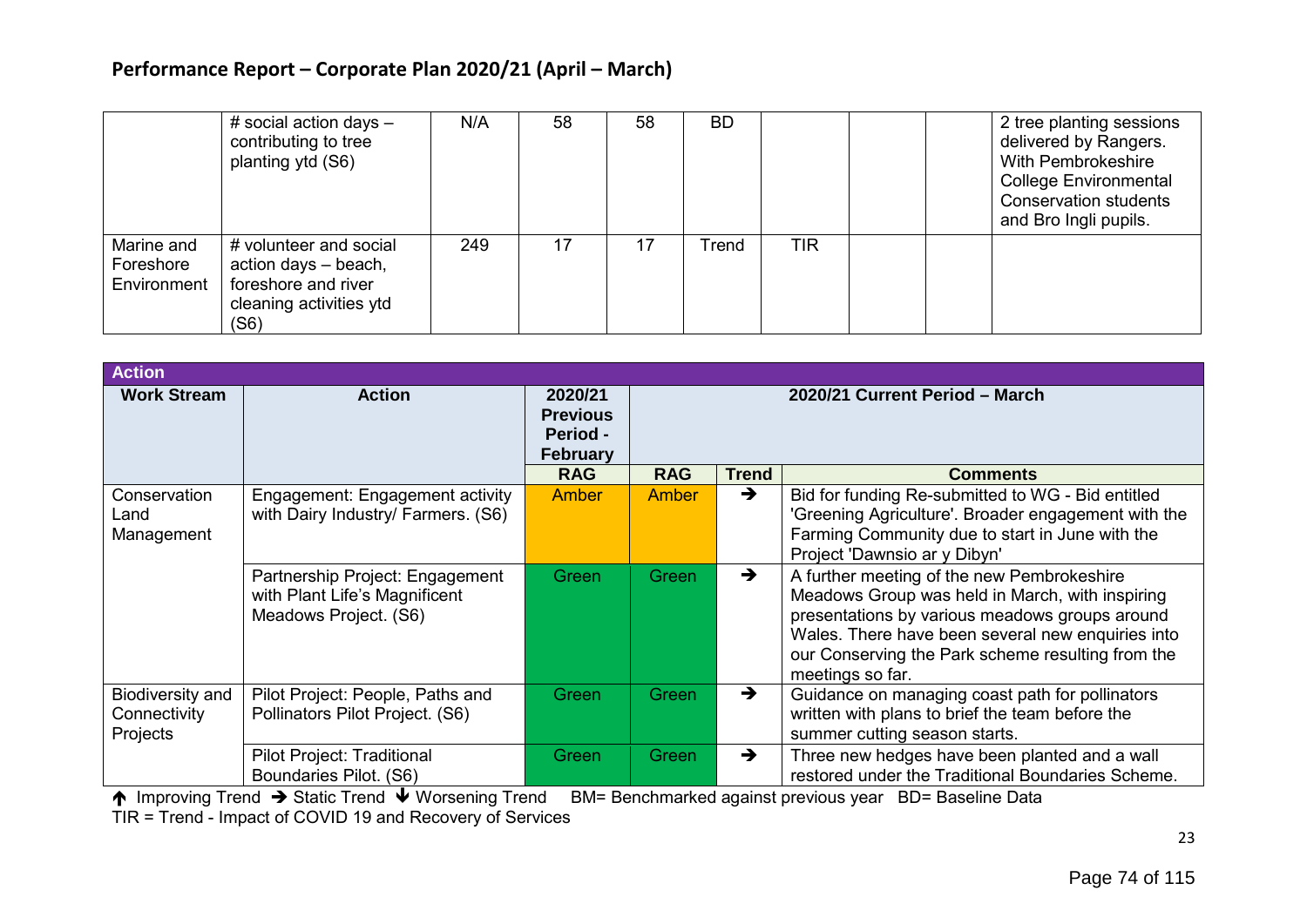| Engagement<br>and<br>Volunteering in                        | Project: Stitch in Time Project.<br>(S6)                                                                                                               | Green          | <b>Green</b> | $\rightarrow$   | Main activities - allocating and surveying vegetation<br>access cutting work - undertaken by contractors<br>across the catchments.                                                                                                                                                                                                                                                                                                                                                                                                                                       |
|-------------------------------------------------------------|--------------------------------------------------------------------------------------------------------------------------------------------------------|----------------|--------------|-----------------|--------------------------------------------------------------------------------------------------------------------------------------------------------------------------------------------------------------------------------------------------------------------------------------------------------------------------------------------------------------------------------------------------------------------------------------------------------------------------------------------------------------------------------------------------------------------------|
| looking after the<br>Park's<br>Ecosystems                   | Project Development/ Funding:<br>Naturally Connected Project. (S6)                                                                                     | <b>Red</b>     | <b>Red</b>   | $\rightarrow$   | On hold due to COVID and businesses being closed.                                                                                                                                                                                                                                                                                                                                                                                                                                                                                                                        |
| Conservation<br>Strategic<br>Partnerships<br>and            | Strategic Engagement: UK and<br>Welsh Policy Engagement on<br>Land Management following<br>withdrawal from EU. (S6)                                    | <b>Amber</b>   | Green        | $\blacklozenge$ | Response submitted to the Welsh Government<br>consultation on the Agriculture Bill. Future progress<br>dependent on actions of Welsh Government following<br>Senedd elections.                                                                                                                                                                                                                                                                                                                                                                                           |
| Engagement                                                  | Strategic Partnership: Participation<br>with Pembrokeshire Nature<br>Partnership and delivery of<br>Pembrokeshire Nature Recovery<br><b>Plan.</b> (S6) | Green<br>Green |              | $\rightarrow$   | A strategy for the Conservation of the Marsh Fritillary<br>Butterfly in Pembrokeshire has been produced with<br>funding from the Pembrokeshire Nature Partnership.<br>The document places the conservation work of<br>various partners into context and sets clear<br>landscape scale priorities for survey and<br>conservation for this species which currently has a<br>precarious future in the county. Methods used are in<br>line with NRW and Butterfly Conservation protocols<br>for metapopulation analysis providing a comparison<br>to populations nationwide. |
|                                                             | <b>Strategic Partnership: Participation</b><br>with Pembrokeshire Grazing<br>Network and Pembrokeshire<br>Wildfire Group. (S6)                         | Green          | Green        | $\rightarrow$   | No new updates - Continuing to operate smoothly at<br>current time.                                                                                                                                                                                                                                                                                                                                                                                                                                                                                                      |
| Planning:<br>SMNR and<br>responding to<br>biodiversity loss | Ways of Working: S6 Duty -<br><b>Biodiversity Enhancement</b><br>conditions for planning<br>applications. (S6)                                         | Green          | Green        | $\rightarrow$   | Routinely included on all applications where it is<br>reasonable to be included in accordance with Welsh<br>Government Advice.                                                                                                                                                                                                                                                                                                                                                                                                                                           |
|                                                             | <b>Strategic Partnership:</b><br><b>Pembrokeshire County Council</b><br>and PCNPA joint Planning<br>Ecologist. (S6)                                    | Green          | Green        | $\rightarrow$   | Ongoing and successful partnership                                                                                                                                                                                                                                                                                                                                                                                                                                                                                                                                       |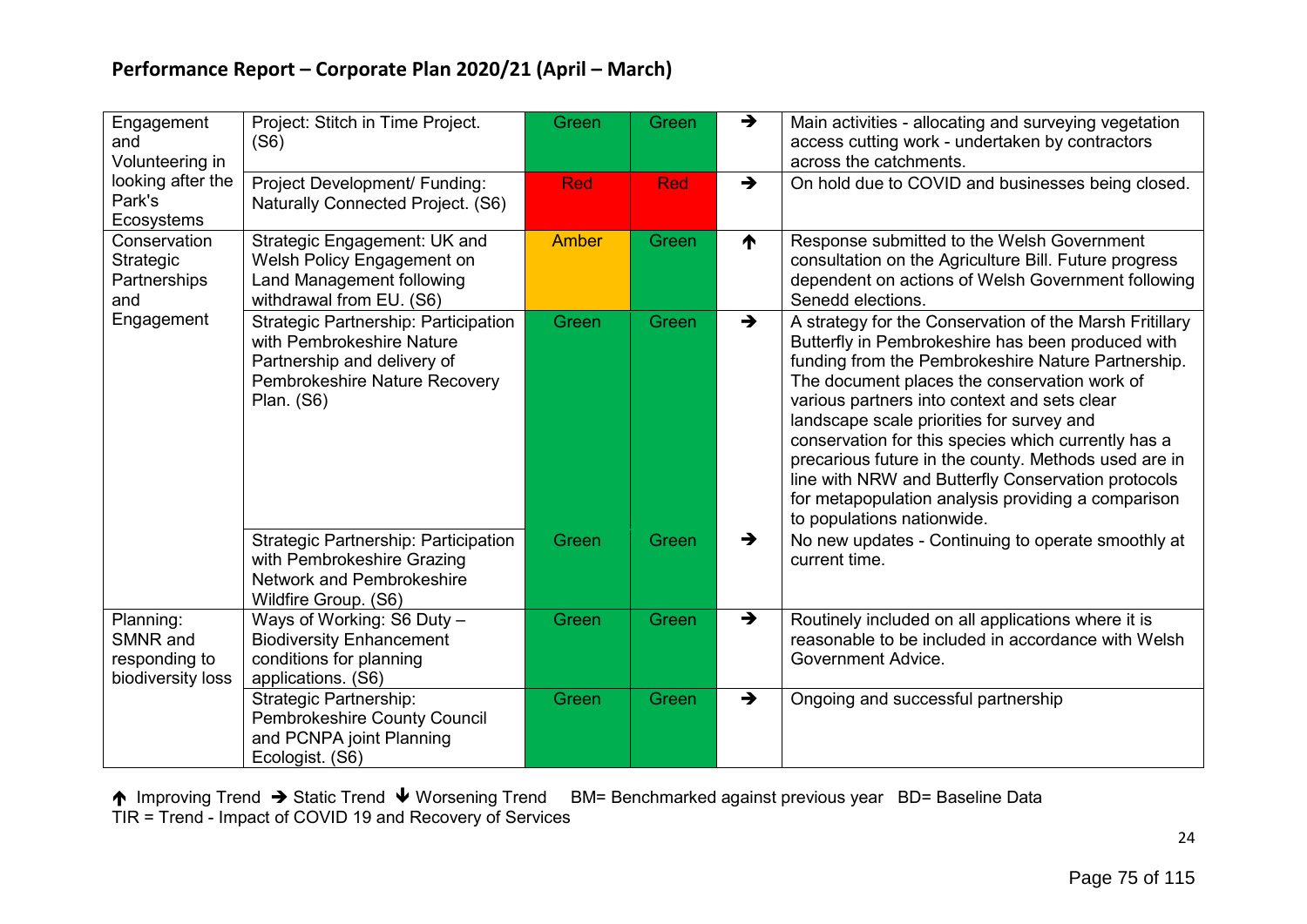| Looking after<br>Trees in the<br>Landscape | Ways of Working: Responding to<br>Ash Dieback in the Park Area.<br>(S6)                                                                                                                                       | Green | Green | $\rightarrow$ | Felling programme for phase 1 completed, ongoing<br>inspection and phase 2 survey planned for summer<br>2021. Full report given at Operational Review<br>Committee 17/3/21.                                                                                                                                                                                                                                                                                                                                                                                                                                                                                                                                                                                                                                                                                                                                                                                                                                                                                                                                                                                                                                                                                                                                                                                                                                                                                                                                            |
|--------------------------------------------|---------------------------------------------------------------------------------------------------------------------------------------------------------------------------------------------------------------|-------|-------|---------------|------------------------------------------------------------------------------------------------------------------------------------------------------------------------------------------------------------------------------------------------------------------------------------------------------------------------------------------------------------------------------------------------------------------------------------------------------------------------------------------------------------------------------------------------------------------------------------------------------------------------------------------------------------------------------------------------------------------------------------------------------------------------------------------------------------------------------------------------------------------------------------------------------------------------------------------------------------------------------------------------------------------------------------------------------------------------------------------------------------------------------------------------------------------------------------------------------------------------------------------------------------------------------------------------------------------------------------------------------------------------------------------------------------------------------------------------------------------------------------------------------------------------|
| Marine and<br>Foreshore<br>Environment     | <b>Collaboration: The Authority will</b><br>look to explore opportunities<br>through partnerships to develop<br>projects that can support/ enhance<br>carbon sequestration in the marine<br>environment. (S6) | Green | Green | $\rightarrow$ | Seagrass Ocean Rescue is a joint venture between<br>Sky Ocean Rescue, WWF and Swansea University<br>and funded the Dale project - the first proper<br>seagrass restoration project in the UK. Assistance on<br>stakeholder planning and engagement was<br>commissioned from the Pembrokeshire Coastal<br>Forum and the Pembrokeshire Marine SAC Officer.<br>Intensive local community liaison began in April 2019<br>and continued throughout the year in order to seek to<br>secure community support for a trial planting project.<br>Stakeholder liaison also helped to support the official<br>licensing process. By the end of 2020 many mature<br>seagrass plants were growing, although the delayed<br>planting over the winter of 2019 had likely reduced<br>the viability of stored seeds and overall germination<br>success was less than hoped-for. Further seed<br>planting took place in autumn 2020 to complete the<br>2-hectare restoration trial. Aside from addressing the<br>practicalities of planting, the restoration trial also<br>prompted policy discussions regarding the status of<br>restored seagrass and culminated in an addendum to<br>the SAC management scheme to satisfy and<br>reassure concerns about future management from<br>local interests. Stakeholder liaison continues with the<br>creation of the Dale Seagrass Stakeholder Group to<br>discuss future management and monitoring. Pembs<br>Marine SAC Officer represents the Relevant<br>Authorities Group on this group. |

↑ Improving Trend → Static Trend ↓ Worsening Trend BM= Benchmarked against previous year BD= Baseline Data TIR = Trend - Impact of COVID 19 and Recovery of Services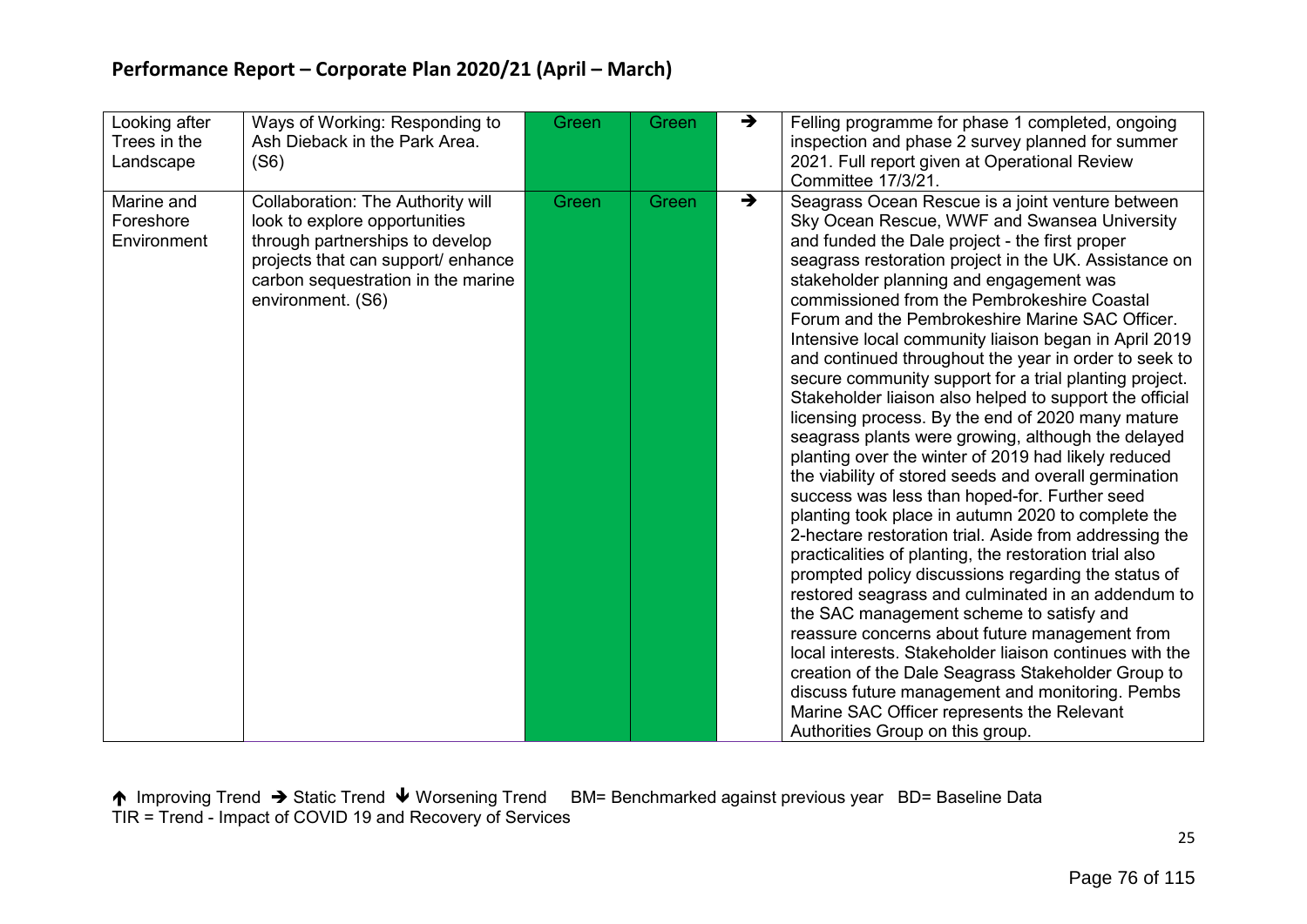| <b>Strategic Partnerships:</b><br>Involvement with Foreshore<br>Management Plan development<br>and implementation. (S6)                                | Green | Green | →             | Met with PCF to plan further foreshore project work<br>for 2021/22.                                                                                                                                                                                                                                                                                                                                                                                                                                                                                                                                                                                                                                                                                                                                                                                                                                                                                             |
|--------------------------------------------------------------------------------------------------------------------------------------------------------|-------|-------|---------------|-----------------------------------------------------------------------------------------------------------------------------------------------------------------------------------------------------------------------------------------------------------------------------------------------------------------------------------------------------------------------------------------------------------------------------------------------------------------------------------------------------------------------------------------------------------------------------------------------------------------------------------------------------------------------------------------------------------------------------------------------------------------------------------------------------------------------------------------------------------------------------------------------------------------------------------------------------------------|
| <b>Strategic Partnerships:</b><br>Participation in Relevant Authority<br>Groups for SAC areas and Welsh<br>Government Marine associate<br>groups. (S6) | Green | Green | $\rightarrow$ | The Authority continues to be represented on and<br>contribute to funding Relevant Authority Groups for<br>Pembrokeshire Marine SAC, Cardigan Bay SAC and<br>Carmarthen Bay and Estuaries European Marine<br>Sites. The Authority continues to represent<br>Pembrokeshire Coast and Snowdonia National Parks<br>on the Welsh Government Marine Protected Area<br>Management Steering Group. A snapshot of work by<br>the Pembs Marine SAC Officer includes: applying to<br>NRW's strategic fund for a farmed bait project;<br>potential work with NRW-led Natur am Byth project;<br>joint working with NRW on actions / projects to<br>improve site condition; joint work with marine<br>protected area officers for Pen Llŷn a'r Sarnau /<br>Cardigan Bay / Carmarthen Bay and Estuaries and<br>the Severn on litter and species disturbance projects;<br>working with PCF on an all-Wales Marine Code App,<br>and some additional work with Project Seagrass. |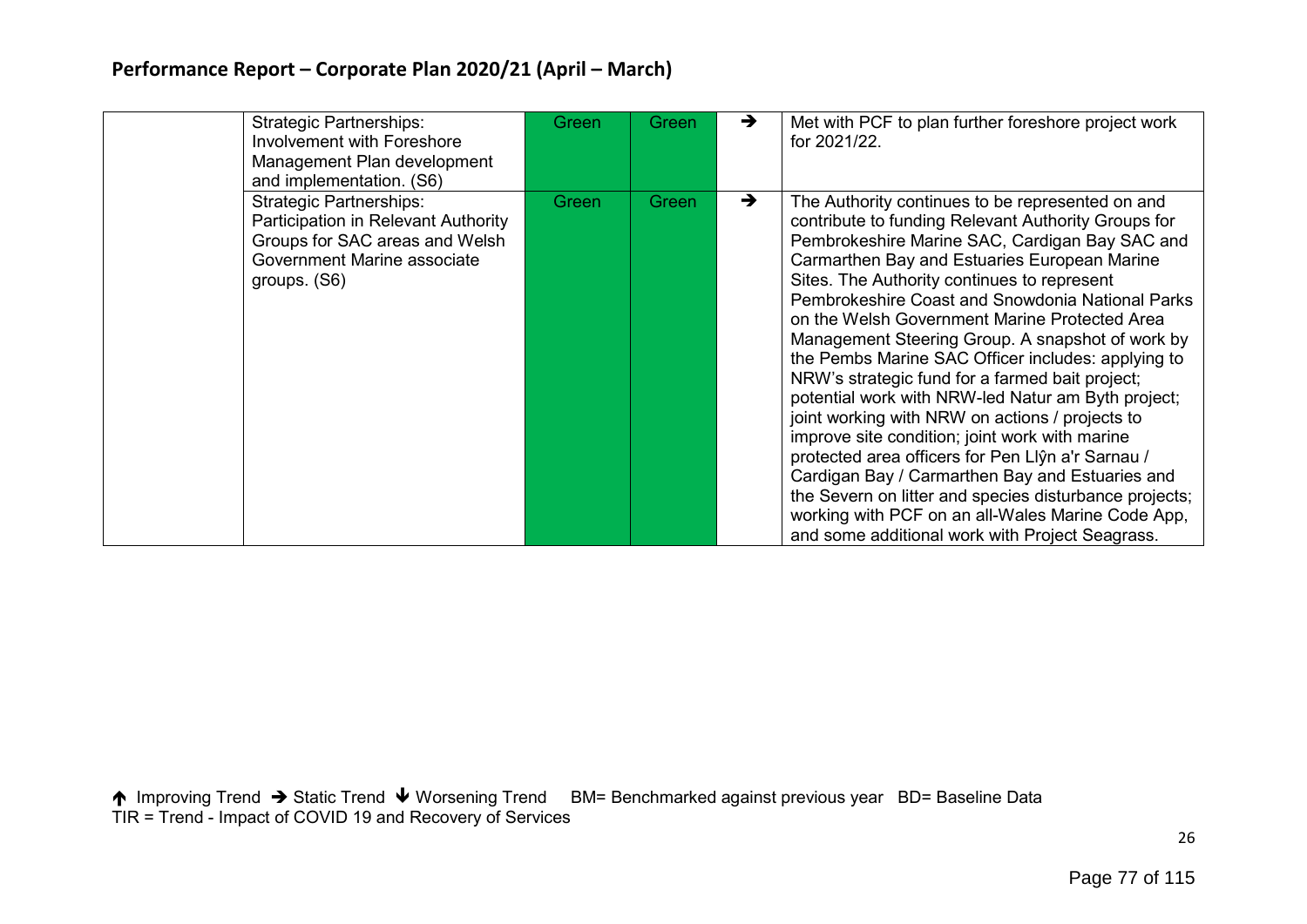| <b>Data Available Monthly</b>                  |                                  |                         |                                                                |                                |                                  |                                 |            |              |                                                                                                                                                                                                                                                                                                                      |  |
|------------------------------------------------|----------------------------------|-------------------------|----------------------------------------------------------------|--------------------------------|----------------------------------|---------------------------------|------------|--------------|----------------------------------------------------------------------------------------------------------------------------------------------------------------------------------------------------------------------------------------------------------------------------------------------------------------------|--|
| <b>Work</b><br><b>Stream</b>                   | <b>Measure</b>                   | 2019/20<br><b>March</b> | 2020/21<br><b>Previous</b><br><b>Period</b><br><b>February</b> | 2020/21 Current Period - March |                                  |                                 |            |              |                                                                                                                                                                                                                                                                                                                      |  |
|                                                |                                  | <b>Actual</b>           | <b>Actual</b>                                                  | <b>Actual</b>                  | <b>Original</b><br><b>Target</b> | <b>Revised</b><br><b>Target</b> | <b>RAG</b> | <b>Trend</b> | <b>Comments</b>                                                                                                                                                                                                                                                                                                      |  |
| Promoting<br>Health<br>Benefits of<br>the Park | # of web walks<br>downloaded ytd | 42,065                  | 11,829                                                         | 12,938                         | Trend                            | <b>TIR</b>                      |            |              | No data in May and<br>June - Covid-19<br>lockdown / analytics<br>issues with transfer to<br>new website. Most<br>popular downloaded<br>walks in 2020/21:<br>Broad Haven/<br><b>Haroldston Wood</b><br>(Short Walk) - 338.<br>Bosherston/ St Govan's<br>(Half Day) - 263. Tenby<br>/ Waterwynch (Short<br>Walk) - 232 |  |

#### **Well-being Objective – Health & Well-being**

| <b>Data Available Quarterly</b> |                   |                                            |                                          |                                                 |               |                                 |            |              |                         |
|---------------------------------|-------------------|--------------------------------------------|------------------------------------------|-------------------------------------------------|---------------|---------------------------------|------------|--------------|-------------------------|
| <b>Work</b><br><b>Stream</b>    | <b>Measure</b>    | 2019/20<br>$Q1 - Q4$<br>(April -<br>March) | 2020/21<br>$Q1 - Q3$<br>(April -<br>Dec) | 2020/21 Current Period: Q1 - Q4 (April - March) |               |                                 |            |              |                         |
|                                 |                   | <b>Actual</b>                              | <b>Actual</b>                            | <b>Actual</b>                                   | <b>Target</b> | <b>Revised</b><br><b>Target</b> | <b>RAG</b> | <b>Trend</b> | <b>Comments</b>         |
| Supported                       | # participants in | .116                                       | 107                                      | 107                                             | 1,000         | TIR                             |            |              | Across 16 sessions held |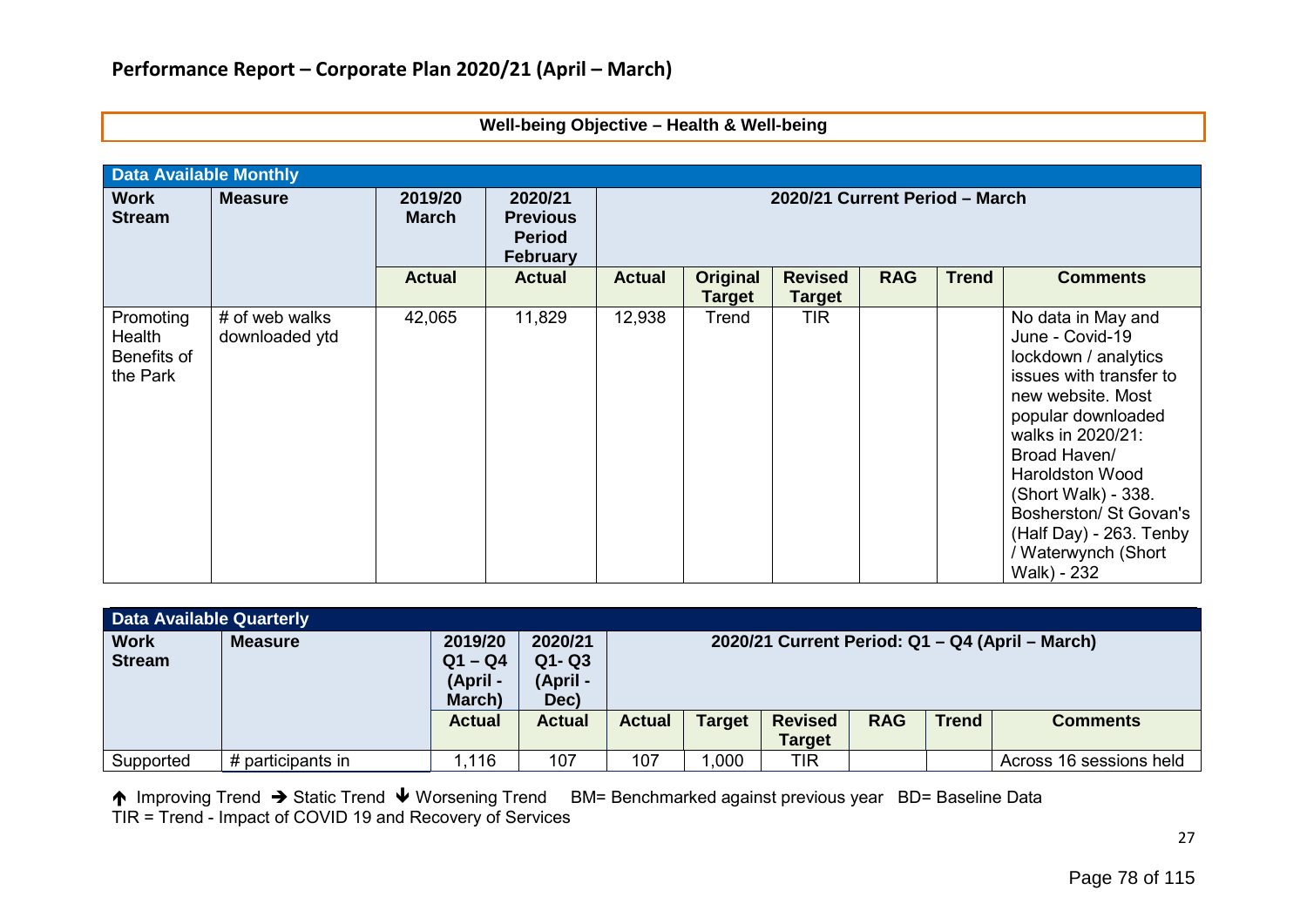| Walking<br>Opportunities                       | <b>Walkability Scheme</b><br>Sessions ytd<br># Pembrokeshire<br>participants in Walking<br>for Well-being Sessions<br>ytd | N/A     | 201   | 201   | <b>BD</b> | <b>TIR</b> | when regulations allowed<br>during 2020/21.<br>Across 35 sessions held<br>when regulations allowed<br>during 2020/21. With 18<br>walks led by volunteer<br>walk leaders in Q3.                |
|------------------------------------------------|---------------------------------------------------------------------------------------------------------------------------|---------|-------|-------|-----------|------------|-----------------------------------------------------------------------------------------------------------------------------------------------------------------------------------------------|
| Promoting<br>Health<br>Benefits of<br>the Park | # participants in walks<br>led by rangers, centre<br>staff and volunteers ytd                                             | 2,824   | 593   | 593   | <b>BM</b> | <b>TIR</b> | Across 77 sessions held<br>when regulations allowed<br>during 2020/21. In<br>addition there were 111<br>participants across 28<br><b>Walk Leader Training</b><br>Sessions held in<br>2020/21. |
| Health and                                     | # volunteer days ytd                                                                                                      | 2,591.6 | 768.3 | 819.8 | <b>BM</b> | <b>TIR</b> |                                                                                                                                                                                               |
| Well-being<br>Projects and<br>Initiatives      | # participants in<br>volunteering and social<br>action sessions involving<br>physical activity ytd                        | 3,195   | 815   | 819   | <b>BM</b> | <b>TIR</b> |                                                                                                                                                                                               |
| Outdoor<br>School and                          | # participants in outdoor<br>learning sessions                                                                            | 8,682   | 1,904 | 1,904 | <b>BM</b> | <b>TIR</b> | Alongside this a range of<br>school grounds work and                                                                                                                                          |
| Play                                           | % schools in National<br>Park engaged with<br>outdoor learning<br>sessions ytd                                            | 69.23   | 30.77 | 30.77 | <b>BM</b> | <b>TIR</b> | engagement at schools<br>was carried out by<br>PCNPA staff and<br>volunteers, through                                                                                                         |
|                                                | % schools in<br>Pembrokeshire engaged<br>with outdoor learning<br>sessions ytd                                            | 69.35   | 20.97 | 20.97 | <b>BM</b> | TIR        | Pembrokeshire Outdoor<br><b>Schools and Roots</b><br>project. Webinars have<br>also been held for<br>teachers on outdoor<br>learning with 253<br>teachers attending                           |

↑ Improving Trend → Static Trend ↓ Worsening Trend BM= Benchmarked against previous year BD= Baseline Data TIR = Trend - Impact of COVID 19 and Recovery of Services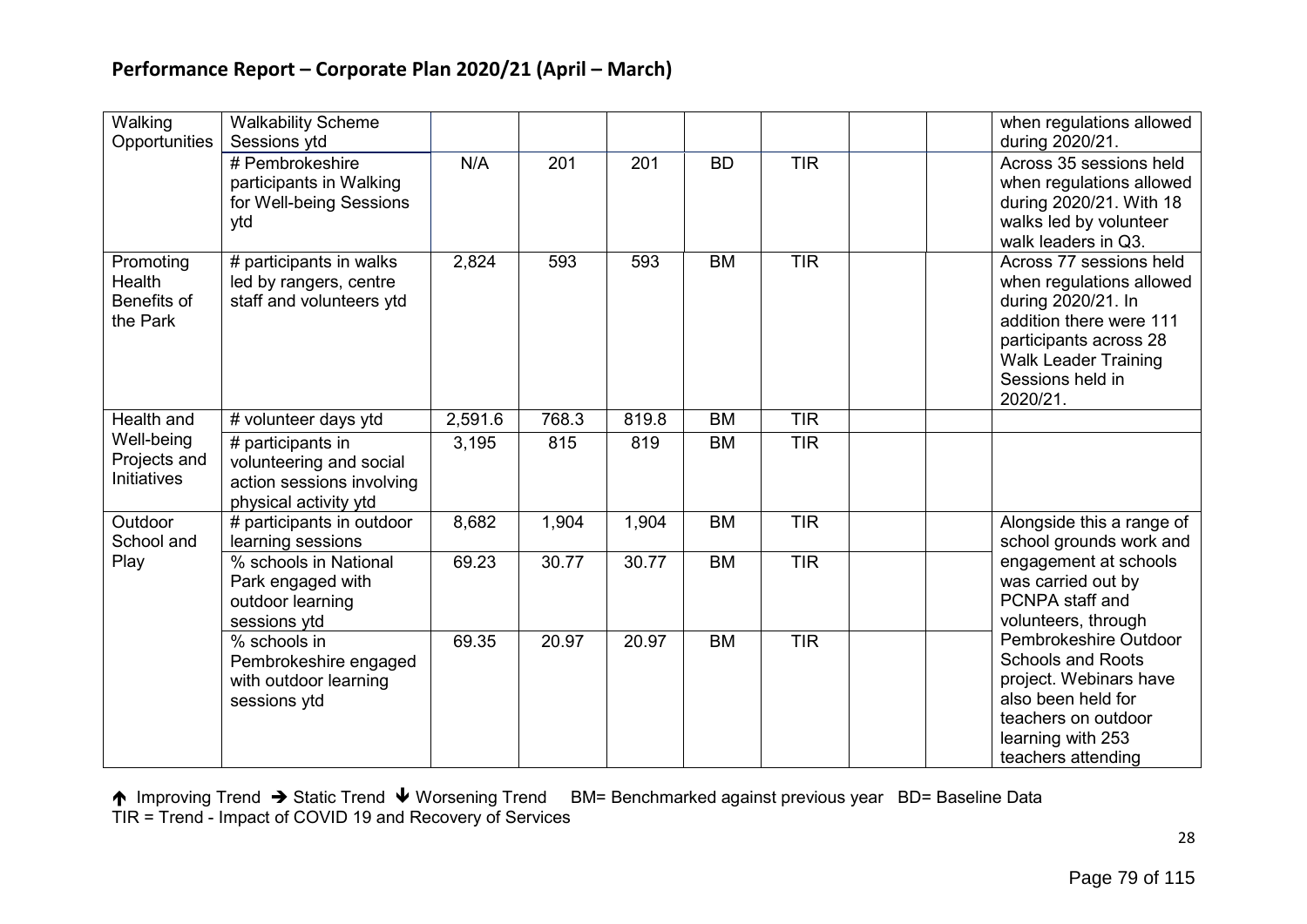|                                   |                                                           |       |       |     |                                                        | across the sessions. An<br>additional Webinar for<br>PODS partners and<br><b>PCNPA Educators was</b><br>held in Q4. |
|-----------------------------------|-----------------------------------------------------------|-------|-------|-----|--------------------------------------------------------|---------------------------------------------------------------------------------------------------------------------|
| Planning<br>Affordable<br>Housing | % of housing units<br>approved that are<br>affordable ytd | 40.19 | 70.34 | 68  | See APR and<br><b>Annual Local</b><br>Development Plan | Q2: Planning permission<br>for Brynhir site Tenby<br>issued following signing                                       |
|                                   | # affordable housing<br>units approved ytd                | 43    | 102   | 102 | monitoring report<br>for context                       | of S106.                                                                                                            |

| <b>Action</b>                                  |                                                                                                            |                                                           |                                |                               |                                                                                                                                                                                                                                                                                                                                                                                                                                                                                                                                                                                                                                                                                                        |  |  |  |  |
|------------------------------------------------|------------------------------------------------------------------------------------------------------------|-----------------------------------------------------------|--------------------------------|-------------------------------|--------------------------------------------------------------------------------------------------------------------------------------------------------------------------------------------------------------------------------------------------------------------------------------------------------------------------------------------------------------------------------------------------------------------------------------------------------------------------------------------------------------------------------------------------------------------------------------------------------------------------------------------------------------------------------------------------------|--|--|--|--|
| <b>Work Stream</b>                             | <b>Action</b>                                                                                              | 2020/21<br><b>Previous</b><br>Period -<br><b>February</b> | 2020/21 Current Period - March |                               |                                                                                                                                                                                                                                                                                                                                                                                                                                                                                                                                                                                                                                                                                                        |  |  |  |  |
|                                                |                                                                                                            | <b>RAG</b>                                                | <b>RAG</b>                     | <b>Trend</b><br>$\rightarrow$ | <b>Comments</b>                                                                                                                                                                                                                                                                                                                                                                                                                                                                                                                                                                                                                                                                                        |  |  |  |  |
| Supported<br>Walking<br>Opportunities          | Partnership Project: West<br>Wales Walking for Well-<br>being project (Working<br>with GP surgeries.) (S6) | Green                                                     | Green                          |                               | Project Coordinators where back in touch with volunteers to<br>prepare them for a restart of walking activity at the end of<br>April/early May, as part of this additional training was provided.<br>Although the walking programme was suspended the virtual<br>walks continued with a virtual trek around Australia -<br>https://westwaleswalkingforwellbeing.org.uk/2021/03/22/australia-<br>continued/. An evaluation team from south Wales was appointed<br>to produce project evaluation for West Wales Walking for<br>Wellbeing - they will primarily be looking at how the work done by<br>the project could be used to create a sustainable model for<br>walking for wellbeing in the region. |  |  |  |  |
| Promoting<br>Health<br>Benefits of the<br>Park | <b>Strategic Engagement:</b><br>Involvement with Public<br><b>Health Wales</b><br>development of strategic | Amber                                                     | Amber                          | $\rightarrow$                 | Pandemic putting engagement with PHW on a limited basis.<br>Basecamp platform being used to post information but currently<br>limited engagement to take things forward.                                                                                                                                                                                                                                                                                                                                                                                                                                                                                                                               |  |  |  |  |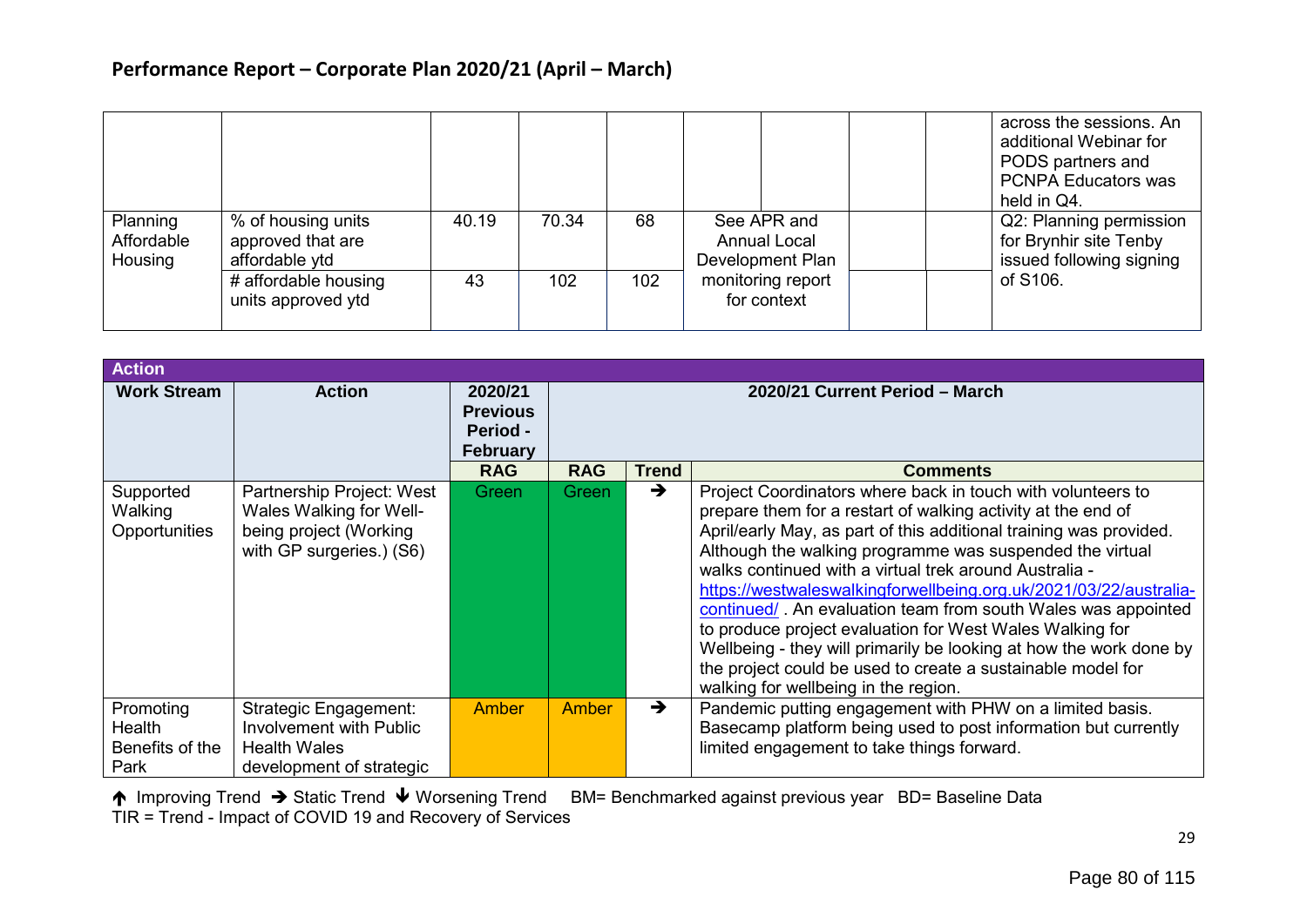|                                                         | framework for social and<br><b>Green Solutions for</b><br>health.<br><b>Strategic Partnerships:</b>                | Green        | Amber        | ↓                    | Further engagement planned on-line and direct when possible.                                                                                                                                                                                                                                                                                                                                                                                                                                                                                                                                                                                       |
|---------------------------------------------------------|--------------------------------------------------------------------------------------------------------------------|--------------|--------------|----------------------|----------------------------------------------------------------------------------------------------------------------------------------------------------------------------------------------------------------------------------------------------------------------------------------------------------------------------------------------------------------------------------------------------------------------------------------------------------------------------------------------------------------------------------------------------------------------------------------------------------------------------------------------------|
|                                                         | Involvement with the<br><b>West Wales Nature</b><br><b>Based Health Service</b><br>Network.                        |              |              |                      | Key staff at partner project WWAMH on extended leave until end<br>of April.                                                                                                                                                                                                                                                                                                                                                                                                                                                                                                                                                                        |
| Health and<br>Well-being<br>Projects and<br>Initiatives | Project Development:<br>Delivery and evaluation of<br>Pathways Project and<br>development of follow on<br>project. | <b>Amber</b> | Amber        | $\rightarrow$        | In March volunteering activity as part of the Pathways project<br>continued to be suspended due to COVID 19 alongside all other<br>NPA linked volunteering activity.                                                                                                                                                                                                                                                                                                                                                                                                                                                                               |
| Outdoor<br>School and<br>Play                           | Project: Pembrokeshire<br><b>Outdoor Schools.</b>                                                                  | Green        | Green        | $\rightarrow$        | In March the project provided a workshop for outdoor learning<br>staff and volunteers across the PODS partnership with the<br>principal aim of providing information about the new Curriculum<br>for Wales and how learning outdoors could be part of learner's<br>time in school. PODS continued to work on resources for<br>learning, including the 'revamp' of the partnership website and<br>the development of map resources for primary schools in the<br>County. The programme for outdoor learning week (w/c April<br>19th) was completed with on-line content covering a range of<br>topics available to all local schools in the County. |
|                                                         | Partnership Project:<br>Roots Pilot Project.                                                                       | Green        | <b>Amber</b> | $\blacktriangledown$ | Delivery of school grounds work under roots has been limited by<br>COVID restrictions. Contact has been maintained with all schools<br>in the Milford cluster to plan school grounds work when rules<br>allow. PCNPA staff have been able to visit school sites, working<br>alone/with one colleague to meet school staff. Some tree planting<br>has been carried out in partnership with MHPA CCAT project.                                                                                                                                                                                                                                       |
|                                                         | <b>Project Development:</b><br>First 1000 Days - Pre<br>School aged children.                                      | Green        | Green        | $\rightarrow$        | Full funding for the First 1,000 Days project has now been<br>achieved and the project will launch in Spring 2021.                                                                                                                                                                                                                                                                                                                                                                                                                                                                                                                                 |
| Workforce<br>Well-being                                 | Ways of Working:<br>Undertake a review of our                                                                      | <b>Red</b>   | <b>Red</b>   | $\rightarrow$        | This specific objective will close as it crosses over with work<br>being undertaken on Corporate Health Standard.                                                                                                                                                                                                                                                                                                                                                                                                                                                                                                                                  |

↑ Improving Trend → Static Trend ↓ Worsening Trend BM= Benchmarked against previous year BD= Baseline Data

TIR = Trend - Impact of COVID 19 and Recovery of Services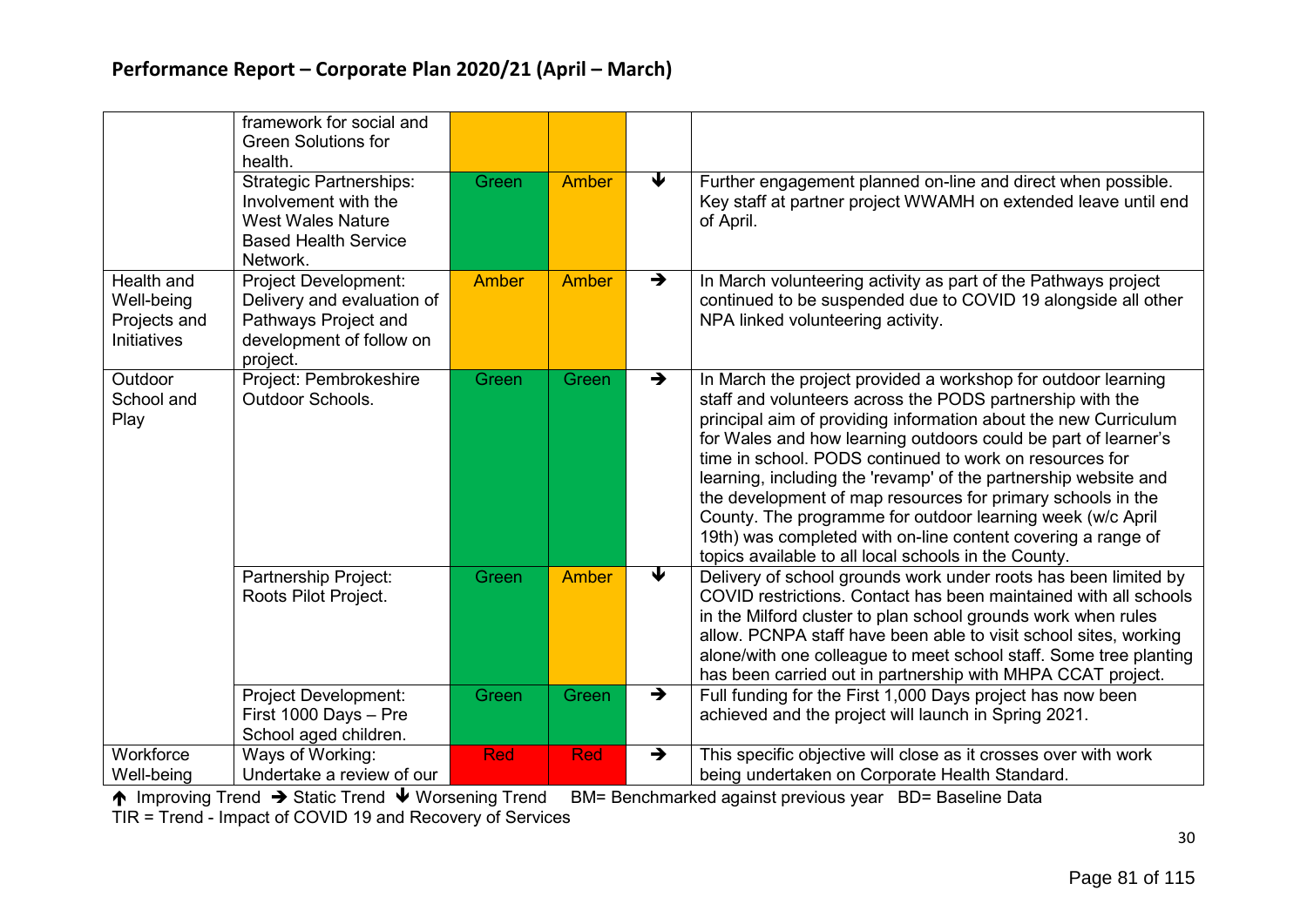| well-being activities to<br>further develop our well-<br>being offer and review<br>relevant policies to ensure<br>they reflect best practice.                       |       |              |               |                                                 |
|---------------------------------------------------------------------------------------------------------------------------------------------------------------------|-------|--------------|---------------|-------------------------------------------------|
| Ways of Working:<br>Corporate Health<br>Standard.                                                                                                                   | Amber | <b>Amber</b> | →             | Awaiting additional HR resource in April.       |
| Ways of Working: Source<br>and develop a suite of<br>training for line managers<br>to equip them to manage<br>diverse teams and<br>promote an inclusive<br>culture. | Amber | <b>Amber</b> | $\rightarrow$ | Awaiting 'go live' for ELMS e-learning package. |

#### **Well-being Objective – Equality**

| <b>Data Available Monthly</b>                     |                                                                                         |                         |                                                                |                                |                           |                                 |            |              |                                                                                                 |  |
|---------------------------------------------------|-----------------------------------------------------------------------------------------|-------------------------|----------------------------------------------------------------|--------------------------------|---------------------------|---------------------------------|------------|--------------|-------------------------------------------------------------------------------------------------|--|
| <b>Work Stream</b>                                | <b>Measure</b>                                                                          | 2019/20<br><b>March</b> | 2020/21<br><b>Previous</b><br><b>Period</b><br><b>February</b> | 2020/21 Current Period - March |                           |                                 |            |              |                                                                                                 |  |
|                                                   |                                                                                         | <b>Actual</b>           | <b>Actual</b>                                                  | <b>Actual</b>                  | Original<br><b>Target</b> | <b>Revised</b><br><b>Target</b> | <b>RAG</b> | <b>Trend</b> | <b>Comments</b>                                                                                 |  |
| <b>Strategic Equality:</b><br><b>Our Services</b> | # visitors<br>attending<br>Castell<br>Henllys<br>during its<br>quiet hour /<br>slot ytd | 92                      | 5                                                              | 5                              | <b>BD</b>                 | <b>TIR</b>                      |            |              | Recommenced in<br>October prior to Castell<br>Henllys being closed for<br>Firebreak and winter. |  |

↑ Improving Trend → Static Trend ↓ Worsening Trend BM= Benchmarked against previous year BD= Baseline Data TIR = Trend - Impact of COVID 19 and Recovery of Services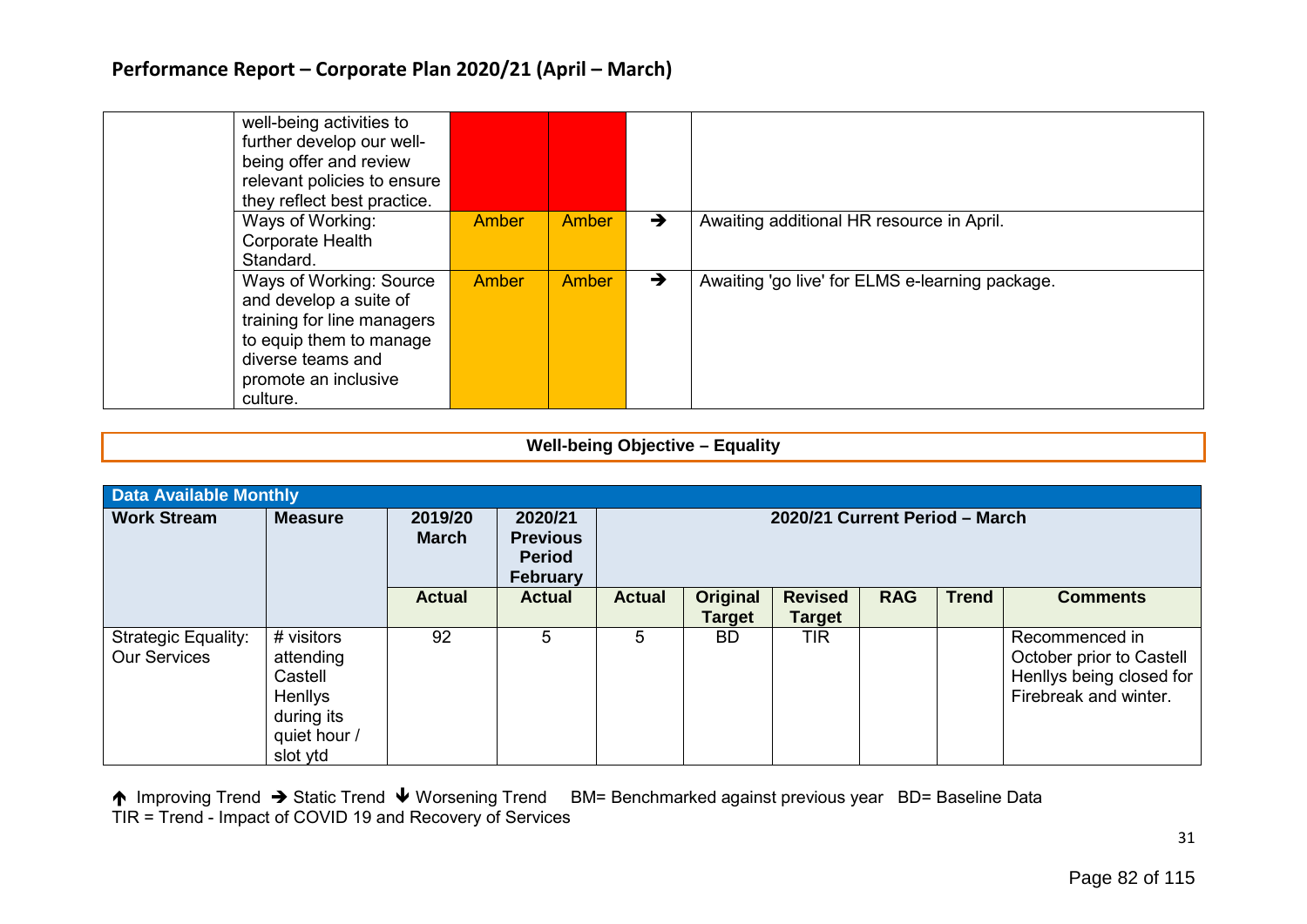| Landscapes for<br>Everyone:<br>Inclusive<br>Experiences | # of web<br>wheelchair<br>walks<br>downloaded<br>ytd | 4,165 | 487 | 528 | Trend | TIR | Most popular<br>Wheelchair walk maps<br>downloaded for<br>2020/21: Stack Rocks<br>to St Govan - 112. St<br><b>Brides to Tower Point -</b><br>43. Abereiddi/ Blue<br>Lagoon - 42. No data<br>May/ June - Covid-19<br>lockdown / analytics |
|---------------------------------------------------------|------------------------------------------------------|-------|-----|-----|-------|-----|------------------------------------------------------------------------------------------------------------------------------------------------------------------------------------------------------------------------------------------|
|                                                         |                                                      |       |     |     |       |     | issues with transfer to<br>new website.                                                                                                                                                                                                  |

|                                                | <b>Data Available Quarterly</b>                                                 |                                                             |                                                          |                                                                                                                                               |           |               |  |  |                                                                                              |
|------------------------------------------------|---------------------------------------------------------------------------------|-------------------------------------------------------------|----------------------------------------------------------|-----------------------------------------------------------------------------------------------------------------------------------------------|-----------|---------------|--|--|----------------------------------------------------------------------------------------------|
| <b>Work</b><br><b>Stream</b>                   | <b>Measure</b>                                                                  | 2019/20<br>$Q1 - Q4$<br>(April -<br>March)<br><b>Actual</b> | 2020/21<br>$Q1 - Q3$<br>(April-<br>Dec)<br><b>Actual</b> | 2020/21 Current Period: Q1 - Q4 (April - March)<br><b>RAG</b><br><b>Trend</b><br><b>Actual</b><br><b>Revised</b><br>Target<br><b>Comments</b> |           |               |  |  |                                                                                              |
|                                                |                                                                                 |                                                             |                                                          |                                                                                                                                               |           | <b>Target</b> |  |  |                                                                                              |
| Strategic<br>Equality -<br>Our<br>Workforce    | % Workforce Equality<br>Monitoring Information<br>Completed in HR System<br>ytd | 81.6                                                        | 77.4                                                     | 78.6                                                                                                                                          | 70        | TIR           |  |  |                                                                                              |
| Strategic<br>Equality -<br><b>Our Services</b> | # Equality Impact<br><b>Assessments Completed</b><br>vtd                        | 3                                                           | $\mathbf{0}$                                             |                                                                                                                                               | <b>BM</b> | <b>TIR</b>    |  |  | Completed as part of<br>integrated assessment<br>on Corporate and<br>Resources Plan 2021/22. |
| Landscapes<br>for Everyone<br>- Social         | # People engaged with<br>through Social Inclusion<br>Work/ Sessions ytd         | 3,235                                                       | 676                                                      | 750                                                                                                                                           | <b>BM</b> | <b>TIR</b>    |  |  |                                                                                              |
| Inclusion                                      | # of active Youth<br>Rangers this quarter                                       | 11<br>(Q4)                                                  | 11<br>(Q3)                                               | 5<br>(Q4)                                                                                                                                     | <b>BM</b> | <b>TIR</b>    |  |  | Impacted by lockdown<br>and having to have                                                   |

↑ Improving Trend → Static Trend ↓ Worsening Trend BM= Benchmarked against previous year BD= Baseline Data TIR = Trend - Impact of COVID 19 and Recovery of Services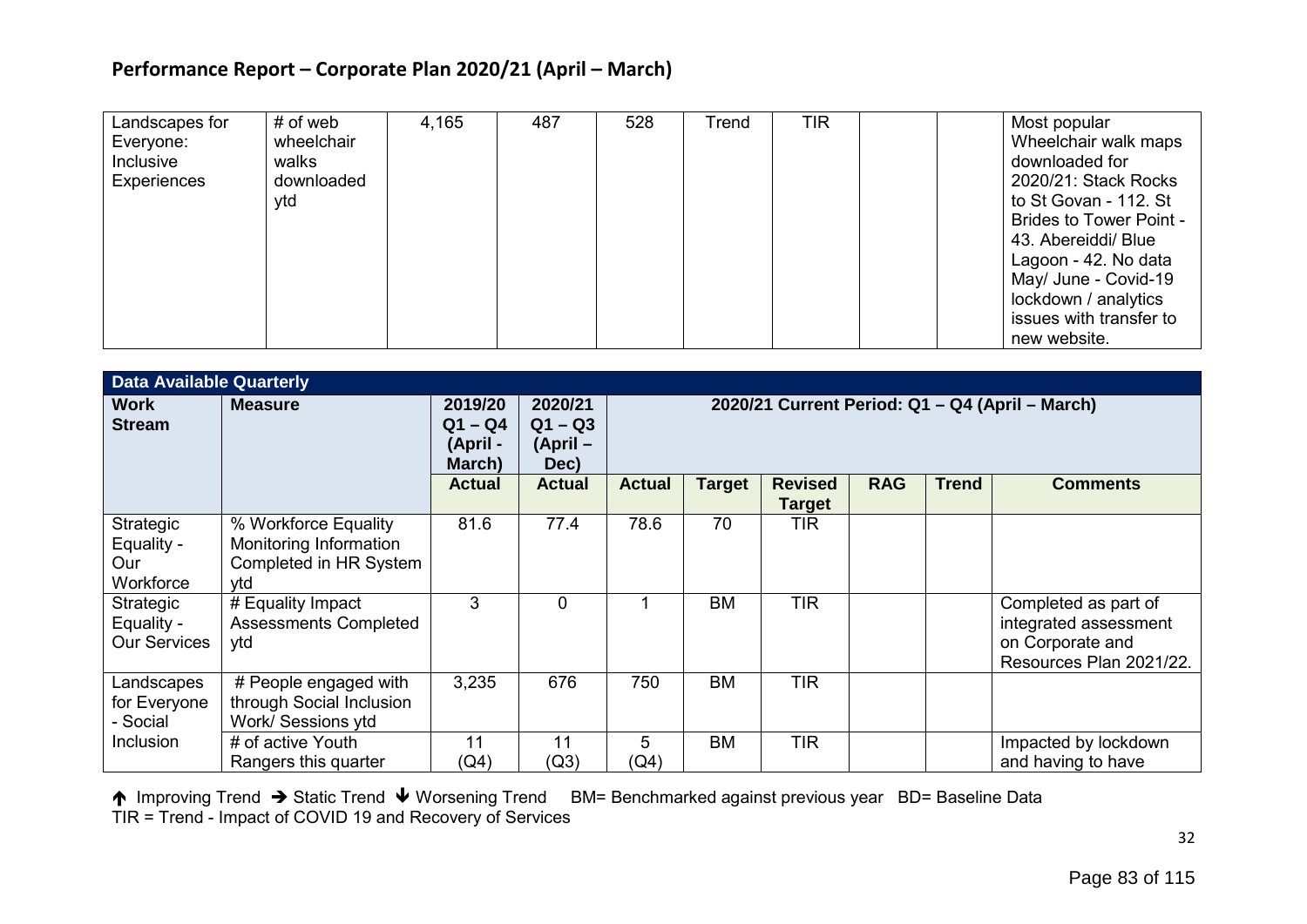|                                                |     |     |     |    |            | meetings online, rather<br>than outdoor<br>engagement activities. |
|------------------------------------------------|-----|-----|-----|----|------------|-------------------------------------------------------------------|
| # of participants<br>engaged with through      | 897 | 155 | 188 | ВM | <b>TIR</b> | Youth Rangers and<br><b>Youth Committee</b>                       |
| social inclusion work with<br>young people ytd |     |     |     |    |            | <b>Sessions</b>                                                   |

| <b>Action</b>                                 |                                                                                                                                                                                                                   |                                                           |                                |               |                                                                                                                                                                                                                                         |  |  |
|-----------------------------------------------|-------------------------------------------------------------------------------------------------------------------------------------------------------------------------------------------------------------------|-----------------------------------------------------------|--------------------------------|---------------|-----------------------------------------------------------------------------------------------------------------------------------------------------------------------------------------------------------------------------------------|--|--|
| <b>Work Stream</b>                            | <b>Action</b>                                                                                                                                                                                                     | 2020/21<br><b>Previous</b><br>Period -<br><b>February</b> | 2020/21 Current Period - March |               |                                                                                                                                                                                                                                         |  |  |
|                                               |                                                                                                                                                                                                                   | <b>RAG</b>                                                | <b>RAG</b>                     | <b>Trend</b>  | <b>Comments</b>                                                                                                                                                                                                                         |  |  |
| Strategic<br>Equality: Our<br>Workforce       | Ways of Working: Begin review of<br>the Authority's recruitment and<br>selection process to ensure fairness<br>within recruitment processes.                                                                      | Green                                                     | Green                          | $\rightarrow$ | No updates in month. In November review carried<br>out and no high risks identified.                                                                                                                                                    |  |  |
|                                               | Ways of Working: Become a<br>Disability Confident Organisation.                                                                                                                                                   | <b>Red</b>                                                | <b>Red</b>                     | $\rightarrow$ | Project will be put on hold until foundations are in<br>place and other critical HR projects are delivered.                                                                                                                             |  |  |
|                                               | Ways of Working: Activities to<br>address and further analyse Gender<br>Pay Gap in the Authority.                                                                                                                 | <b>Red</b>                                                | <b>Red</b>                     | $\rightarrow$ | Project will be moved into Q1 / Q2 of 2021 to align<br>with Grading Review and wider reprioritisation<br>programme.                                                                                                                     |  |  |
|                                               | Collaboration: Explore with other<br>National Parks, conservation and<br>heritage providers opportunities to<br>develop a scheme to promote job<br>opportunities within the sector to<br>underrepresented groups. | Green                                                     | Green                          | $\rightarrow$ | Recruitment on track for April for KickStart<br>placements with interest already being fielded by<br>interested candidates. [KickStart Scheme is a 6<br>month job placement scheme for young people<br>aged 16-24 on universal credit.] |  |  |
| Strategic<br>Equality: Our<br><b>Services</b> | Ways of Working: Integrate equality<br>training and awareness into staff<br>induction processes.                                                                                                                  | Amber                                                     | <b>Amber</b>                   | $\rightarrow$ | Equality Training to be integrated into new e-<br>learning system. System being designed by<br>learning pool. Action remains outstanding with                                                                                           |  |  |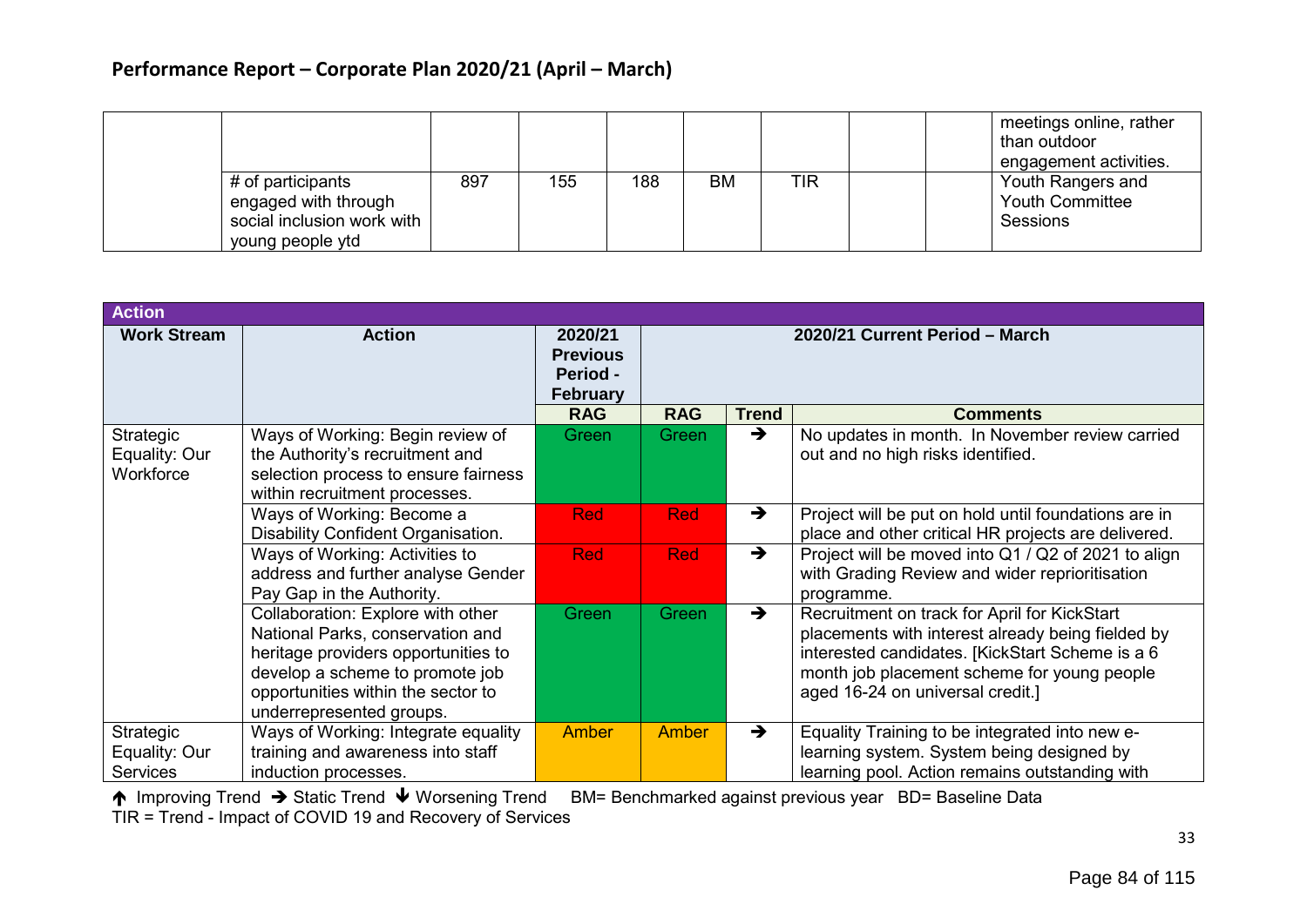|                                                 |                                                                                                                                                                 |              |       |               | external provider.                                                                                                                                                                                                                                                                                                                                                                                                                                                                                                                                                                   |
|-------------------------------------------------|-----------------------------------------------------------------------------------------------------------------------------------------------------------------|--------------|-------|---------------|--------------------------------------------------------------------------------------------------------------------------------------------------------------------------------------------------------------------------------------------------------------------------------------------------------------------------------------------------------------------------------------------------------------------------------------------------------------------------------------------------------------------------------------------------------------------------------------|
|                                                 | Ways of Working: Develop a<br>training plan for all staff and<br>volunteers to be trained on how they<br>can deliver accessible services.                       | <b>Amber</b> | Amber | $\rightarrow$ | Awaiting release of e-learning platform                                                                                                                                                                                                                                                                                                                                                                                                                                                                                                                                              |
|                                                 | Ways of Working: Corporate<br>approach developed to Web<br>accessibility regulations compliance.                                                                | Green        | Green | $\rightarrow$ | Silktide training continuing. Small issues identified<br>by monitoring platform continuing to be addressed<br>in the meantime with support from website<br>developers.                                                                                                                                                                                                                                                                                                                                                                                                               |
|                                                 | Ways of Working: Support centres<br>to engage, join and develop<br>initiatives that support wider access<br>to attractions, heritage and arts<br>opportunities. | <b>Amber</b> | Amber | $\rightarrow$ | On hold - Centres closed over winter period,<br>majority of staff furloughed. Virtual Archaeology Day<br>held in November, increasing access to the day to<br>broader audience. OYP held virtual Dragon Day<br>Parade, with people submitting pictures of dragons<br>to be posted across OYP social media pages. There<br>were 3 local school classes (Redhill Prep, Ysgol<br>Glannau Gwaun and Ysgol Penryhn Dewi) as well<br>as lots of submissions from St Davids Care in the<br>Community and over 25 individuals who posted<br>their artwork all of varying ages and abilities. |
| Landscapes for<br>Everyone:<br>Social Inclusion | Project: Heritage social inclusion<br>opportunities - Plas College Dwbl at<br>Castell Henllys.                                                                  | Amber        | Amber | $\rightarrow$ | Due to Covid 19 restrictions Plas Dwbl is currently<br>unable to undertake any SI activities on site.                                                                                                                                                                                                                                                                                                                                                                                                                                                                                |
|                                                 | <b>Strategic Engagement:</b><br><b>Representing Welsh National Parks</b><br>on the Welsh Government Socio-<br>economic Duty Guidance Group.                     | <b>Green</b> | Green | $\rightarrow$ | The Socio-economic Duty came into force in Wales<br>on 31 March 2021. Officer participating in ongoing<br>meetings for public bodies assisting WG with<br>development of range of guidance related to<br>implementation of socio economic duty. Integrated<br>Assessment, which incorporated consideration of<br>socio economic disadvantage carried out on<br>Corporate and Resources Plan 2021/22.                                                                                                                                                                                 |
|                                                 | Strategic Partnership: Development<br>of joint position statement with other<br>Welsh National Parks on social                                                  | <b>Amber</b> | Green | ↑             | Revised paper currently being drafted.                                                                                                                                                                                                                                                                                                                                                                                                                                                                                                                                               |

↑ Improving Trend → Static Trend ↓ Worsening Trend BM= Benchmarked against previous year BD= Baseline Data

TIR = Trend - Impact of COVID 19 and Recovery of Services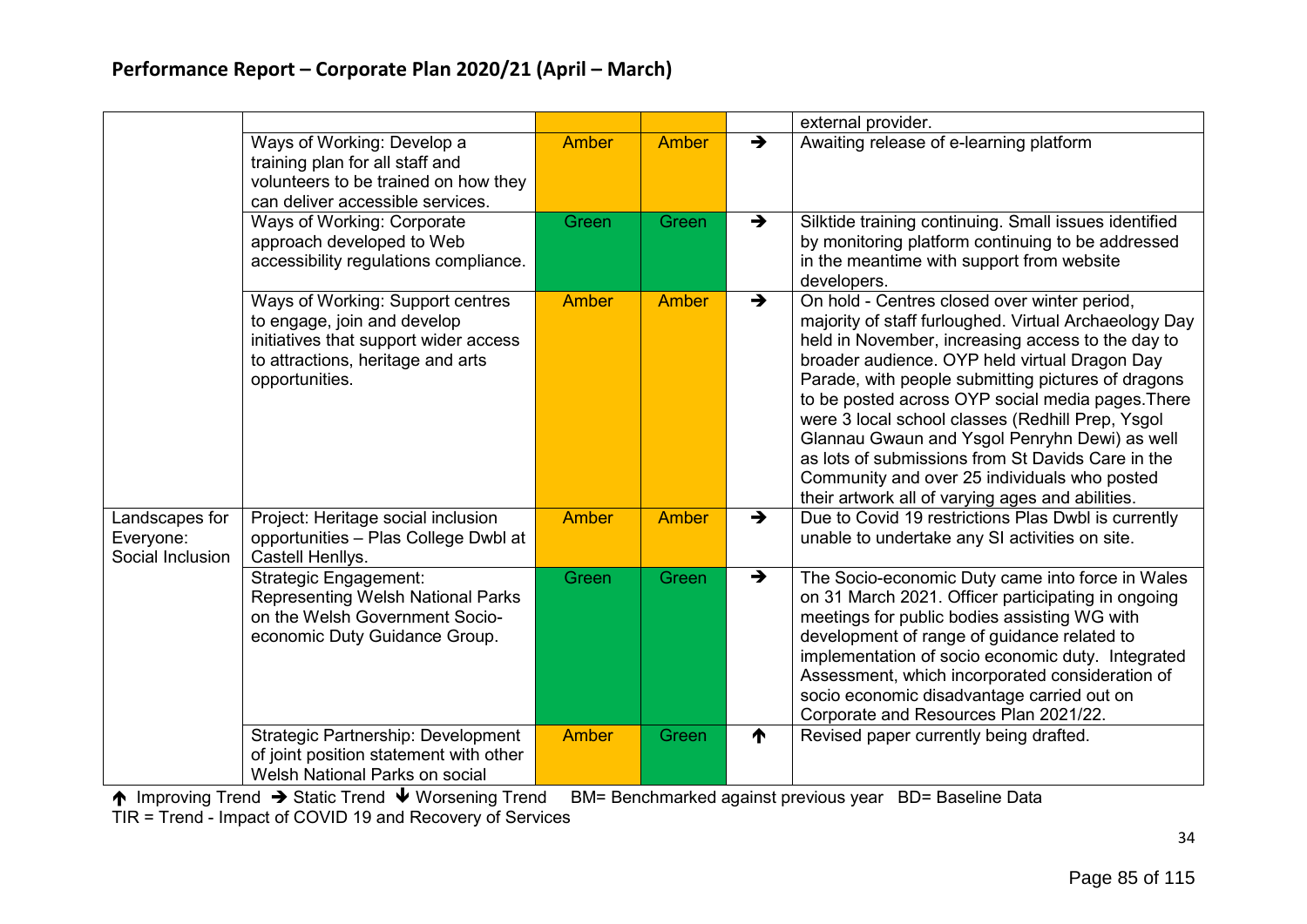|                                                            | inclusion and child poverty.                                                                                                                           |              |              |               |                                                                                                                                                                                                                                                                                                                                                                                                                                                                                     |
|------------------------------------------------------------|--------------------------------------------------------------------------------------------------------------------------------------------------------|--------------|--------------|---------------|-------------------------------------------------------------------------------------------------------------------------------------------------------------------------------------------------------------------------------------------------------------------------------------------------------------------------------------------------------------------------------------------------------------------------------------------------------------------------------------|
| Landscapes for<br>Everyone:                                | Project: Experiences for All Project.                                                                                                                  | Green        | Green        | $\rightarrow$ | Results from survey now in - final report from<br>survey in draft.                                                                                                                                                                                                                                                                                                                                                                                                                  |
| Inclusive<br>Experiences                                   | Project: Further develop the Beach<br><b>Wheelchair Scheme.</b>                                                                                        | <b>Amber</b> | Green        | ↑             | Co-ordinator role to be advertised. Volunteer role/s<br>to be put to PCNPA volunteer network.                                                                                                                                                                                                                                                                                                                                                                                       |
|                                                            | <b>Project: Physical Access</b><br>Improvements at St Non's (St<br>Davids).                                                                            | Green        | <b>Green</b> | $\rightarrow$ | Contractor appointed, works to start on site April /<br>May.                                                                                                                                                                                                                                                                                                                                                                                                                        |
|                                                            | Project: Creation of more accessible<br>circuit walk at reed bed, Freshwater<br>East.                                                                  | <b>Amber</b> | Amber        | $\rightarrow$ | Will be completed in the autumn, delayed due to<br>COVID measures limiting team capacity.                                                                                                                                                                                                                                                                                                                                                                                           |
|                                                            | Project: Carew Castle Access.                                                                                                                          | <b>Amber</b> | Green        | ↑             | This project has been delayed and is in the initial<br>planning stages. We plan to commence work in<br>autumn/winter 2021/2022.                                                                                                                                                                                                                                                                                                                                                     |
|                                                            | Project: Develop project checklist<br>that can be shared with partners to<br>ensure projects developed to<br>address NPMP impacts are<br>inclusive.    | <b>Amber</b> | Amber        | $\rightarrow$ | Awaiting Experience for All research to complete to<br>enable recommendations to feed into to the<br>development of project checklist.                                                                                                                                                                                                                                                                                                                                              |
| Engagement:<br>Outreach,<br>young people<br>and volunteers | Engagement: Development of a<br>Young People's Committee.                                                                                              | Green        | <b>Green</b> | $\rightarrow$ | The Committee held two meetings in March, these<br>were virtual gatherings as we're still unable to meet<br>the young people 'face to face'. There was also a<br>third Youth Committee session, which took the form<br>a workshop, in part focusing on the completion of<br>the UNHCR Climate Change video produced by the<br>group, but also looking at how the committee might<br>go about recruiting new members - recent months<br>have seen the numbers on the committee drop. |
|                                                            | Engagement: Outreach<br>engagement to inform development<br>of projects to deliver NPMP impacts<br>and development of materials to<br>explain the plan | Green        | Green        | $\rightarrow$ | Two Action Plans (nature and heritage) approved at<br>March NPA. Tourism and Health and Wellbeing<br>Action Plan in development. Carbon reduction<br>discussions ongoing with a range of partners<br>(including Brecon Beacons and Snowdonia National<br>Parks).                                                                                                                                                                                                                    |

↑ Improving Trend → Static Trend ↓ Worsening Trend BM= Benchmarked against previous year BD= Baseline Data

TIR = Trend - Impact of COVID 19 and Recovery of Services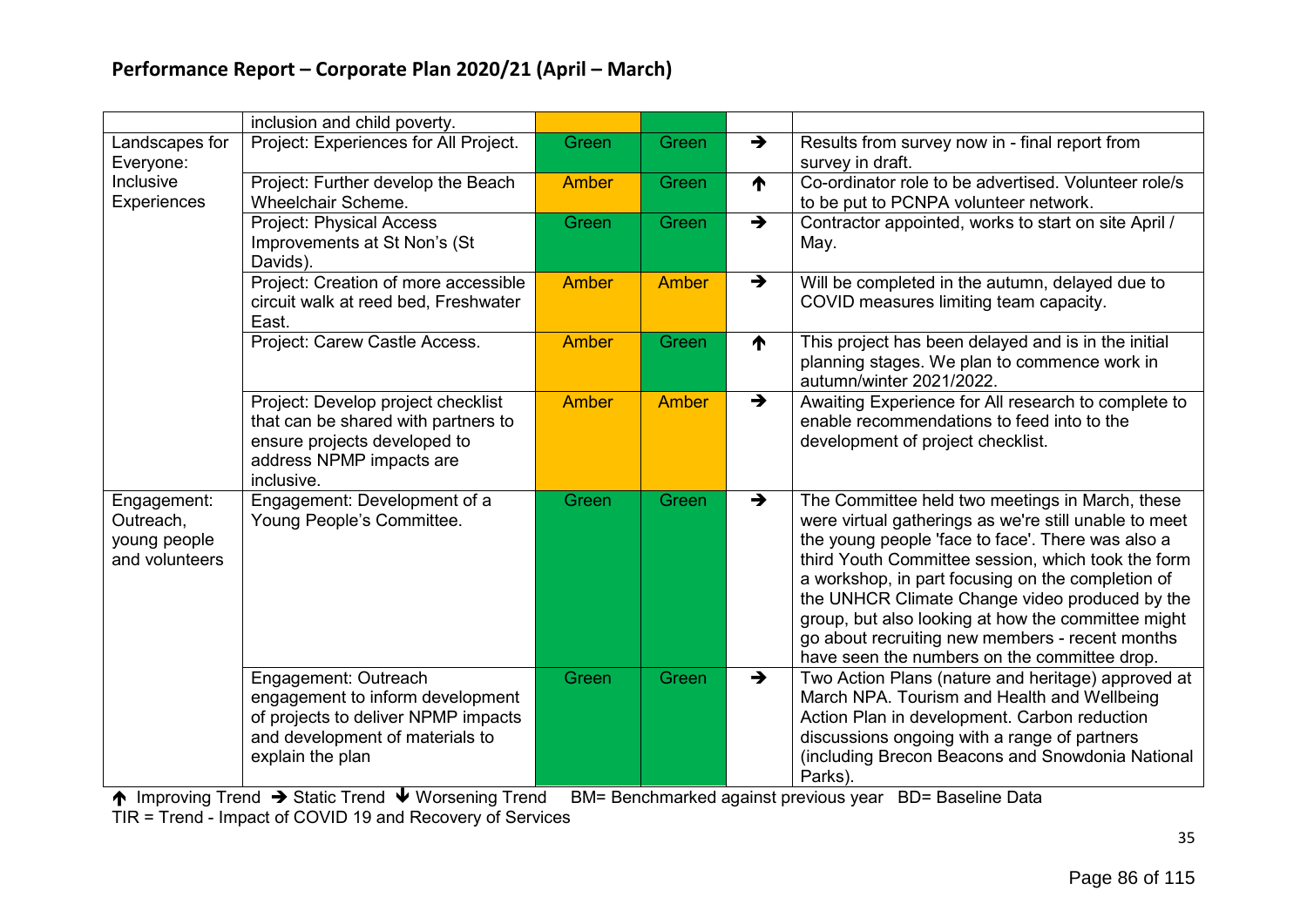| Engagement: Facilitation of PCNPA<br><b>Volunteer Forum</b>                                              | Green | Green        | →             | Meeting held in March. Discussions around<br>communication, and enhancing the profile of and<br>engagement with the forum. Hoping to set up<br>different focus groups to involve more volunteers in<br>National Park matters. Trialling using basecamp as<br>a means of communication with and between<br>volunteers.                                                                                                                       |
|----------------------------------------------------------------------------------------------------------|-------|--------------|---------------|---------------------------------------------------------------------------------------------------------------------------------------------------------------------------------------------------------------------------------------------------------------------------------------------------------------------------------------------------------------------------------------------------------------------------------------------|
| <b>Strategic Engagement: Monitoring</b><br>of Engagement Action Plan by<br>Engagement Action Plan Group. | Green | <b>Green</b> | $\rightarrow$ | Engagement Action Plan group members have<br>completed involvement self-assessment that was<br>within previous Audit Report with meeting held in<br>February 2021 exploring priority areas identified as<br>a result of carrying out the self-assessment<br>process. Group collating information and shared<br>learning from digital and virtual engagement carried<br>out as a result of adapting approaches due to<br>COVID <sub>19</sub> |

#### **Well-being Objective – Communities**

| Data Available Quarterly                |                                                      |                                            |                                          |                                                                                                                               |               |                                 |            |              |                 |  |
|-----------------------------------------|------------------------------------------------------|--------------------------------------------|------------------------------------------|-------------------------------------------------------------------------------------------------------------------------------|---------------|---------------------------------|------------|--------------|-----------------|--|
| <b>Work</b><br><b>Stream</b>            | <b>Measure</b>                                       | 2019/20<br>$Q1 - Q4$<br>(April -<br>March) | 2020/21<br>$Q1 - Q3$<br>(April -<br>Dec) | 2020/21 Current Period: Q1 - Q4 (April - March)                                                                               |               |                                 |            |              |                 |  |
|                                         |                                                      | <b>Actual</b>                              | <b>Actual</b>                            | <b>Actual</b>                                                                                                                 | <b>Target</b> | <b>Revised</b><br><b>Target</b> | <b>RAG</b> | <b>Trend</b> | <b>Comments</b> |  |
| Community<br>Activities and<br>Projects | # community project/<br>engagement activities<br>vtd | 866                                        | 481                                      | 519                                                                                                                           | <b>BM</b>     | <b>TIR</b>                      |            |              |                 |  |
| benefiting<br>the Park and<br>People    | # social action participant<br>days ytd              | 471.50                                     | 58                                       | <b>BM</b><br><b>TIR</b><br>58<br>Tree planting with<br>Pembrokeshire College<br>Environmental<br><b>Conservation students</b> |               |                                 |            |              |                 |  |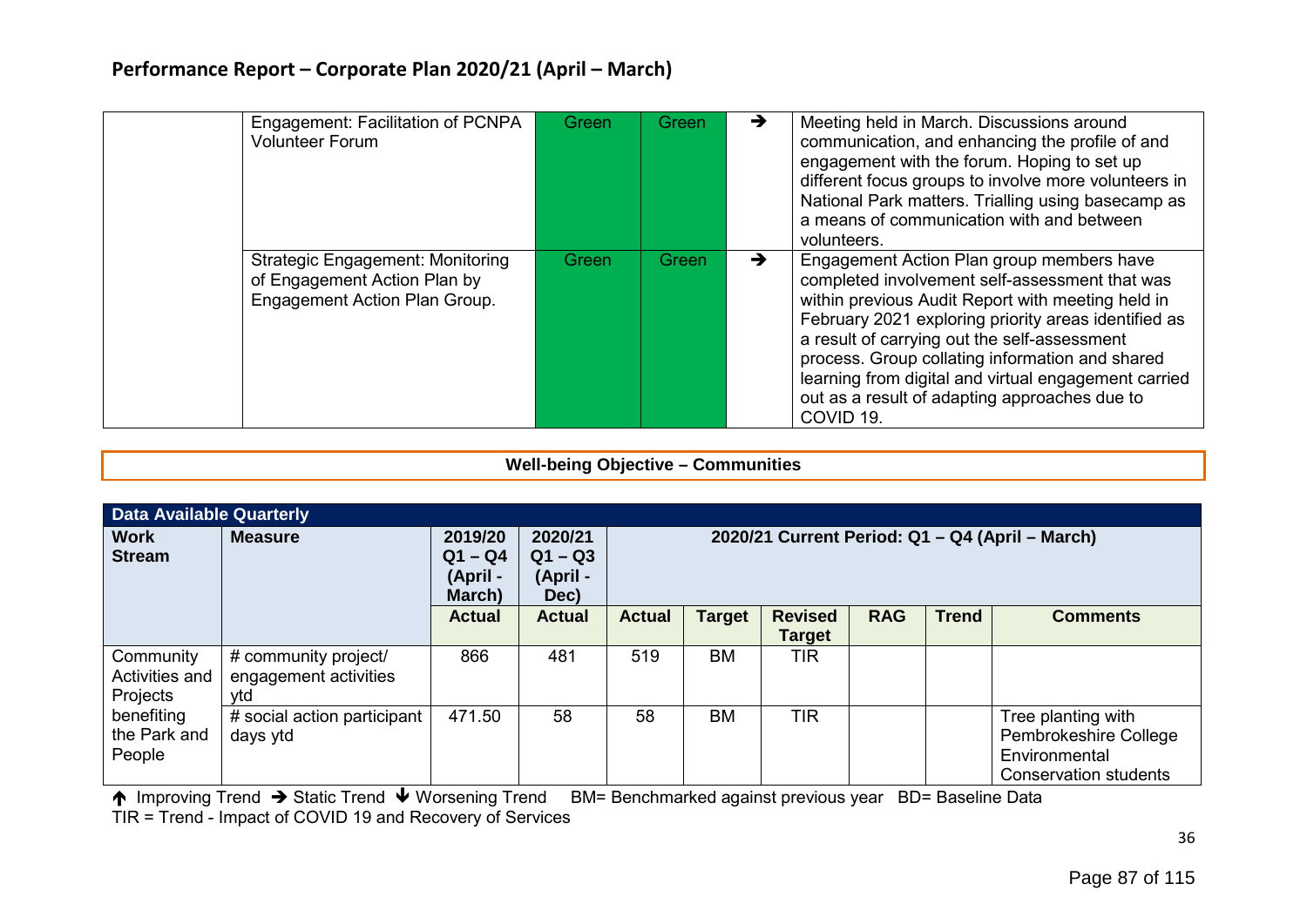|                                     |                                                                       |            |                |            |           |            | and Bro Ingli pupils.                                                                                                                       |
|-------------------------------------|-----------------------------------------------------------------------|------------|----------------|------------|-----------|------------|---------------------------------------------------------------------------------------------------------------------------------------------|
|                                     | # community events held<br>at centres                                 | 15         | 3              | 4          | <b>BM</b> | <b>TIR</b> | 3 pop up outdoor<br>markets and virtual<br>Dragon Parade at OYP.                                                                            |
|                                     | # Voluntary Wardens ytd                                               | 65<br>(Q4) | 72<br>(Q3)     | 73<br>(Q4) | 50        | <b>TIR</b> |                                                                                                                                             |
| Sustainable<br>Development<br>Fund  | % of Sustainable<br>Development Fund<br>allocated ytd                 | 84.49      | 35.96          | 77.87      | 100       | <b>TIR</b> | <b>Funding Total amount</b><br>allocated in grants<br>2020/21 £194,682 - 12<br>grants £189,824 plus<br><b>Little Green Grant</b><br>£4,858. |
| Planning<br>Service:<br>Enforcement | % of enforcement cases<br>investigated (within 84<br>days) ytd        | 100        | 93.15          | 78.15      | <b>BM</b> | <b>TIR</b> |                                                                                                                                             |
| and<br>Community<br>Engagement      | Average time taken to<br>investigate enforcement<br>cases in days ytd | 38.50      | 60.67          | 71.75      | <b>BM</b> | <b>TIR</b> |                                                                                                                                             |
|                                     | Average time taken to<br>take enforcement action<br>in days ytd       | 95.5       | 76             | 103        | <b>BM</b> | <b>TIR</b> |                                                                                                                                             |
|                                     | # retrospective planning<br>applications registered<br>ytd            | 11         | $\overline{2}$ | 8          | <b>BM</b> | <b>TIR</b> |                                                                                                                                             |

| <b>Action</b>      |               |                                                           |            |              |                                |
|--------------------|---------------|-----------------------------------------------------------|------------|--------------|--------------------------------|
| <b>Work Stream</b> | <b>Action</b> | 2020/21<br><b>Previous</b><br>Period -<br><b>February</b> |            |              | 2020/21 Current Period - March |
|                    |               | <b>RAG</b>                                                | <b>RAG</b> | <b>Trend</b> | <b>Comments</b>                |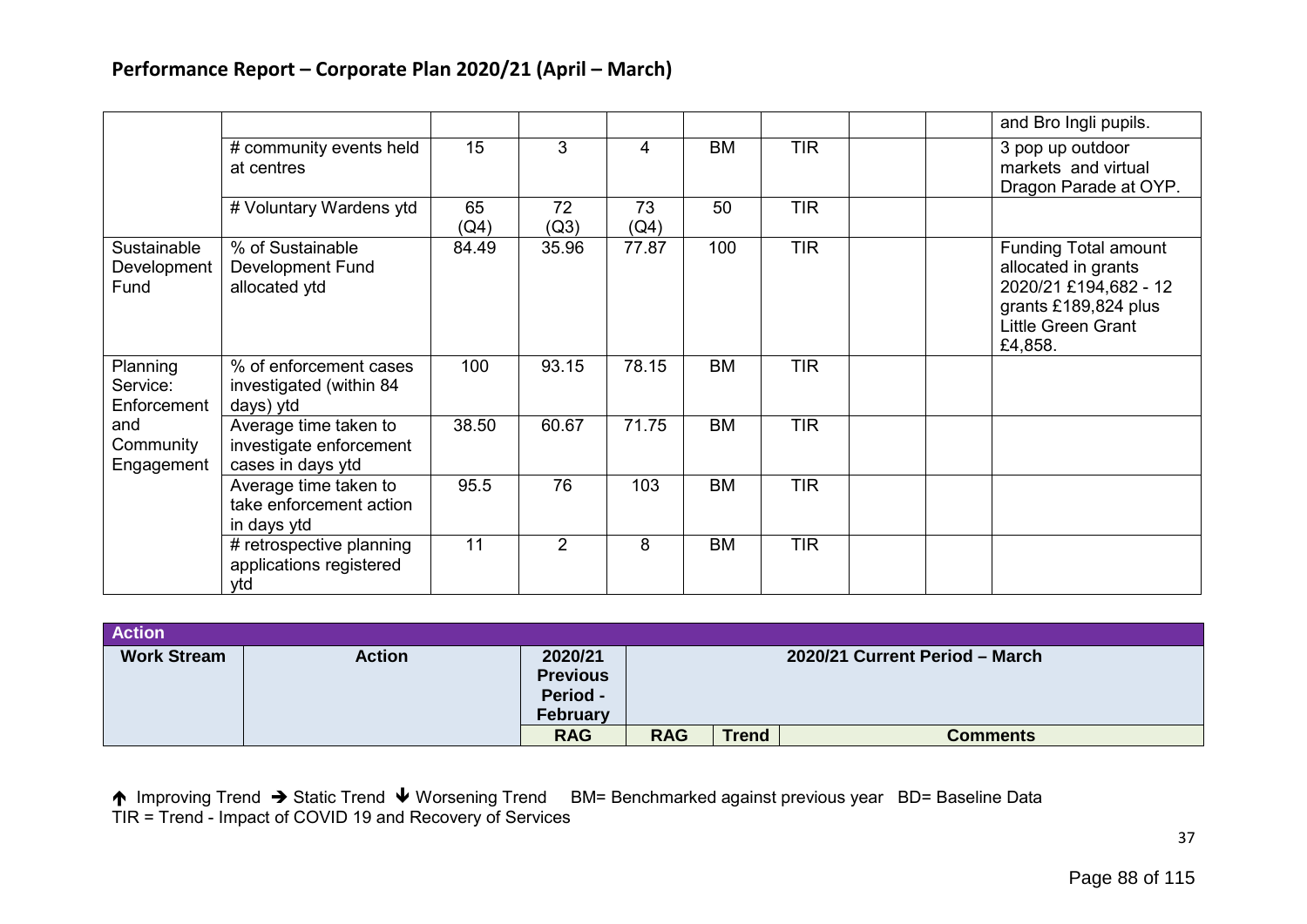| Engagement:<br>Ongoing<br>conversation<br>about the | Ways of Working: Development of<br>action plans for the National Park<br>Management Plan to inform<br>project level delivery. | Green        | Green | $\rightarrow$ | Restoring Nature Action Plan and Celebrating<br>Heritage Action Plan approved (subject to<br>amendments) at March 2021 NPA. Tourism and<br>Health and Wellbeing Action Plan in development.                                                                                                                                                                                                                                                                                                                                                                                                                                                             |
|-----------------------------------------------------|-------------------------------------------------------------------------------------------------------------------------------|--------------|-------|---------------|---------------------------------------------------------------------------------------------------------------------------------------------------------------------------------------------------------------------------------------------------------------------------------------------------------------------------------------------------------------------------------------------------------------------------------------------------------------------------------------------------------------------------------------------------------------------------------------------------------------------------------------------------------|
| <b>National Park</b><br>Management<br>Plan          | Ways of Working: Delivery of<br>activities that celebrate the<br>contribution of others to the<br>delivery of the plan.       | Green        | Green | $\rightarrow$ | Coast to Coast 2021 article features others'<br>contributions to Park Plan delivery (page 28).<br>Conserving the Park story map online.                                                                                                                                                                                                                                                                                                                                                                                                                                                                                                                 |
| Community<br>Activities and<br>Projects             | Project Development: Project<br>developed with Community<br>Council addressing light pollution.                               | <b>Red</b>   | Red   | $\rightarrow$ | Currently with the Health and Tourism Policy Officer<br>to further develop the project, in order to seek<br>external funding.                                                                                                                                                                                                                                                                                                                                                                                                                                                                                                                           |
| benefiting the<br>Park and<br>People                | Project: Stitch in Time Project<br>engagement with communities.                                                               | Green        | Green | $\rightarrow$ | During March, Stitch in Time hosted two online<br>courses for volunteers on wildflowers and Pollinators<br>and the Project officer presented at the end of each<br>course on 'How to ID Himalayan balsam in the<br>Winter. The project also hosted with PLANED an<br>online best practice event. Event evaluation and<br>numbers of attendees is awaited, however the event<br>'sold' over 100 free tickets with approx. 56 being the<br>peak on the day. The Project Officer provided a<br>project update to the Wales Biodiversity Partnership<br>INNS group.                                                                                         |
|                                                     | Ways of Working: Centres<br>engagement activity with local<br>communities.                                                    | <b>Amber</b> | Green | ↑             | CH - Working in partnership with the café to ensure<br>local people can still access their takeaway service<br>safely over Easter. Also working on ideas to bring<br>local community to the site, in partnership with the<br>café, when we can eventually re-open. OYP - Virtual<br>St Davids Day Dragon Parade took place with local<br>schools and community groups taking part and<br>getting involved. VSM continues to be involved in<br>Happy Museum peer learning project alongside the<br>NP Interpretation Officer. As a result of the<br>programme they have drafted a funding bid to help<br>support a community based networking project at |

↑ Improving Trend → Static Trend ↓ Worsening Trend BM= Benchmarked against previous year BD= Baseline Data

TIR = Trend - Impact of COVID 19 and Recovery of Services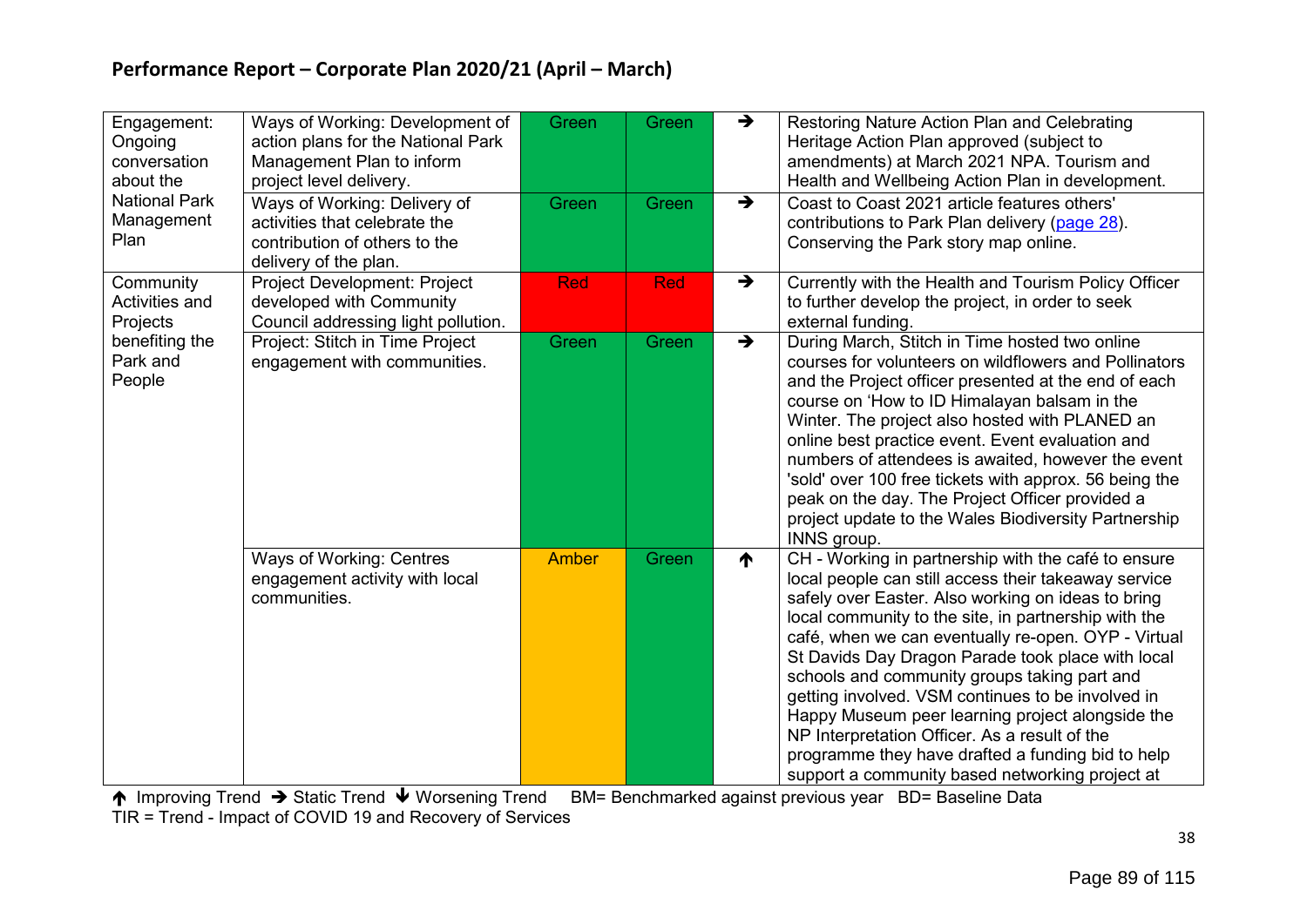|                                     |                                                                                                                                                                                                  |            |       |               | Oriel y Parc, which aims to help support community<br>groups who encourage active citizenship in<br>combatting local issues surrounding climate change.<br>Pembrokeshire Inspired continues to make progress<br>and the VSM is involved in stakeholder consultation<br>regarding the creation of a new Pembrokeshire Arts<br>website and digital content. |
|-------------------------------------|--------------------------------------------------------------------------------------------------------------------------------------------------------------------------------------------------|------------|-------|---------------|-----------------------------------------------------------------------------------------------------------------------------------------------------------------------------------------------------------------------------------------------------------------------------------------------------------------------------------------------------------|
|                                     | Strategic Engagement:<br>Involvement with the Rural Crime<br>Partnership and Public Services<br>Board's Communities Group.                                                                       | Green      | Green | $\rightarrow$ | No partnership meetings took place in March.                                                                                                                                                                                                                                                                                                              |
| Sustainable<br>Development<br>Fund  | Ways of Working: Re alignment of<br>SDF to support projects that are<br>focused on responding to the<br>climate change emergency and<br>increasing exposure and quality of<br>applications. (S6) | Green      | Green | $\rightarrow$ | 2020/21 End of year, 12 projects awarded funding to<br>the value of £189,824 plus Little Green Grant £4,858<br>New financial year 2021/22 grants available<br>£100,000. Next SDF committee meeting 28/04/2021.<br>5 applications to be considered totalling £51,270.                                                                                      |
| Planning<br>Service:<br>Enforcement | Project: Enforcement Project on<br>Agricultural and holiday lets.                                                                                                                                | <b>Red</b> | Red   | $\rightarrow$ | On hold. It has not been possible to progress this due<br>to staffing levels and due to the current restrictions on<br>authority activities.                                                                                                                                                                                                              |
| and Community<br>Engagement         | <b>Engagement: Planning Service</b><br>engagement with Community<br>Councils                                                                                                                     | Green      | Green | $\rightarrow$ | Ongoing communication with community councils<br>regarding responding to applications and ensuring<br>that they are able to provide comments to the<br>Authority. No current opportunities to undertake<br>further work with Community Councils, particularly<br>due to the Covid 19 restrictions.                                                        |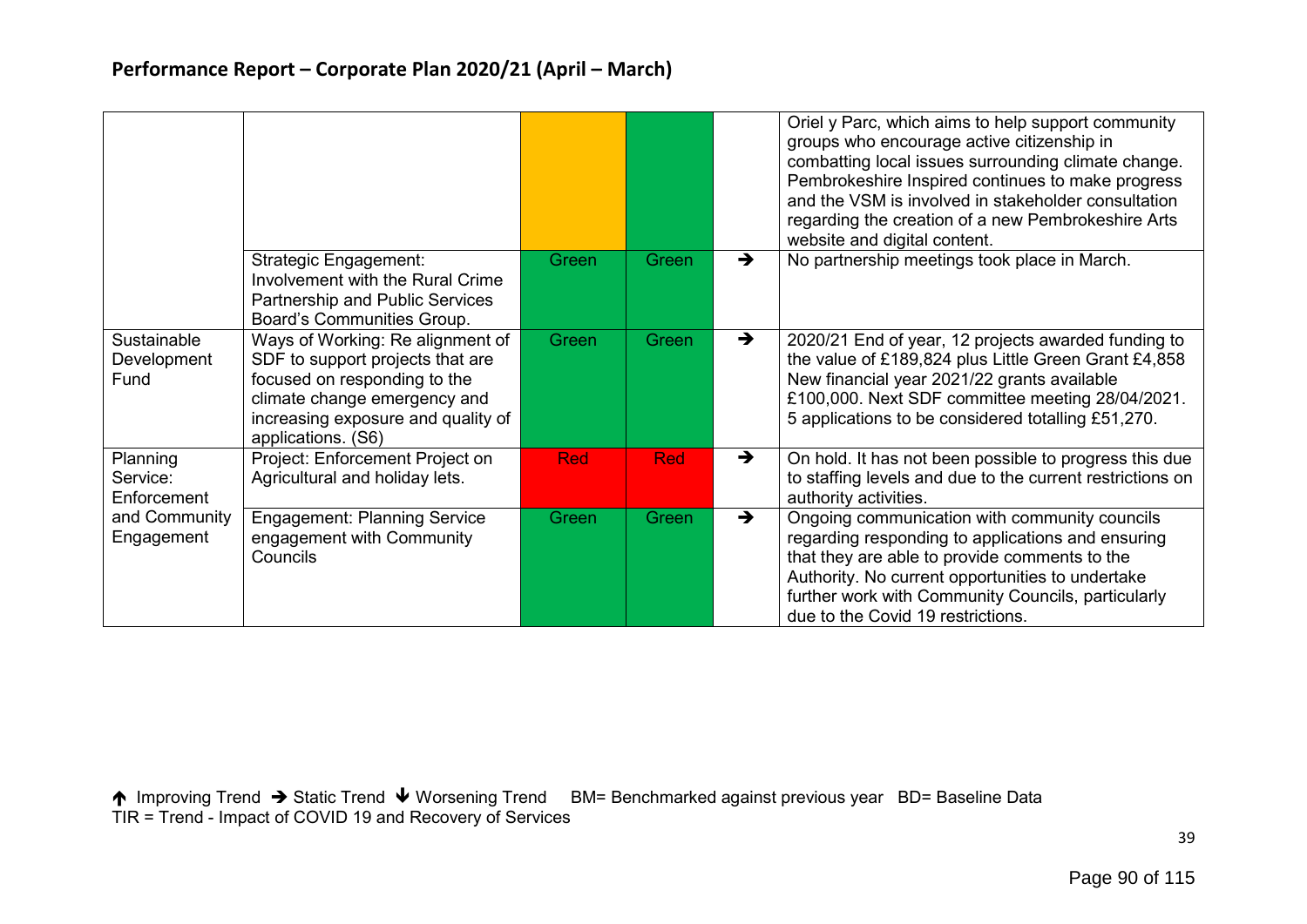#### **Well-being Objective – Culture**

|                              | <b>Data Available Monthly</b>                         |                         |                                                                |                                |                                  |                                 |              |               |                                                                                                                                                                                                                                              |  |  |  |
|------------------------------|-------------------------------------------------------|-------------------------|----------------------------------------------------------------|--------------------------------|----------------------------------|---------------------------------|--------------|---------------|----------------------------------------------------------------------------------------------------------------------------------------------------------------------------------------------------------------------------------------------|--|--|--|
| <b>Work</b><br><b>Stream</b> | <b>Measure</b>                                        | 2019/20<br><b>March</b> | 2020/21<br><b>Previous</b><br><b>Period</b><br><b>February</b> | 2020/21 Current Period - March |                                  |                                 |              |               |                                                                                                                                                                                                                                              |  |  |  |
|                              |                                                       | <b>Actual</b>           | <b>Actual</b>                                                  | <b>Actual</b>                  | <b>Original</b><br><b>Target</b> | <b>Revised</b><br><b>Target</b> | <b>RAG</b>   | <b>Trend</b>  | <b>Comments</b>                                                                                                                                                                                                                              |  |  |  |
| Historic<br>Inspiration      | <b>Carew Trip Advisor</b><br>overall rating 1-5       | 4.5                     | 4.5                                                            | 4.5                            | 4.5                              |                                 | <b>Green</b> | $\rightarrow$ | Centre reopened 27<br>July, having been                                                                                                                                                                                                      |  |  |  |
| and<br>Experience            | # visitors to Carew                                   | 43,353                  | 11,189                                                         | 11,189                         | <b>BM</b>                        | <b>TIR</b>                      |              |               | closed since mid-march<br>due to COVID 19<br>restrictions. Visitors had<br>to pre-book their visit as<br>the site are limiting the<br>number of visitors per<br>day. Centre closed<br>during firebreak period<br>and subsequent<br>lockdown. |  |  |  |
|                              | Castell Henllys Trip<br>Advisor overall<br>rating 1-5 | 4.5                     | 4.5                                                            | 4.5                            | 4.5                              |                                 | Green        | $\rightarrow$ | Centre reopened in<br>July, having been<br>closed since mid-march                                                                                                                                                                            |  |  |  |
|                              | # visitors to Castell<br>Henllys                      | 17,260                  | 4,931                                                          | 4,931                          | <b>BM</b>                        | <b>TIR</b>                      |              |               | due to COVID 19<br>restrictions. Visitors<br>had to pre-book their<br>visit as the site are<br>limiting the number of<br>visitors per day. Centre<br>closed during firebreak<br>period and subsequent<br>lockdown.                           |  |  |  |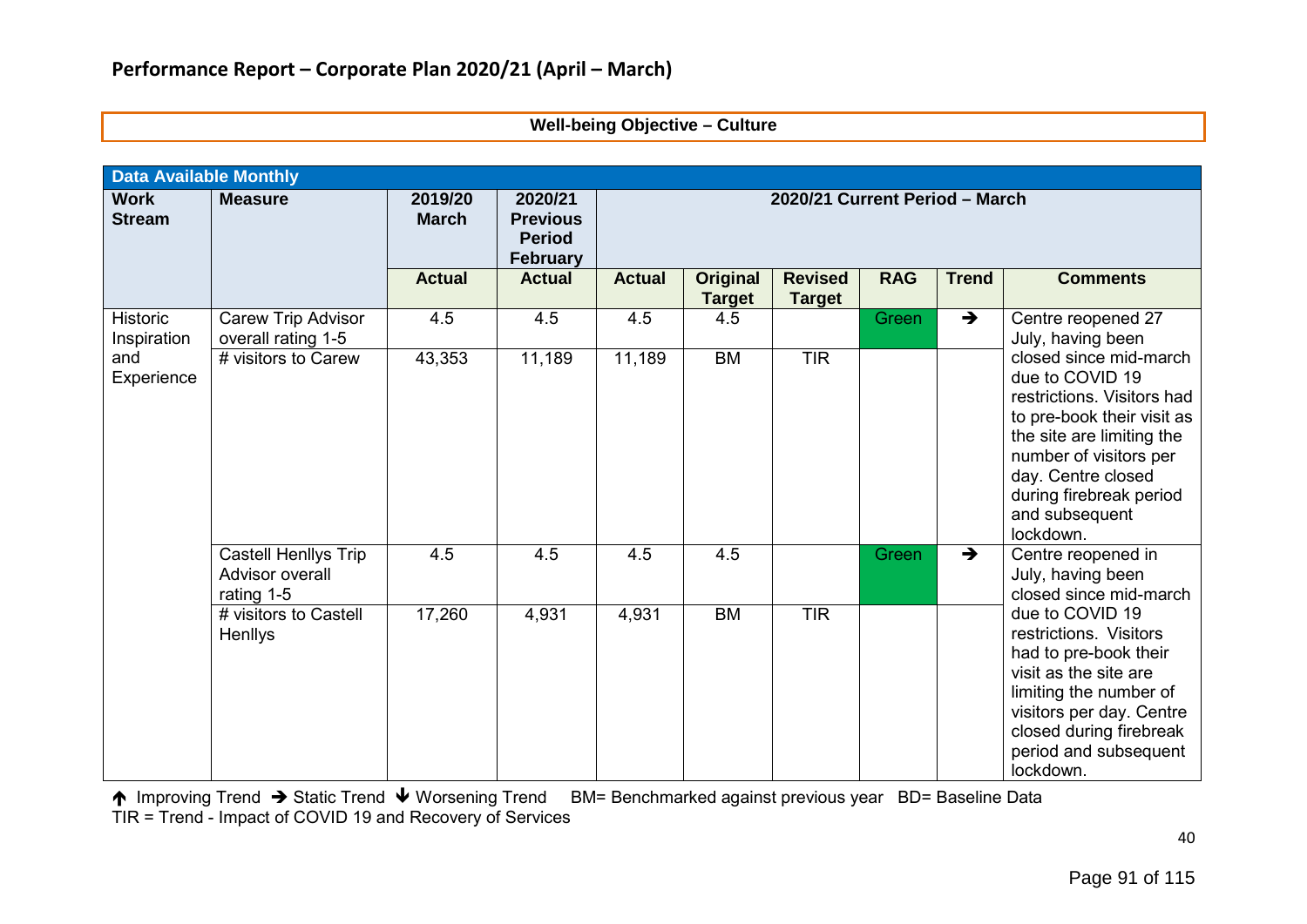| Art         | # gallery visitors | 23,341 | 997 | 997 | <b>BM</b> | TIR | Gallery reopened to     |
|-------------|--------------------|--------|-----|-----|-----------|-----|-------------------------|
| Inspiration |                    |        |     |     |           |     | visitors on 16.09.2020. |
| and         |                    |        |     |     |           |     | Closed during firebreak |
| Engageme    |                    |        |     |     |           |     | period and subsequent   |
|             |                    |        |     |     |           |     | lockdown.               |

| <b>Data Available Quarterly</b>         |                                                                                  |                                            |                                          |                                                 |               |                                 |            |              |                                                                                                                       |  |  |
|-----------------------------------------|----------------------------------------------------------------------------------|--------------------------------------------|------------------------------------------|-------------------------------------------------|---------------|---------------------------------|------------|--------------|-----------------------------------------------------------------------------------------------------------------------|--|--|
| <b>Work</b><br><b>Stream</b>            | <b>Measure</b>                                                                   | 2019/20<br>$Q1 - Q4$<br>(April -<br>March) | 2020/21<br>$Q1 - Q3$<br>(April -<br>Dec) | 2020/21 Current Period: Q1 - Q4 (April - March) |               |                                 |            |              |                                                                                                                       |  |  |
|                                         |                                                                                  | <b>Actual</b>                              | <b>Actual</b>                            | <b>Actual</b>                                   | <b>Target</b> | <b>Revised</b><br><b>Target</b> | <b>RAG</b> | <b>Trend</b> | <b>Comments</b>                                                                                                       |  |  |
| <b>Historic</b><br>Inspiration          | # participants in historical<br>activities and events ytd                        | 15,572                                     | 540                                      | 588                                             | <b>BM</b>     | <b>TIR</b>                      |            |              |                                                                                                                       |  |  |
| and<br>Experience                       | Castell Henllys - #<br>people engaged with<br>through education<br>programme ytd | 4,257                                      | 192                                      | 192                                             | <b>BM</b>     | <b>TIR</b>                      |            |              | Across 5 sessions. 4 on<br>site - Daily Life in the<br>Iron Age and 1 virtual<br>session delivered to two<br>schools. |  |  |
|                                         | Carew - # people<br>engaged with through<br>education programme<br>vtd           | 1,622                                      | 48                                       | 48                                              | <b>BM</b>     | <b>TIR</b>                      |            |              | 1 sessions on site ytd $-$<br>School guided tour.                                                                     |  |  |
| Art<br>Inspiration<br>and<br>Engagement | Oriel y Parc - # people<br>engaged with through<br>education programme<br>ytd    | N/A                                        | $\mathbf 0$                              | $\mathbf{0}$                                    | <b>BD</b>     | <b>TIR</b>                      |            |              | Education programme on<br>hold at OYP. 3 Schools<br>took part in virtual St<br>Davids Day Dragon<br>Parade in Q4.     |  |  |
|                                         | # participants in<br><b>Wednesday School</b><br>Holiday Art Club ytd             | N/A                                        | $\mathbf 0$                              | 0                                               | <b>BD</b>     | <b>TIR</b>                      |            |              | Activity on hold at OYP.                                                                                              |  |  |
| <b>Historic</b>                         | % Buildings at Risk                                                              | 5                                          | 5                                        | 5                                               | < 6           | <b>TIR</b>                      |            |              | No survey update in                                                                                                   |  |  |

↑ Improving Trend → Static Trend ↓ Worsening Trend BM= Benchmarked against previous year BD= Baseline Data TIR = Trend - Impact of COVID 19 and Recovery of Services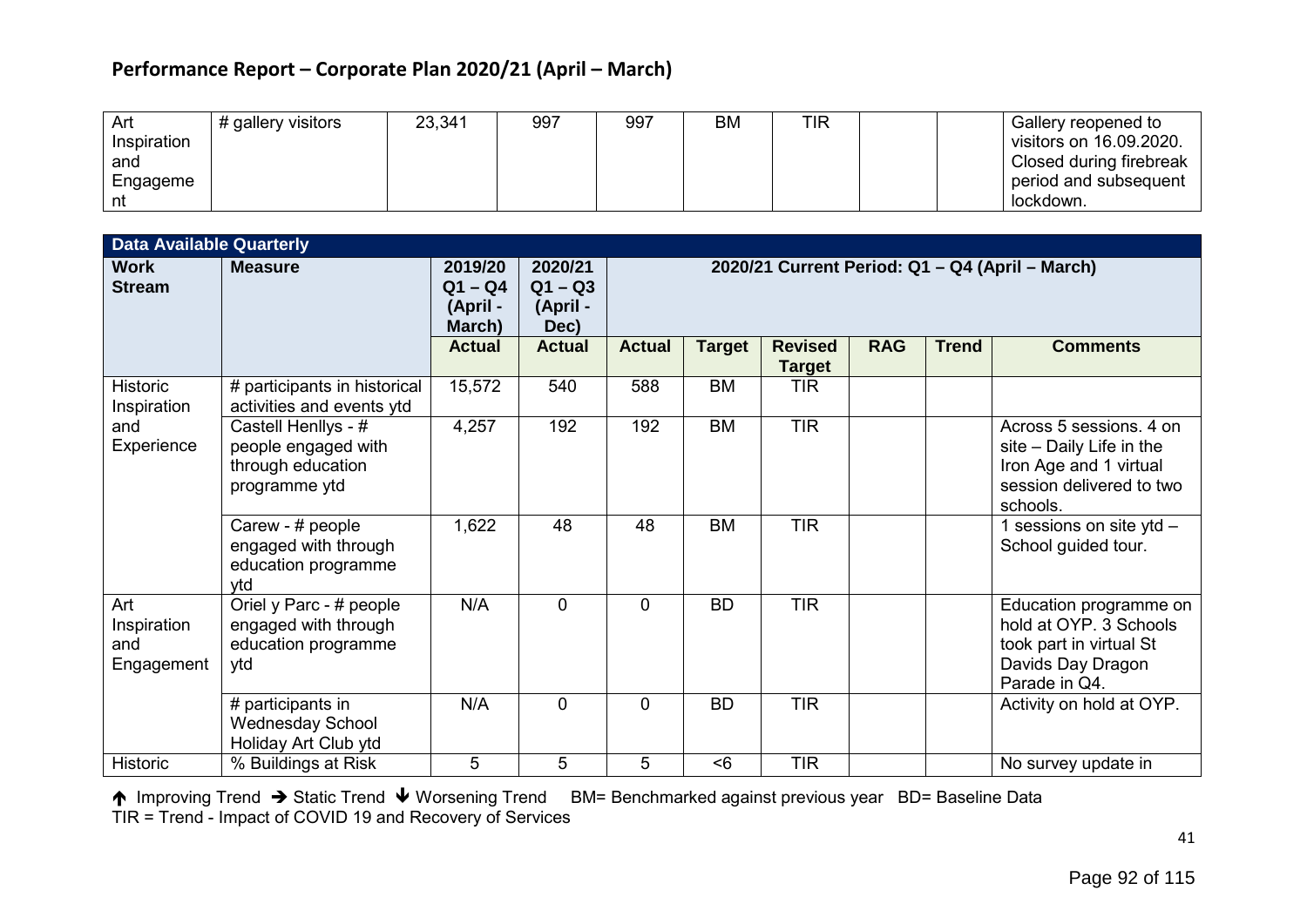| Environment:                                                           |                                                                                                                                     |                |       |                    |           |            | quarter                                                                                                                                                                                                                                                                           |
|------------------------------------------------------------------------|-------------------------------------------------------------------------------------------------------------------------------------|----------------|-------|--------------------|-----------|------------|-----------------------------------------------------------------------------------------------------------------------------------------------------------------------------------------------------------------------------------------------------------------------------------|
| <b>Historic</b><br><b>Buildings</b><br>and<br>Community<br>Archaeology | # of archaeological sites<br>where conditions have<br>improved ytd                                                                  | N/A            | 137   | 170                | <b>BD</b> | <b>TIR</b> | This includes sites<br>covered through the<br>HeritageWatch scheme<br>(patrols, reports and<br>conservations work to<br>address issues), visits by<br>a student on placement,<br>planning conservation<br>work for sites,<br>submission of site visits<br>by Heritage Volunteers. |
|                                                                        | # of archaeological sites<br>where conditions have<br>improved with the help of<br>volunteers and social<br>action participants ytd | N/A            | 116   | 142                | <b>BD</b> | <b>TIR</b> | This includes sites<br>visited by a student on<br>placement with the<br>National Park, in<br>connection with the<br>HeritageWatch scheme<br>(patrols, reports etc.),<br>meetings with local<br>communities about sites<br>and monument visit<br>submissions.                      |
| Promoting<br>the Welsh<br>Language:                                    | # Staff who have<br>completed Welsh work<br>online course ytd                                                                       | $\overline{2}$ | 12    | 19                 | Trend     | <b>TIR</b> |                                                                                                                                                                                                                                                                                   |
| Skills,<br>opportunities<br>and<br>inspiration                         | % of Welsh language<br>level information<br>completed on People<br><b>Management System</b>                                         | 50.50          | 41.10 | $\overline{47.00}$ | 80%       | <b>TIR</b> |                                                                                                                                                                                                                                                                                   |
|                                                                        | # events and activities<br>delivered in Welsh ytd                                                                                   | 32             | 10    | 10                 | <b>BM</b> | <b>TIR</b> | Includes virtual talk on<br><b>Community Archaeology</b>                                                                                                                                                                                                                          |
|                                                                        | # participants in events                                                                                                            | 262            | 59    | 59                 | <b>BM</b> | <b>TIR</b> | in Welsh to Reading and<br><b>District Welsh Society</b>                                                                                                                                                                                                                          |

↑ Improving Trend → Static Trend ↓ Worsening Trend BM= Benchmarked against previous year BD= Baseline Data

TIR = Trend - Impact of COVID 19 and Recovery of Services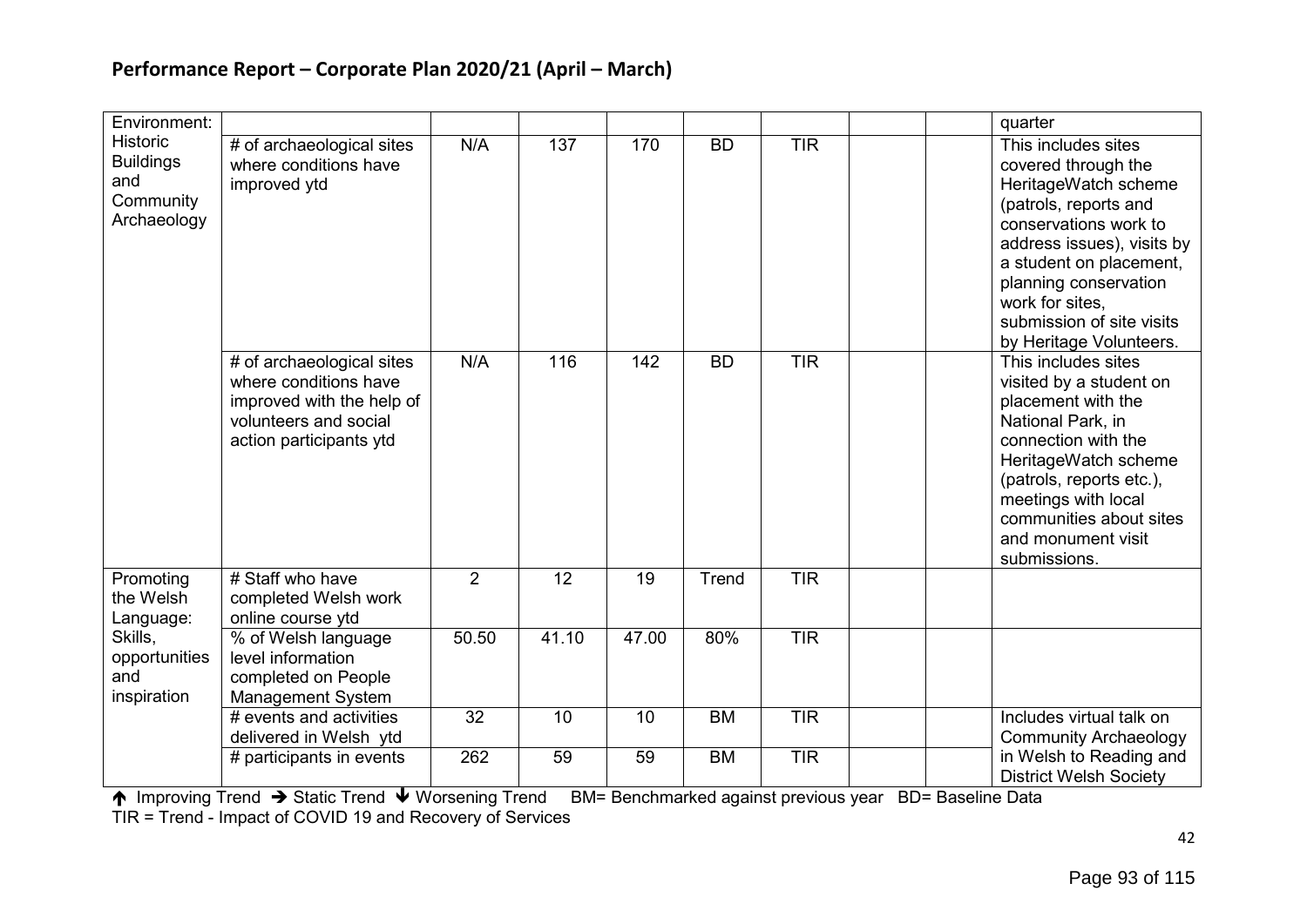| and activities delivered in<br>Welsh ytd                                       |       |     |     |           |            | and Volunteering<br>sessions. 1 Welsh in the<br>Landscape session was<br>also held for volunteers.                                                                                                                    |
|--------------------------------------------------------------------------------|-------|-----|-----|-----------|------------|-----------------------------------------------------------------------------------------------------------------------------------------------------------------------------------------------------------------------|
| # education programme<br>sessions delivered in<br>Welsh ytd                    | 76    | 5   | 5   | <b>BM</b> | <b>TIR</b> | All sessions delivered by<br>Ranger team. # of<br>sessions have been                                                                                                                                                  |
| # participants in<br>education programme<br>sessions delivered in<br>Welsh ytd | 2,290 | 184 | 184 | <b>BM</b> | <b>TIR</b> | impacted by restrictions<br>and impact of COVID 19<br>on sessions delivered by<br>Castell Henllys and<br>through Heritage<br>Guardian Scheme and<br>also on # of sessions the<br>ranger team were able to<br>deliver. |

| <b>Action</b>                                    |                                                                                                  |                                                           |                                |               |                                                                                                                                                                                                                                                                                                                                                                                              |  |  |
|--------------------------------------------------|--------------------------------------------------------------------------------------------------|-----------------------------------------------------------|--------------------------------|---------------|----------------------------------------------------------------------------------------------------------------------------------------------------------------------------------------------------------------------------------------------------------------------------------------------------------------------------------------------------------------------------------------------|--|--|
| <b>Work Stream</b>                               | <b>Action</b>                                                                                    | 2020/21<br><b>Previous</b><br>Period -<br><b>February</b> | 2020/21 Current Period - March |               |                                                                                                                                                                                                                                                                                                                                                                                              |  |  |
|                                                  |                                                                                                  | <b>RAG</b>                                                | <b>RAG</b>                     | <b>Trend</b>  | <b>Comments</b>                                                                                                                                                                                                                                                                                                                                                                              |  |  |
| <b>Historic</b><br>Inspiration and<br>Experience | Ways of Working: Activities to<br>support implementation of<br>business plan at Carew.           | Green                                                     | Green                          | $\rightarrow$ | A business plan for Carew has been produced and<br>the team continue to work with it on an ongoing<br>basis.                                                                                                                                                                                                                                                                                 |  |  |
|                                                  | Ways of Working: Activities to<br>support implementation of<br>business plan at Castell Henllys. | <b>Green</b>                                              | <b>Green</b>                   | $\rightarrow$ | Upon doing a site visit, it was seen that the time<br>spiral area has become a health and safety hazard<br>due to the close proximity of the spiral to the river.<br>The site warden has dug up the concrete slabs and<br>we will be turning this area into a 'Messy Play area'<br>using on site resources and skills- this will develop<br>our offer and provide the visitors with an extra |  |  |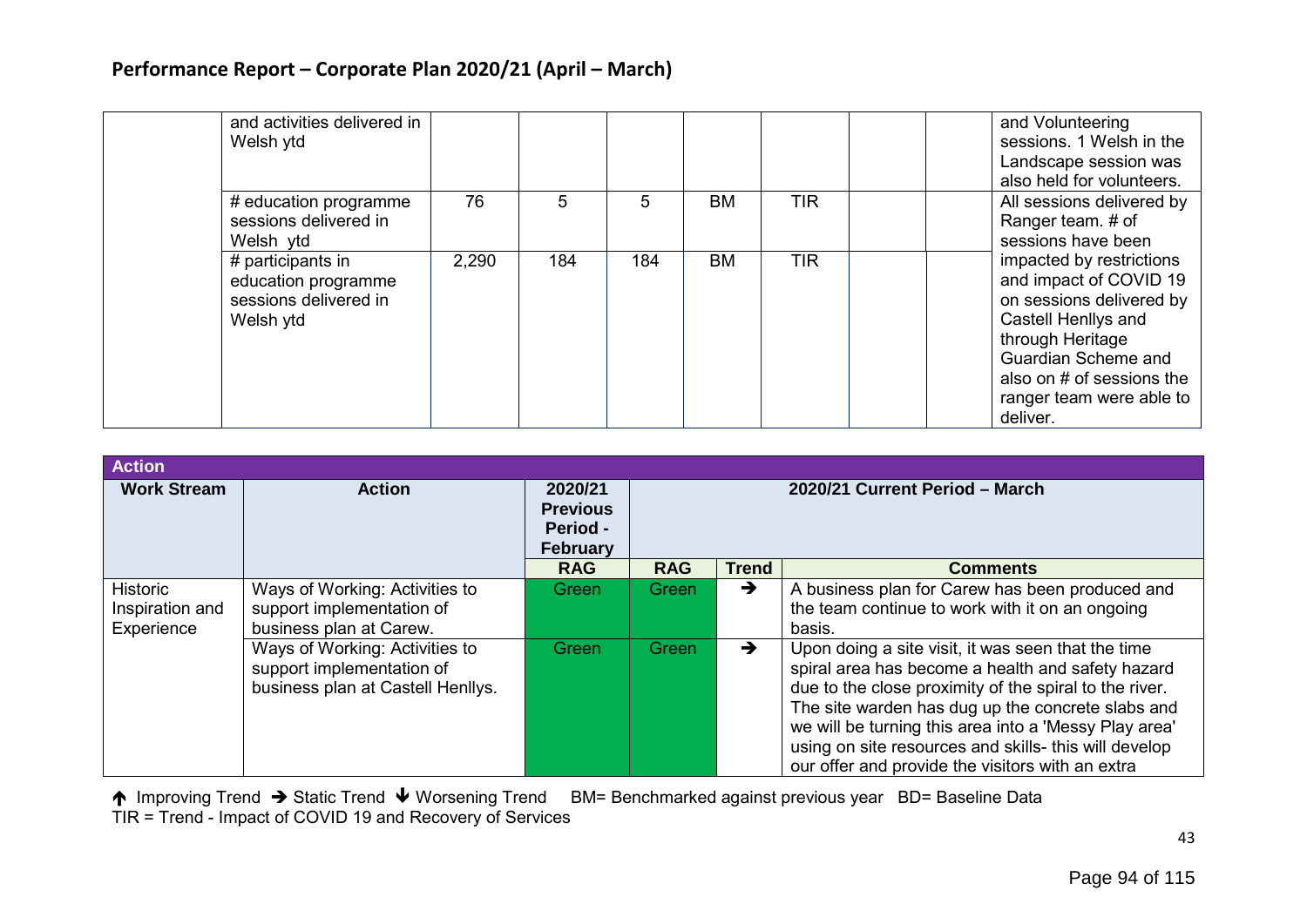|                                                                                                        |                                                                                                                                                                                       |              |              |               | element of outdoor learning adding further value to<br>their visit.                                                                                                                                                                                                                                                                                                                                                                                                                                                                                                                                                                                                                                                                                                                                    |
|--------------------------------------------------------------------------------------------------------|---------------------------------------------------------------------------------------------------------------------------------------------------------------------------------------|--------------|--------------|---------------|--------------------------------------------------------------------------------------------------------------------------------------------------------------------------------------------------------------------------------------------------------------------------------------------------------------------------------------------------------------------------------------------------------------------------------------------------------------------------------------------------------------------------------------------------------------------------------------------------------------------------------------------------------------------------------------------------------------------------------------------------------------------------------------------------------|
|                                                                                                        | Project: Carew Castle - Exhibition<br>room and other interpretation.                                                                                                                  | <b>Amber</b> | Green        | ↑             | This is partially completed but has been on hold die<br>to Covid 19. To be completed this year (2020).                                                                                                                                                                                                                                                                                                                                                                                                                                                                                                                                                                                                                                                                                                 |
| Art Inspiration<br>and<br>Engagement                                                                   | Ways of Working: OYP delivering<br>education programmes linked to<br>Exhibitions.                                                                                                     | Red          | <b>Red</b>   | $\rightarrow$ | Staff attended outdoor learning online training<br>session in March.                                                                                                                                                                                                                                                                                                                                                                                                                                                                                                                                                                                                                                                                                                                                   |
|                                                                                                        | <b>Strategic Partnership: Continued</b><br>partnership curation of exhibitions<br>and liaison with Amgueddfa Cymru<br>- National Museum Wales,<br>supported through SLA<br>agreement. | Green        | <b>Green</b> | $\rightarrow$ | Preparations continue for delayed Land/Sea exhibit<br>due to be shown July 2021. Talks continue regarding<br>The Lost Words/Geiriau Diflanedig exhibition.                                                                                                                                                                                                                                                                                                                                                                                                                                                                                                                                                                                                                                             |
| <b>Historic</b><br>Environment:<br><b>Historic</b><br><b>Buildings and</b><br>Community<br>Archaeology | Project: Heritage Guardians<br>school project.                                                                                                                                        | Green        | Green        | $\rightarrow$ | No update to report for March. A second video was<br>produced during February for Ysgol Gelli Aur. This<br>focussed on the age of metals and included a quiz.<br>The video hopes to get pupils interested in national<br>park sites from this period. The video was delivered<br>in Welsh and English.                                                                                                                                                                                                                                                                                                                                                                                                                                                                                                 |
|                                                                                                        | Project Development: Develop and<br>deliver Community Archaeology<br>Projects.                                                                                                        | Green        | Green        | $\rightarrow$ | During March, a meeting to discuss the recently<br>finalised guidebook for Nevern Castle took place with<br>a member of Nevern Community Council and also<br>the interpretation officer and community<br>archaeologist for PCNPA. The community<br>archaeologist also produced brief summary of key<br>archaeological sites to go on a website for the<br>Brynberian Community Centre. In partnership with<br>the Preseli Heartlands project, PCNPA held a<br>planning meeting for an archaeology/story telling<br>event to be held virtually in April around the theme of<br>dark skies. In addition, the community archaeologist<br>delivered a virtual talk on archaeology in the National<br>Park at a Pembrokeshire Coastal Forum event.<br>Discussions also took place with a project officer of |

↑ Improving Trend → Static Trend ↓ Worsening Trend BM= Benchmarked against previous year BD= Baseline Data

TIR = Trend - Impact of COVID 19 and Recovery of Services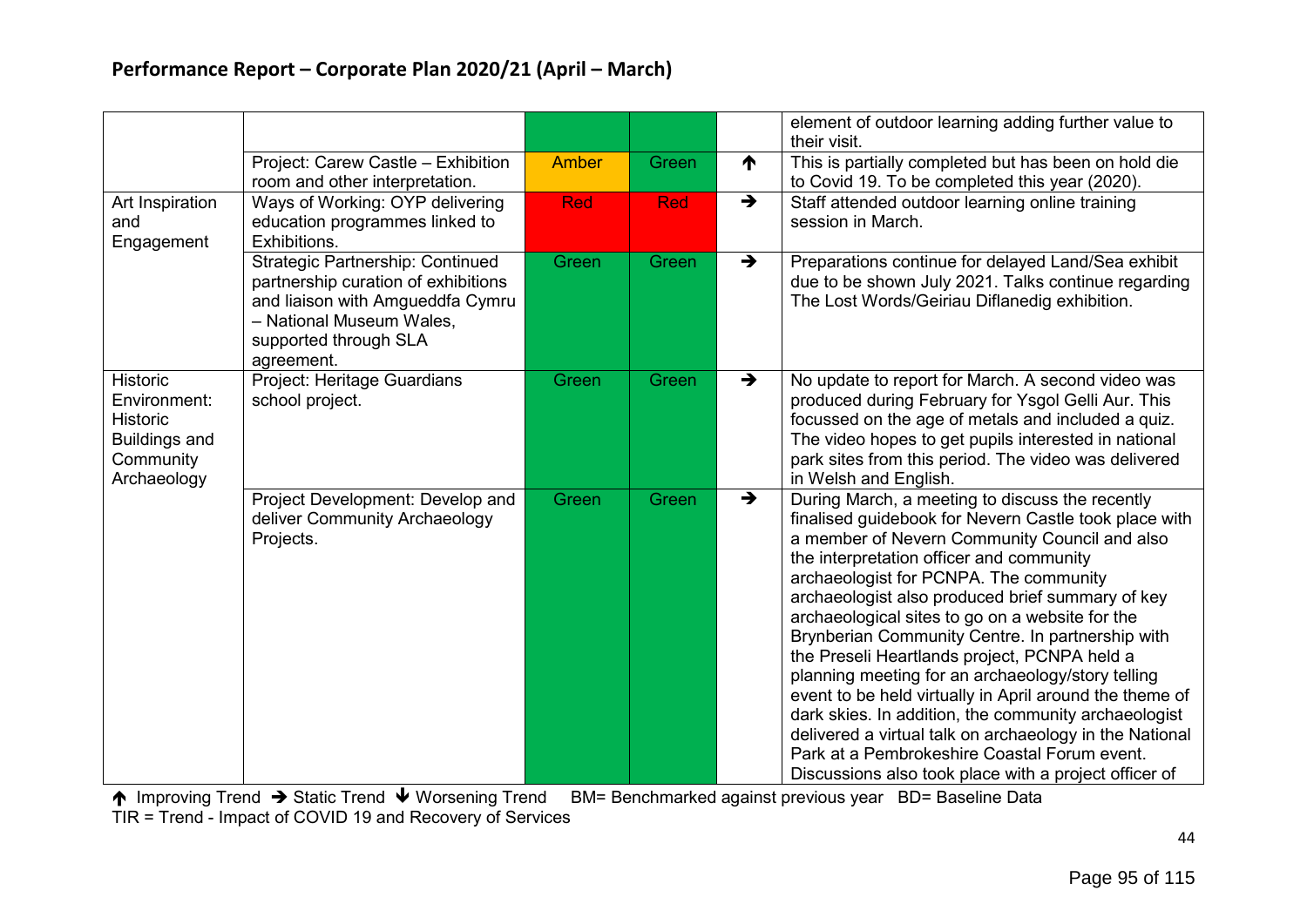|                                              |                                                                                             |              |       |               | the Ports, past and present project to discuss what<br>archaeology should be included on a mural in the<br>port in Pembroke Dock. Also, the consultant to help<br>support the forthcoming archaeology LiDAR project<br>in the Preseli was appointed. Finally, work continues<br>on the reconstruction of the Napoleonic era fort<br>outside Fishguard and also the artefact digital<br>scanning project.                                                                                                                                                                                                                       |
|----------------------------------------------|---------------------------------------------------------------------------------------------|--------------|-------|---------------|--------------------------------------------------------------------------------------------------------------------------------------------------------------------------------------------------------------------------------------------------------------------------------------------------------------------------------------------------------------------------------------------------------------------------------------------------------------------------------------------------------------------------------------------------------------------------------------------------------------------------------|
|                                              | Engagement: Research and<br>Excavation partnerships in the<br>Park - Community Archaeology. | Green        | Green | $\rightarrow$ | During March, technical support for the archaeology<br>LIDAR project in the Preseli was appointed. Also,<br>work continued to digitally reconstruct the Napoleonic<br>era fort located outside Fishguard and work to scan<br>the Oriel y Parc archaeological artefacts<br>commenced. Also, brief summaries on key<br>archaeological sites in the Brynberian area were<br>produced and provided to the Brynberian Community<br>Centre for their website. RCAHMW are in the<br>process of setting up a meeting relating to the<br>CHERISH excavation that will hopefully take place at<br>Caerfai, St Davids during autumn 2021. |
|                                              | Event: Delivery of the Annual<br>Archaeology Day.                                           | Green        | Green | $\rightarrow$ | Meeting held between the community archaeologist,<br>events and activities coordinator and PLANED's<br>cultural heritage coordinator to discuss initial<br>considerations for the 2021 Archaeology Day. A<br>follow-on meeting arranged for late April 2021.                                                                                                                                                                                                                                                                                                                                                                   |
| Heritage<br>Partnership and<br>Collaboration | Partnership Project: Participation<br>in Ancient Connections Project.                       | <b>Amber</b> | Amber | $\rightarrow$ | A number of tenders have been advertised via Sell-2-<br>Wales to support the delivery of key aspects of the<br>Ancient Connections initiative. Tenders will be<br>assessed in April.                                                                                                                                                                                                                                                                                                                                                                                                                                           |
|                                              | <b>Strategic Partnerships:</b><br>Involvement with Inspire<br>Pembrokeshire.                | Green        | Green | $\rightarrow$ | VSM continues to represent PCNPA on this group.<br>Progress is being made with this group and activity<br>has increased.                                                                                                                                                                                                                                                                                                                                                                                                                                                                                                       |
|                                              | Strategic Partnerships: Delivery of<br>Heritage Watch Scheme with                           | Green        | Green | $\rightarrow$ | During March patrols took place to coincide with the<br>Spring Equinox to vulnerable sites (10 visited in                                                                                                                                                                                                                                                                                                                                                                                                                                                                                                                      |

↑ Improving Trend → Static Trend ↓ Worsening Trend BM= Benchmarked against previous year BD= Baseline Data

TIR = Trend - Impact of COVID 19 and Recovery of Services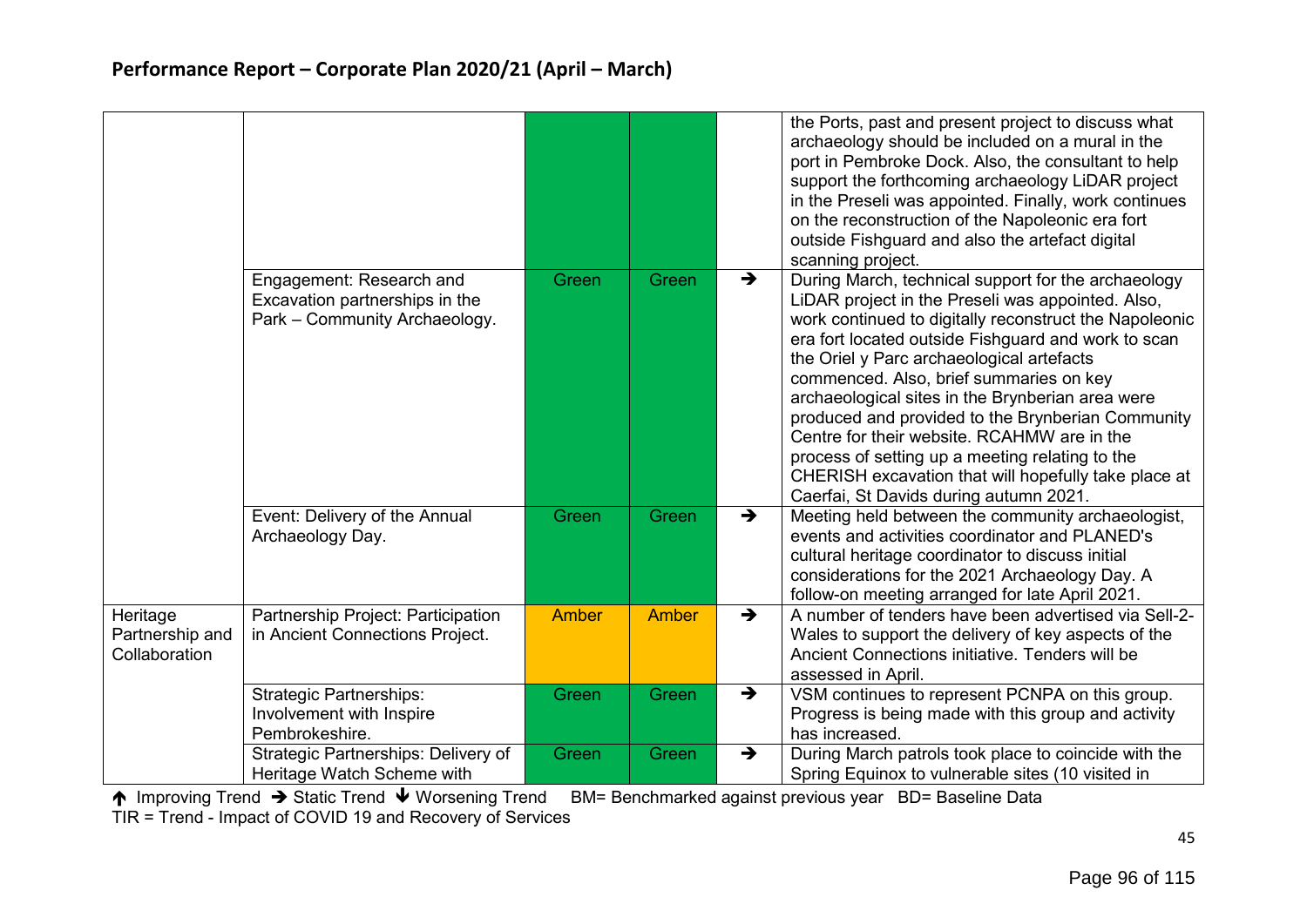|                                             | Dyfed Powys Police and Cadw.                                                 |              |              |               | total). In addition, issues at four sites were reported<br>and the Police and Cadw made aware. At one of the<br>affected sites, graffiti was removed from the site. In<br>connection with activities and issues, bilingual posts<br>were placed on the Facebook page. Discussions<br>have also been underway with the heritage crime<br>lead for the police regarding reporting mechanism<br>and key police contacts. The HeritageWatch partners<br>also approved a signage for use at the pilgrims cross<br>in Nevern to deter visitors from depositing coins that<br>might damage the monument. |
|---------------------------------------------|------------------------------------------------------------------------------|--------------|--------------|---------------|---------------------------------------------------------------------------------------------------------------------------------------------------------------------------------------------------------------------------------------------------------------------------------------------------------------------------------------------------------------------------------------------------------------------------------------------------------------------------------------------------------------------------------------------------------------------------------------------------|
| Promoting the<br>Welsh<br>Language:         | Project: Developing Castell<br>Henllys as a Welsh Language<br>Hub.           | <b>Amber</b> | <b>Amber</b> | →             | Site closed due to Covid-19 restrictions.                                                                                                                                                                                                                                                                                                                                                                                                                                                                                                                                                         |
| Skills,<br>opportunities<br>and inspiration | Ways of Working: Development of<br>Welsh Language Staff Mentoring<br>Scheme. | Amber        | <b>Amber</b> | $\rightarrow$ | No monthly update. Mentor Scheme on hold.<br>However, staff are already starting to complete Level<br>l Work Welsh, which will embed basic Welsh<br>language ability across the Authority.                                                                                                                                                                                                                                                                                                                                                                                                        |

#### **Well-being Objective – Global**

| <b>Data Available Monthly</b>                            |                                       |                         |                                                                  |                                  |                                  |                                 |            |              |                                                                   |  |  |
|----------------------------------------------------------|---------------------------------------|-------------------------|------------------------------------------------------------------|----------------------------------|----------------------------------|---------------------------------|------------|--------------|-------------------------------------------------------------------|--|--|
| <b>Work</b><br><b>Stream</b>                             | <b>Measure</b>                        | 2019/20<br><b>March</b> | 2020/2021<br><b>Previous</b><br><b>Period</b><br><b>February</b> | 2020/2021 Current Period - March |                                  |                                 |            |              |                                                                   |  |  |
|                                                          |                                       | <b>Actual</b>           | <b>Actual</b>                                                    | <b>Actual</b>                    | <b>Original</b><br><b>Target</b> | <b>Revised</b><br><b>Target</b> | <b>RAG</b> | <b>Trend</b> | <b>Comments</b>                                                   |  |  |
| Special<br>Qualities:<br>Inspiration<br>and<br>Education | # Changing Coast<br>photo submissions | 779                     | 346                                                              | 367                              | Trend                            |                                 |            |              | COVID 19 restrictions<br>had impact on<br>submissions April-June. |  |  |

↑ Improving Trend → Static Trend ↓ Worsening Trend BM= Benchmarked against previous year BD= Baseline Data TIR = Trend - Impact of COVID 19 and Recovery of Services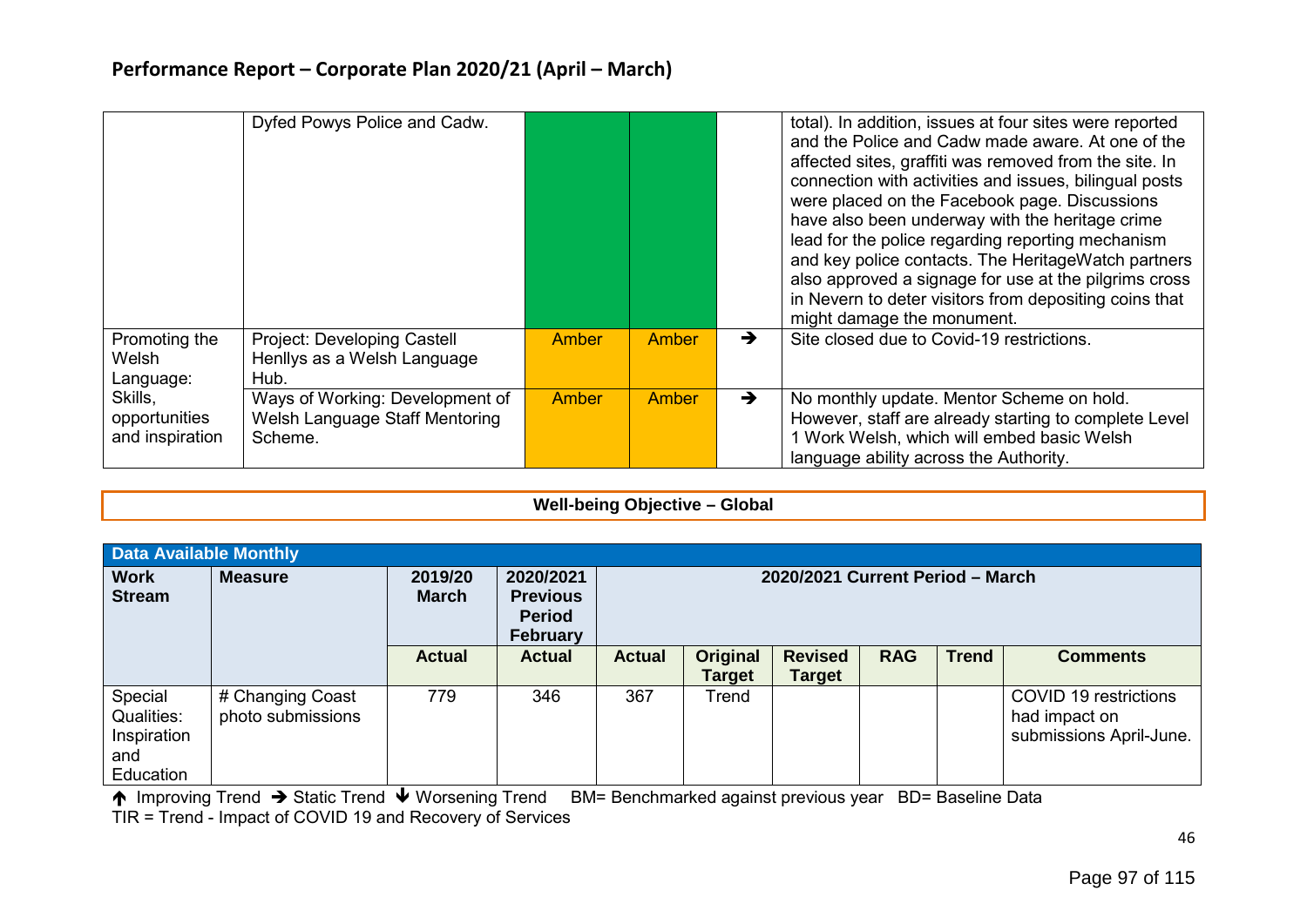|                                                          | <b>Data Available Quarterly</b>                                              |                                            |                                          |                |               |                                 |            |              |                                                                                                                                                                                                                                                                              |  |  |  |
|----------------------------------------------------------|------------------------------------------------------------------------------|--------------------------------------------|------------------------------------------|----------------|---------------|---------------------------------|------------|--------------|------------------------------------------------------------------------------------------------------------------------------------------------------------------------------------------------------------------------------------------------------------------------------|--|--|--|
| <b>Work</b><br><b>Stream</b>                             | <b>Measure</b>                                                               | 2019/20<br>$Q1 - Q4$<br>(April -<br>March) | 2020/21<br>$Q1 - Q3$<br>(April -<br>Dec) |                |               |                                 |            |              | 2020/21 Current Period: Q1 - Q4 (April - March)                                                                                                                                                                                                                              |  |  |  |
|                                                          |                                                                              | <b>Actual</b>                              | <b>Actual</b>                            | <b>Actual</b>  | <b>Target</b> | <b>Revised</b><br><b>Target</b> | <b>RAG</b> | <b>Trend</b> | <b>Comments</b>                                                                                                                                                                                                                                                              |  |  |  |
| Special<br>Qualities:<br>Inspiration<br>and<br>Education | # new school sessions<br>developed aligned with<br>new curriculum ytd        | 5                                          | $\overline{2}$                           | 2              | Trend         | <b>TIR</b>                      |            |              | Roots/ Pembs Outdoor<br>School outdoor learning /<br>space sessions - linked<br>to outdoor learning an<br>approach to learning<br>identified in the<br>humanities curriculum -<br>Cynefin. Learning and<br><b>Community Archaeology:</b><br>Archaeology Loose Parts<br>Play. |  |  |  |
|                                                          | # participating in new<br>school sessions aligned<br>with new curriculum ytd | 883                                        | 1,594                                    | 1,594          | Trend         | <b>TIR</b>                      |            |              | Education activities in<br>2020/21 focused on<br>Pembrokeshire Outdoor<br><b>Schools/ Roots Project</b><br>Sessions that both have<br><b>New Curriculum</b><br>elements to them.                                                                                             |  |  |  |
|                                                          | # participants in our<br>education programme                                 | 10,293                                     | 2,174                                    | 2,234          | <b>BM</b>     | <b>TIR</b>                      |            |              | Including virtual<br>sessions.                                                                                                                                                                                                                                               |  |  |  |
|                                                          | # participants in public<br>events and activities<br>programme               | 34,443                                     | 2,293                                    | 2,350          | <b>BM</b>     | <b>TIR</b>                      |            |              | <b>Public Events and</b><br>Activities Programme re<br>started in Q2 with some                                                                                                                                                                                               |  |  |  |
|                                                          | # participants at dark sky<br>events held by the                             | 247                                        | $\overline{0}$                           | $\overline{0}$ | <b>BM</b>     | <b>TIR</b>                      |            |              | activity in Q3, including<br>virtual Annual                                                                                                                                                                                                                                  |  |  |  |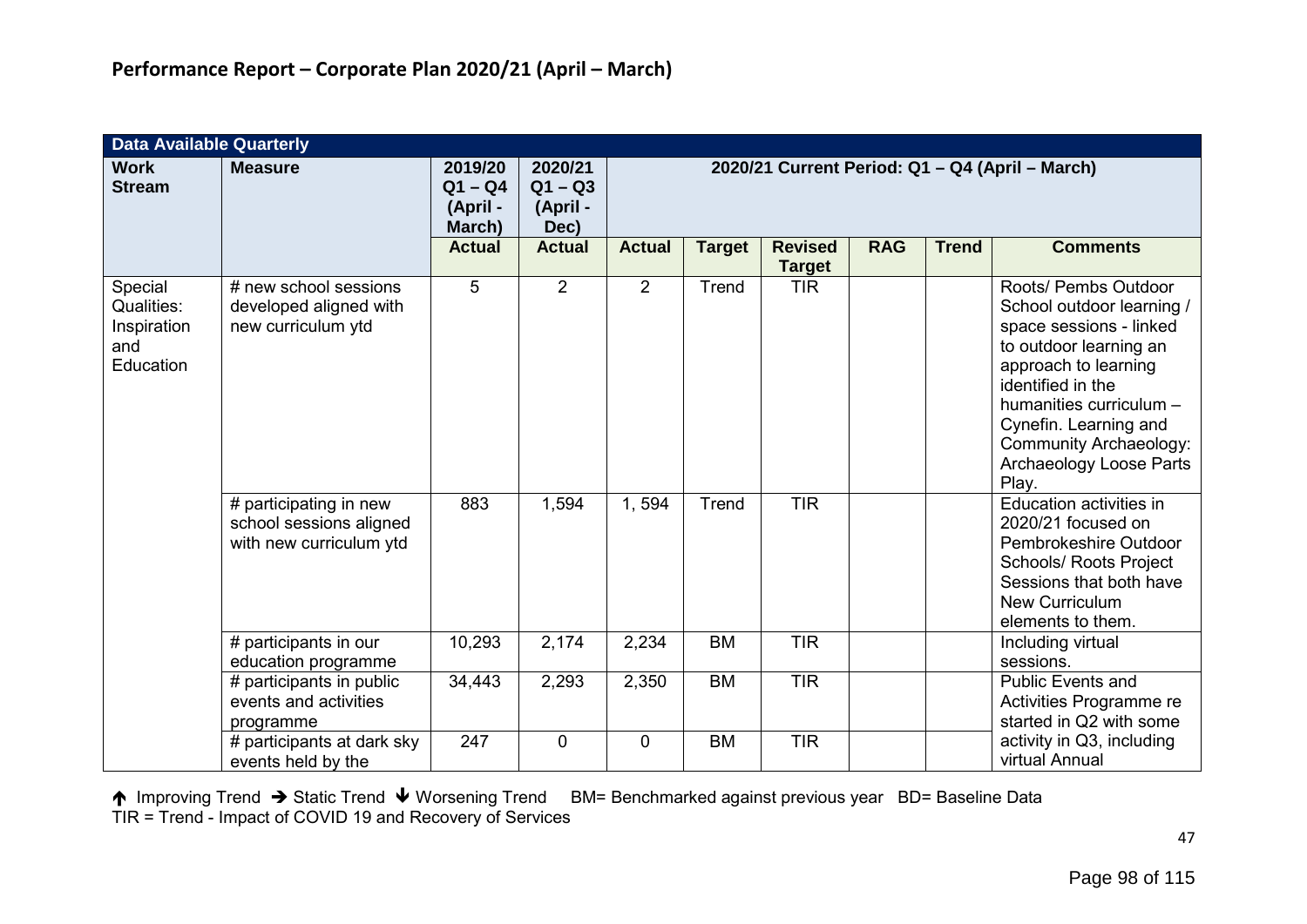| Authority                                                           |       |    |      |           |            | Archaeology Day. Free<br>INNS virtual event on<br>catchment approach held<br>in Q4. |
|---------------------------------------------------------------------|-------|----|------|-----------|------------|-------------------------------------------------------------------------------------|
| # volunteer days -<br>conservation wildlife<br>survey or monitoring | 229.5 | 82 | 88.5 | ВM        | <b>TIR</b> |                                                                                     |
| # volunteer days $-$<br>heritage sites monitoring                   | 2.5   | 62 | 62   | <b>BM</b> | <b>TIR</b> | Q3 stats amended<br>following data review.                                          |

| <b>Action</b>                                |                                                                |                                                           |                                |               |                                                                                                                                                                                                                                                                                                                                                                                                                                                                                                                                                                                                                                                                              |  |  |
|----------------------------------------------|----------------------------------------------------------------|-----------------------------------------------------------|--------------------------------|---------------|------------------------------------------------------------------------------------------------------------------------------------------------------------------------------------------------------------------------------------------------------------------------------------------------------------------------------------------------------------------------------------------------------------------------------------------------------------------------------------------------------------------------------------------------------------------------------------------------------------------------------------------------------------------------------|--|--|
| <b>Work Stream</b>                           | <b>Action</b>                                                  | 2020/21<br><b>Previous</b><br>Period -<br><b>February</b> | 2020/21 Current Period - March |               |                                                                                                                                                                                                                                                                                                                                                                                                                                                                                                                                                                                                                                                                              |  |  |
|                                              |                                                                | <b>RAG</b>                                                | <b>RAG</b>                     | Trend         | <b>Comments</b>                                                                                                                                                                                                                                                                                                                                                                                                                                                                                                                                                                                                                                                              |  |  |
| Responding to<br>Climate Change<br>Emergency | Adoption and Monitoring of<br>Climate Change Action Plan. (S6) | Green                                                     | Amber                          | ₩             | Responding to Climate Change Emergency Action<br>Plan approved at June NPA, internal monitoring<br>group, involving staff from across the Authority met in<br>November, 2019/20 carbon emission calculations<br>based on previous years calculation method carried<br>out with report provided to Members at the November<br>Audit and Corporate Services Committee. Authority<br>was expecting WG calculation methodology<br>calculator to be released in March 2021, however this<br>has not happened. Officers met with CAT - Zero<br>Carbon Britain Hub and Innovation Lab in March and<br>have attended meeting with other Welsh National<br>Parks on carbon budgeting. |  |  |
|                                              | <b>Create Environmental</b>                                    | Amber                                                     | Amber                          | $\rightarrow$ | Awaiting defined measures from Welsh Government.                                                                                                                                                                                                                                                                                                                                                                                                                                                                                                                                                                                                                             |  |  |
|                                              | <b>Management Recording System</b>                             |                                                           |                                |               |                                                                                                                                                                                                                                                                                                                                                                                                                                                                                                                                                                                                                                                                              |  |  |
|                                              | aligned to Welsh Government                                    |                                                           |                                |               |                                                                                                                                                                                                                                                                                                                                                                                                                                                                                                                                                                                                                                                                              |  |  |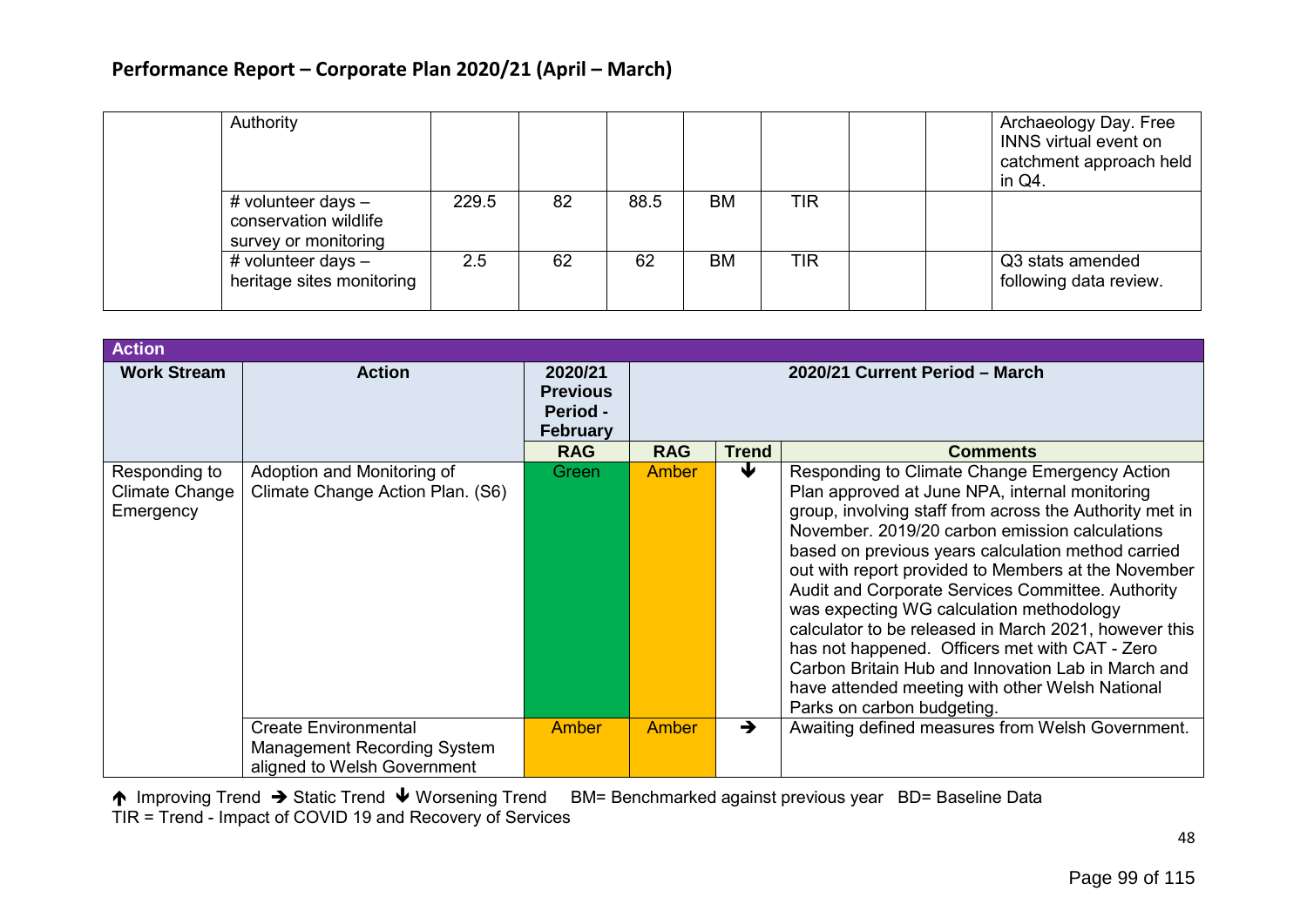| Methodology. (S6)                                                                                      |                                                                                    |       |               |                                                                                                                                                                                                                                                                                                                                                                                                                                                                                                                                                                                   |
|--------------------------------------------------------------------------------------------------------|------------------------------------------------------------------------------------|-------|---------------|-----------------------------------------------------------------------------------------------------------------------------------------------------------------------------------------------------------------------------------------------------------------------------------------------------------------------------------------------------------------------------------------------------------------------------------------------------------------------------------------------------------------------------------------------------------------------------------|
| Green Key Awards and<br>reduction is promoted on their<br>sites. (S6)                                  | Continuation of Centres achieving<br>Green<br>biodiversity and carbon and waste    | Green | $\rightarrow$ | Carew currently holds Green Key status and will be<br>completing the application for renewal shortly.<br>Castell Henllys has started the process of application<br>however site has been closed to staff until the 6th of<br>April therefore some of the actions required to obtain<br>the award will need to wait until staff have returned to<br>site. Oriel y Parc is awaiting contact from Green Key<br>representative to start this year's process.                                                                                                                          |
| Commons Resilience Project-<br>Peat Carbon Store. (S6)                                                 | Green                                                                              | Green | $\rightarrow$ | In February 1725m of boundary fencing along the<br>northern edge of Mynydd Preseli has been<br>completed. In March work on hold for nesting season.                                                                                                                                                                                                                                                                                                                                                                                                                               |
| Further develop projects that<br>support carbon sequestration at<br>scale in the Park. (S6)            | Green                                                                              | Green | $\rightarrow$ | Land acquired at Trefin. Bid prepared for Sustainable<br>Landscapes, Sustainable Places funding for another<br>potential site.                                                                                                                                                                                                                                                                                                                                                                                                                                                    |
| Greening the Fleet and Our<br>Equipment. (S6)                                                          | Green                                                                              | Green | $\rightarrow$ | A request to grant part funding for five electric vans<br>has received NPA approval and ordered - it is likely<br>that these will be delivered in the summer. Further<br>funding will be sought during 2021/22 to replace the<br>balance of Authority owned diesel fuelled vans (6).<br>Days Rentals have confirmed that they have placed<br>orders for medium electric vans and will raise further<br>orders for the small electric vans (due on the UK<br>market November 2021) - once Days have stock, the<br>Authority will fulfil rental requirements with electric<br>vans. |
| Greening our communities -<br>out activities in response to<br>climate change at a community<br>level. | Amber<br>collaborate with communities, local<br>businesses and volunteers to carry | Green | ↑             | Proposals submitted for 2021/22 SLSP included<br>Community woodland. Tree planting programme in<br>the Milford Have Cluster of Schools in partnership<br>with Coastal Communities Acting Together (CCAT.)<br>Work by the Youth Committee on a short film giving a<br>'young persons perspective on climate change'<br>completed in February. January SDF: More than<br>£140,000 was awarded to eight projects at the SDF                                                                                                                                                          |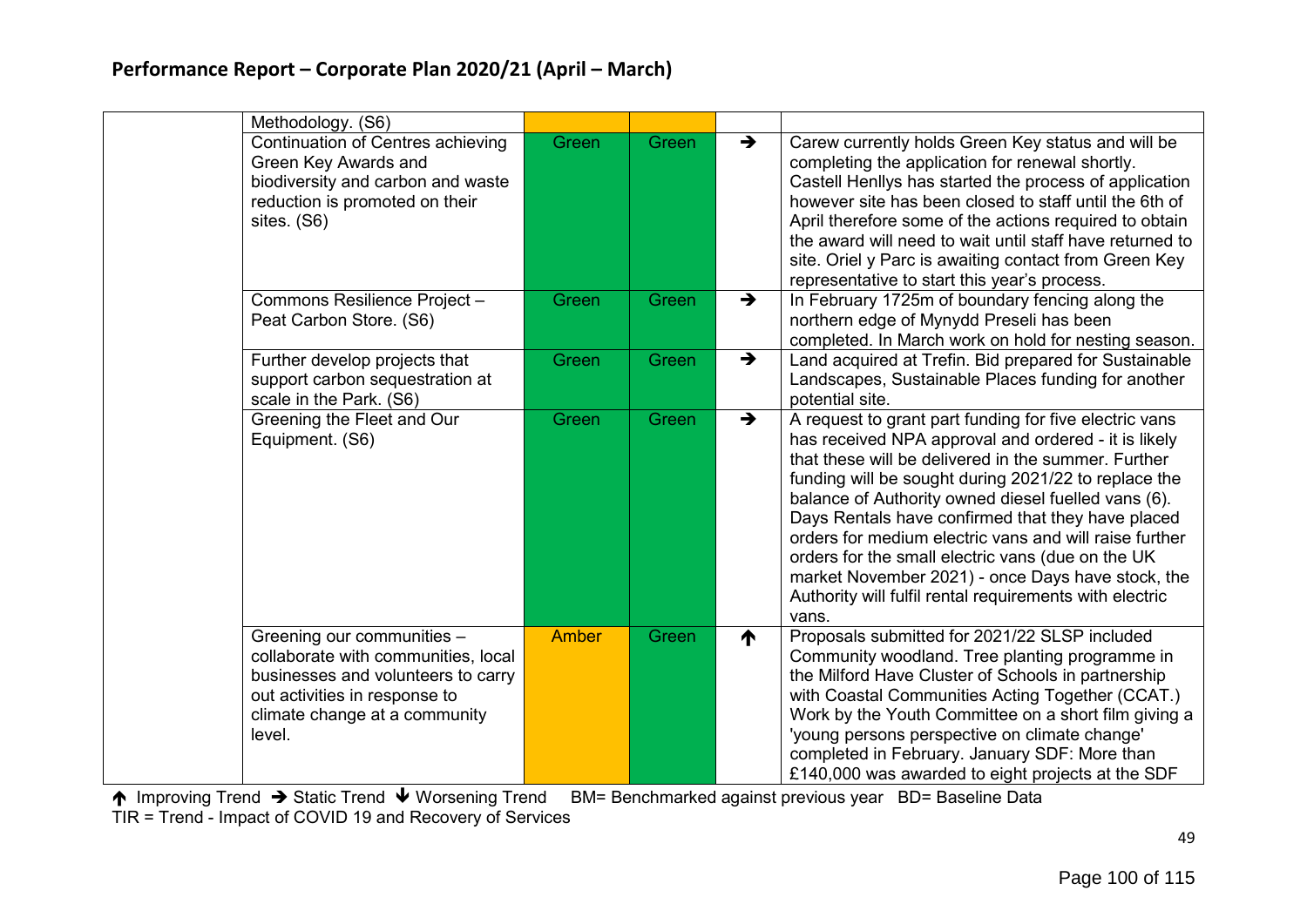|                                                                                                                     |              |              |               | committee's January meeting. Clynfyw Care Farm<br>was successful with an application for a<br>vermicomposting project, which will create a quality<br>rich sustainable compost that can be used to improve<br>soil conditions organically. This will support local<br>vegetable producers and sequestrate carbon in the<br>process. The Newport Area Environment Group will<br>receive funding to lead a community planting project<br>promoting decarbonisation through biodiversity. Cwm<br>Arian Renewable Energy secured financial support to<br>research a Pembrokeshire-wide Energy Efficiency<br>program, with the aim of reducing energy use and<br>tackling fuel poverty by increasing and normalising<br>the uptake of low carbon life choices. Funding for<br>photovoltaic (PV) panels was agreed for projects<br>submitted by Herbrandston Sports and Recreation<br>Association, South Ridgeway Community<br>Association, Neuadd Gymuned Bwlchygroes<br>Community Hall, Ramsey Island Nature resort and<br>Visitor Centre, and Crymych Rugby club, who all<br>received funding to help harness solar energy. |
|---------------------------------------------------------------------------------------------------------------------|--------------|--------------|---------------|--------------------------------------------------------------------------------------------------------------------------------------------------------------------------------------------------------------------------------------------------------------------------------------------------------------------------------------------------------------------------------------------------------------------------------------------------------------------------------------------------------------------------------------------------------------------------------------------------------------------------------------------------------------------------------------------------------------------------------------------------------------------------------------------------------------------------------------------------------------------------------------------------------------------------------------------------------------------------------------------------------------------------------------------------------------------------------------------------------------------------|
| Promotion of Sustainable and<br>Active Travel itineraries (S6)                                                      | <b>Amber</b> | Amber        | $\rightarrow$ | Travel restrictions still in place.                                                                                                                                                                                                                                                                                                                                                                                                                                                                                                                                                                                                                                                                                                                                                                                                                                                                                                                                                                                                                                                                                      |
| Promotion of Sustainable and<br><b>Active Travel initiatives to PCNPA</b><br>staff, volunteers and Members.<br>(S6) | <b>Red</b>   | Red          | $\rightarrow$ | Development of initiatives remain on hold due to<br>reprioritisation of activities due to Covid 19 and the<br>continuing 'work from home if possible' guidance.<br>However, Staff and Members have become more<br>familiar with virtual meetings as a result of home<br>working/travel restrictions which could have positive<br>impacts on this area in future.                                                                                                                                                                                                                                                                                                                                                                                                                                                                                                                                                                                                                                                                                                                                                         |
| <b>Network of Electric Vehicle</b><br>Charging Points. (S6)                                                         | <b>Red</b>   | <b>Amber</b> | ↑             | Contractor appointed, WPD electricity supply<br>quotations received and to be paid before end March.                                                                                                                                                                                                                                                                                                                                                                                                                                                                                                                                                                                                                                                                                                                                                                                                                                                                                                                                                                                                                     |
| Greening our Buildings -<br>Feasibility Study. (S6)                                                                 | <b>Red</b>   | Red          | $\rightarrow$ | Online introductory session from WG awaited.                                                                                                                                                                                                                                                                                                                                                                                                                                                                                                                                                                                                                                                                                                                                                                                                                                                                                                                                                                                                                                                                             |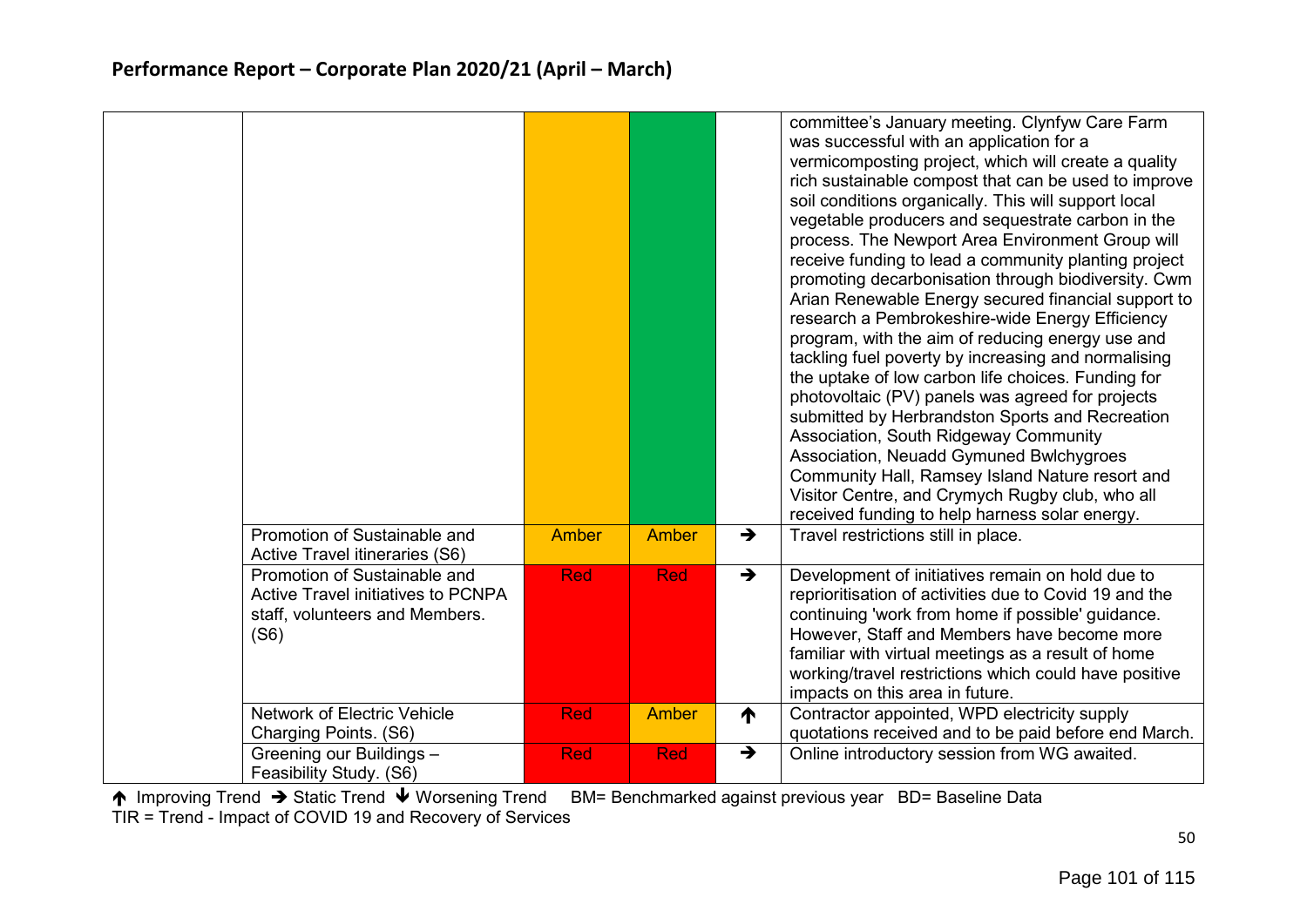|                                                       | <b>Photovoltaic PV Generation</b><br>Project. (S6)                                                                                                         | <b>Red</b> | Amber | ↑             | Consultant report received, review and paper to<br>Leadership Team to be submitted early April.                                                                                                                                                                                                                                                                                                                                                          |
|-------------------------------------------------------|------------------------------------------------------------------------------------------------------------------------------------------------------------|------------|-------|---------------|----------------------------------------------------------------------------------------------------------------------------------------------------------------------------------------------------------------------------------------------------------------------------------------------------------------------------------------------------------------------------------------------------------------------------------------------------------|
|                                                       | Continued involvement with<br>Pembrokeshire Energy Forum<br>(S6)                                                                                           | Green      | Green | $\rightarrow$ | Meetings to recommence Spring 2021.                                                                                                                                                                                                                                                                                                                                                                                                                      |
|                                                       | Continued involvement with<br>Pembrokeshire Service Board's<br><b>Environmental and Climate</b><br><b>Change Risk Assessment for</b><br>Pembrokeshire (S6) | Green      | Green | $\rightarrow$ | A task and finish group has been established to<br>record the work being undertaken by various partners<br>with a view to developing a more co-ordinated<br>approach. Land Use Consultants has been<br>commissioned to undertake a survey. A meeting of<br>the task and finish group was held on 1st March and<br>another held in late March.                                                                                                            |
|                                                       | Continued Financial support for<br>Coastal Bus Service (via<br>Greenways Partnership) (S6)                                                                 | Green      | Green | $\rightarrow$ | Budget currently remains in place.                                                                                                                                                                                                                                                                                                                                                                                                                       |
| Special<br>Qualities:<br>Inspiration and<br>Education | Realignment of education offer<br>with the New Curriculum.                                                                                                 | Green      | Green | $\rightarrow$ | Online workshop held with the Ranger Team to<br>discuss and plan ways to respond to schools<br>investigating local/cynefin learning themes.<br>Continued development of map resources to support<br>schools. Planning website content for a Cynefin<br>section to the PCNPA schools web pages. Schools<br>enquiring about sessions, resources and support<br>available for their new Cynefin related topics. PCNPA<br>Educators Workshop held 11/2/2021. |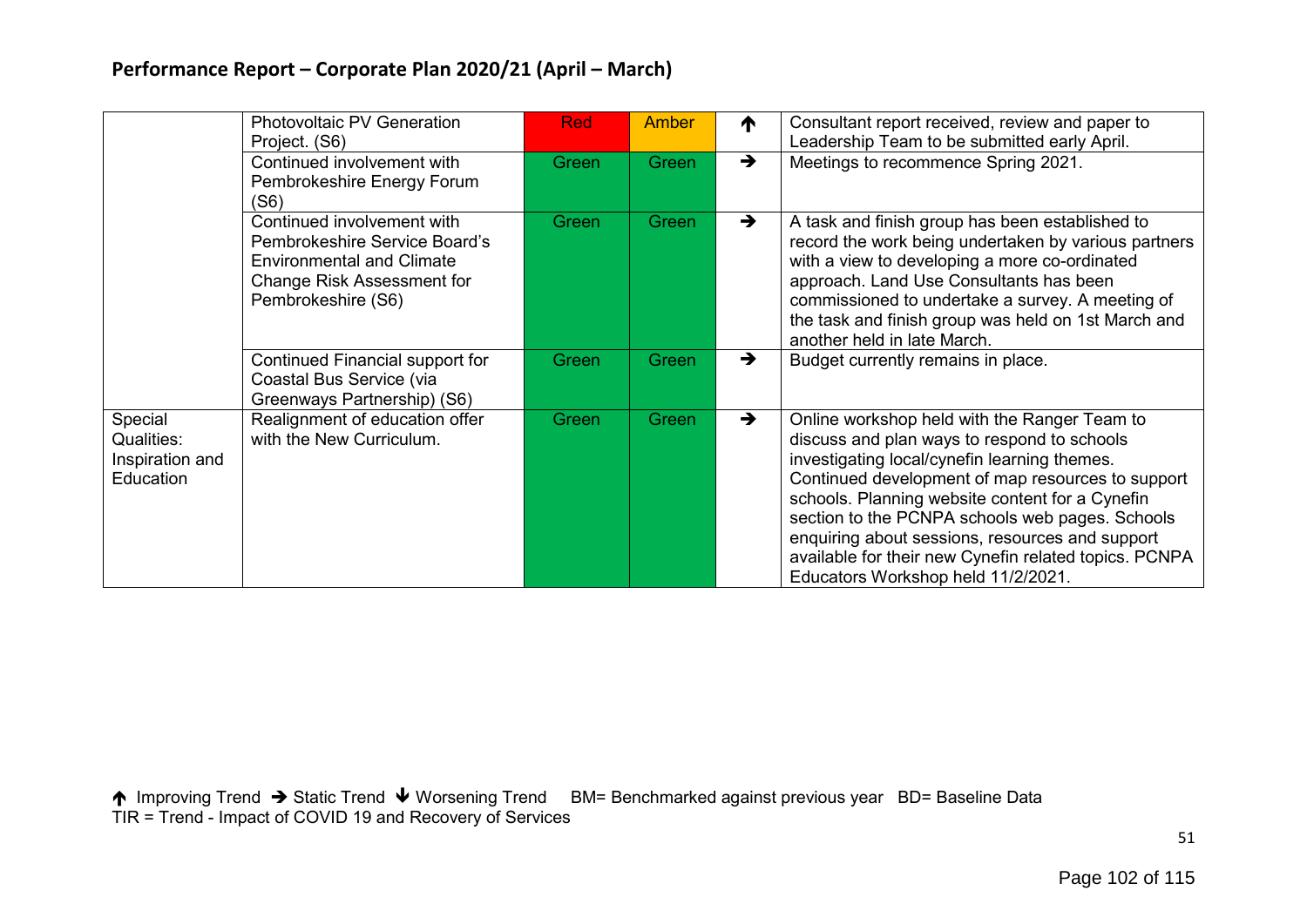|                              | <b>Data Available Monthly</b>                         |                         |                                                                  |                                |                           |                                 |            |              |                                                                                                                                                                                            |  |  |  |
|------------------------------|-------------------------------------------------------|-------------------------|------------------------------------------------------------------|--------------------------------|---------------------------|---------------------------------|------------|--------------|--------------------------------------------------------------------------------------------------------------------------------------------------------------------------------------------|--|--|--|
| <b>Work</b><br><b>Stream</b> | <b>Measure</b>                                        | 2019/20<br><b>March</b> | 2020/2021<br><b>Previous</b><br><b>Period</b><br><b>February</b> | 2020/21 Current Period - March |                           |                                 |            |              |                                                                                                                                                                                            |  |  |  |
|                              |                                                       | <b>Actual</b>           | <b>Actual</b>                                                    | <b>Actual</b>                  | Original<br><b>Target</b> | <b>Revised</b><br><b>Target</b> | <b>RAG</b> | <b>Trend</b> | <b>Comments</b>                                                                                                                                                                            |  |  |  |
| Fundraising<br>and Income    | £ from sponser a gate<br>scheme ytd                   | 10,800                  | 5,400                                                            | 5,400                          | 6,000                     | <b>TIR</b>                      |            |              |                                                                                                                                                                                            |  |  |  |
| Generation                   | £ from cashless<br>donation pilot Oriel Y<br>Parc ytd | N/A                     | 208.50                                                           | 208.50                         | <b>Baseline</b><br>Data   | <b>TIR</b>                      |            |              | Oriel-Y-Parc has<br>remained closed<br>throughout March, so<br>no public donations<br>have been received.                                                                                  |  |  |  |
|                              | £ Centres<br>Merchandise ytd                          | 226,469.10              | 74,226.03                                                        | 74,566.73                      | <b>BM</b>                 | <b>TIR</b>                      |            |              | Centres closed mid<br>March - June 2020.<br>Staggered reopening<br>of centres in July<br>2020. Centres closed<br>during firebreak and<br>subsequent lockdown<br>period.                    |  |  |  |
|                              | £ Admissions Carew<br>& Castell Henllys ytd           | 216,156.21              | 68,242.48                                                        | 68,242.48                      | <b>BM</b>                 | <b>TIR</b>                      |            |              | CH and Carew re<br>opened to pre booked<br>visitors during July.<br>Both were closed mid<br>March - June. Both<br>Centres closed during<br>Firebreak and<br>subsequent lockdown<br>period. |  |  |  |

**Governance, Financial Sustainability, Workforce Development and Resilience**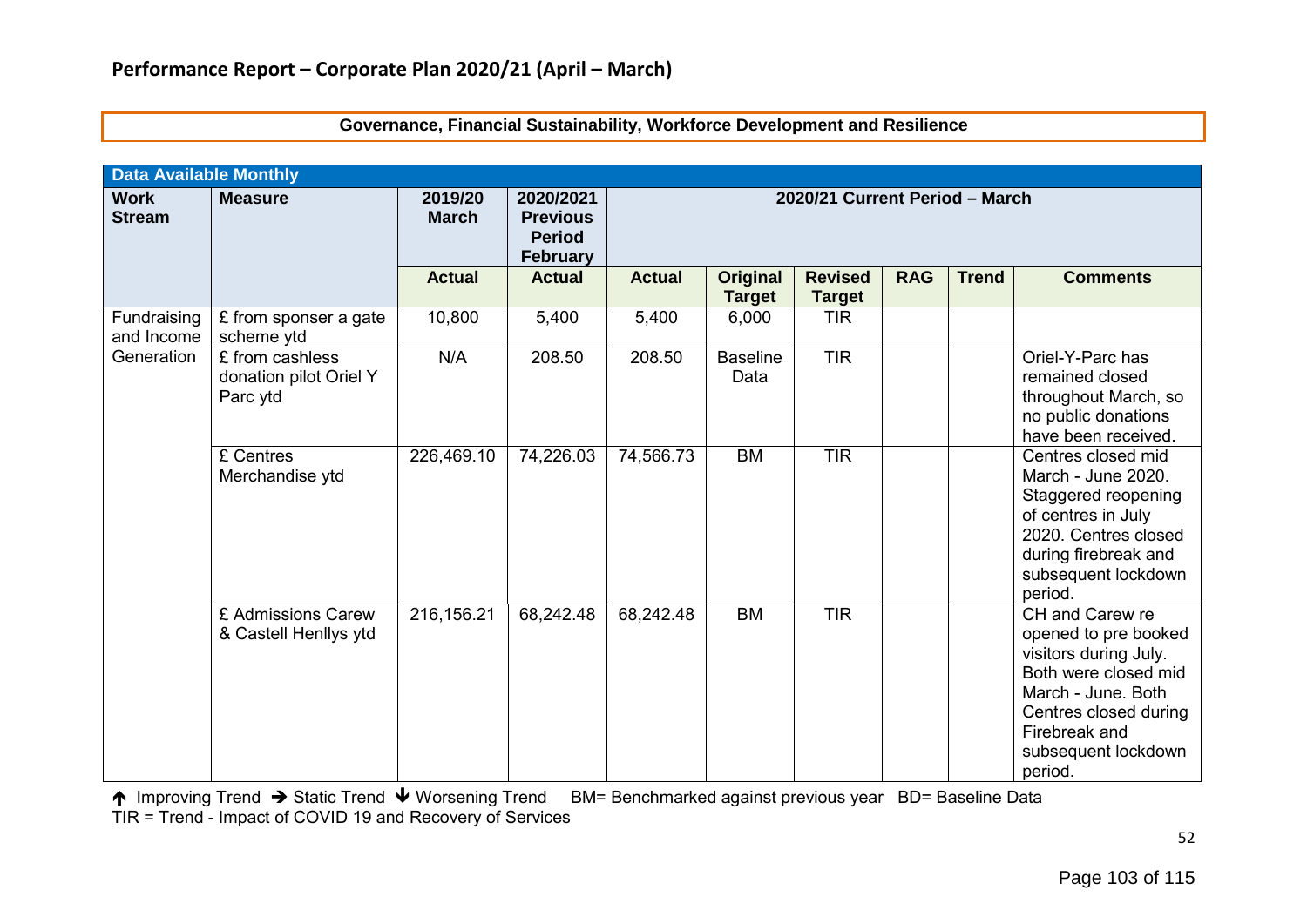|                                                    | £ Centres Other<br>Income ytd                                     | 77,487.93 | 9,415.47  | 9,415.47  | BM        | <b>TIR</b> |       |                 |                                                                            |
|----------------------------------------------------|-------------------------------------------------------------------|-----------|-----------|-----------|-----------|------------|-------|-----------------|----------------------------------------------------------------------------|
|                                                    | £ Cafe Rental Income<br>- Castell Henllys and<br>Oriel Y Parc ytd | 24,760.00 | 9,749.87  | 9,749.87  | <b>BM</b> | <b>TIR</b> |       |                 |                                                                            |
|                                                    | £ Carew Cafe Sales<br>Income ytd                                  | 72,112.57 | 31,297.30 | 31,297.30 | <b>BM</b> | <b>TIR</b> |       |                 |                                                                            |
| Member<br>Developme<br>nt                          | % Members<br>attendance at<br>committee ytd                       | 81.91     | 90.98     | 91.08     | 75%       |            | Green | $\blacklozenge$ | Committees being<br>held virtually in<br>response to Covid 19<br>measures. |
|                                                    | % Members<br>attendance at training<br>vtd                        | 56.22     | 78.13     | 77.27     | 65%       |            | Green | ₩               | Training held virtually.                                                   |
| Corporate<br>Compliance<br>and<br><b>Standards</b> | % Positive/ neutral<br>media coverage ytd                         | 85.05     | 99.40     | 99.18     | 80%       |            | Green | $\rightarrow$   |                                                                            |

| <b>Data Available Quarterly</b> |                                                                |                                            |                                          |                                                 |               |                                 |              |               |                                                                                |  |  |  |  |  |  |
|---------------------------------|----------------------------------------------------------------|--------------------------------------------|------------------------------------------|-------------------------------------------------|---------------|---------------------------------|--------------|---------------|--------------------------------------------------------------------------------|--|--|--|--|--|--|
| <b>Work</b><br><b>Stream</b>    | <b>Measure</b>                                                 | 2019/20<br>$Q1 - Q4$<br>(April -<br>March) | 2020/21<br>$Q1 - Q3$<br>(April -<br>Dec) | 2020/21 Current Period: Q1 - Q4 (April - March) |               |                                 |              |               |                                                                                |  |  |  |  |  |  |
|                                 |                                                                | <b>Actual</b>                              | <b>Actual</b>                            | <b>Actual</b>                                   | <b>Target</b> | <b>Revised</b><br><b>Target</b> | <b>RAG</b>   | <b>Trend</b>  | <b>Comments</b>                                                                |  |  |  |  |  |  |
| Health and<br>Safety            | # Days lost divided by<br>full time equivalent this<br>quarter | 2.11<br>(Q4)                               | 1.88<br>(Q3)                             | 1.79<br>(Q4)                                    | < 1.5         |                                 | <b>Amber</b> | Ψ             |                                                                                |  |  |  |  |  |  |
|                                 | # RIDDOR (Reportable<br>Incidents) ytd                         | 3                                          |                                          |                                                 | 0             | 0                               | <b>Red</b>   | $\rightarrow$ | Training to maintain<br>adequate levels of health<br>and safety for front line |  |  |  |  |  |  |

↑ Improving Trend → Static Trend ↓ Worsening Trend BM= Benchmarked against previous year BD= Baseline Data TIR = Trend - Impact of COVID 19 and Recovery of Services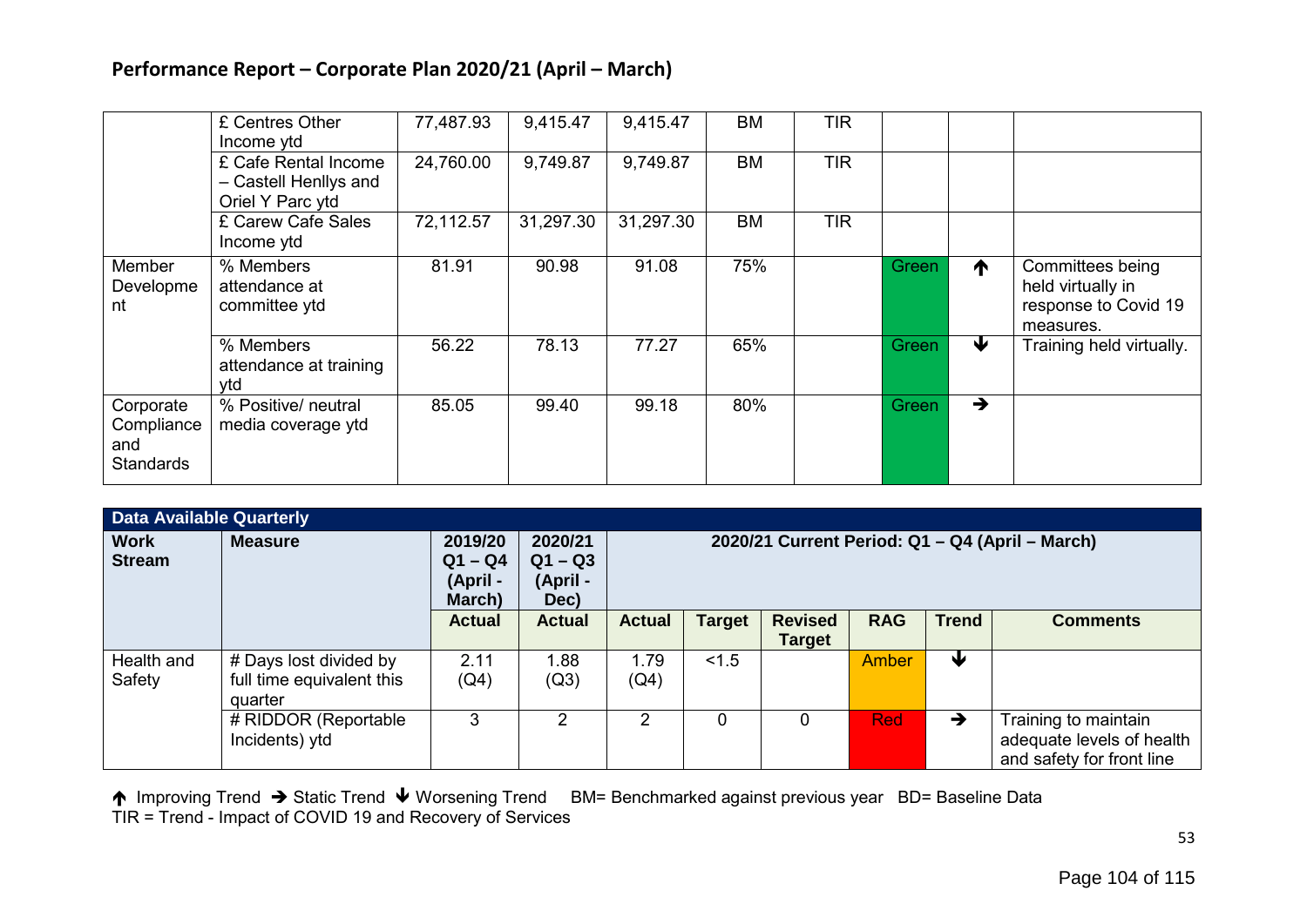|                         |                                                                                                                               |                 |                |             |             |             |       |                                  | staff has been prioritised<br>and training has<br>recommenced. No<br>RIDDOR incidents in Q3<br>and Q4.             |
|-------------------------|-------------------------------------------------------------------------------------------------------------------------------|-----------------|----------------|-------------|-------------|-------------|-------|----------------------------------|--------------------------------------------------------------------------------------------------------------------|
|                         | # accidents (lnjury) over<br>3 days/ up to 7 days<br>absence ytd                                                              | $\mathbf 0$     | $\mathbf{0}$   | $\mathbf 0$ | $\mathbf 0$ | $\mathbf 0$ | Green | →                                |                                                                                                                    |
|                         | # accidents (Injury) Minor<br>incidents ytd                                                                                   | $\overline{21}$ | $\overline{0}$ | 3           | <b>BM</b>   | <b>TIR</b>  |       |                                  |                                                                                                                    |
|                         | # vehicle damage<br>incidents ytd                                                                                             | 9               | 6              | 6           | <b>BM</b>   | TIR         |       |                                  |                                                                                                                    |
|                         | # conflict incidents ytd                                                                                                      | $\overline{2}$  | $\mathbf 0$    | $\mathbf 0$ | <b>BM</b>   | TIR         |       |                                  |                                                                                                                    |
|                         | # safeguarding incidents<br>vtd                                                                                               | $\mathbf 0$     | $\mathbf 0$    | $\mathbf 0$ | <b>BM</b>   | <b>TIR</b>  |       |                                  |                                                                                                                    |
| Corporate<br>Compliance | # formal complaints<br>received ytd                                                                                           | 10              | 15             | 15          | <b>BM</b>   |             |       |                                  | <b>Majority Planning</b><br>related.                                                                               |
| and<br><b>Standards</b> | # complaints concerning<br>the Welsh Language<br>made to the Authority ytd                                                    | $\mathbf 0$     | $\mathbf{0}$   | $\mathbf 0$ | <b>BM</b>   |             |       |                                  |                                                                                                                    |
|                         | # complaints to Welsh<br>Language Commissioner<br>regarding alleged failure<br>to comply with Welsh<br>Language Standards ytd | $\Omega$        | $\Omega$       | $\Omega$    | 0           |             | Green | $\overline{\blacktriangleright}$ |                                                                                                                    |
|                         | % of new and vacant<br>posts advertised Welsh<br>Language essential ytd                                                       | 30.30           | 31.25          | 31.82       | <b>BM</b>   |             |       |                                  |                                                                                                                    |
|                         | # Welsh Language<br><b>Impact Assessments</b><br>completed ytd                                                                | $\mathbf 0$     | $\Omega$       | $\mathbf 1$ | <b>BD</b>   |             |       |                                  | Welsh Language impact<br>assessment element was<br>included within the<br>piloted integrated<br>assessment for the |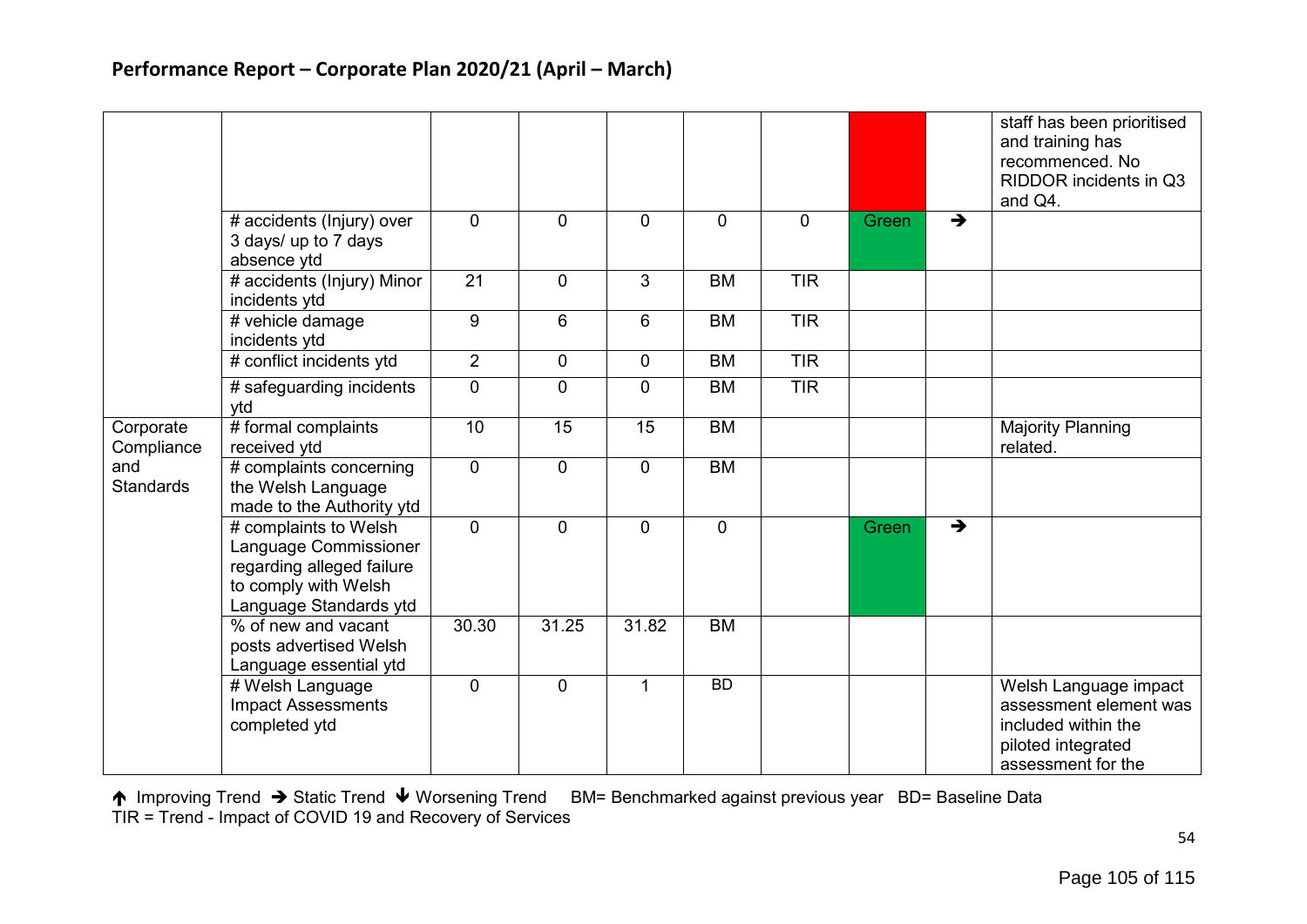|                                                                                             |              |             |             |       |  | Corporate and<br>Resources Plan,<br>however further work is<br>needed in terms of<br>ensuring approach within<br>integrated assessment is<br>robust enough.                                                                                                                                                 |
|---------------------------------------------------------------------------------------------|--------------|-------------|-------------|-------|--|-------------------------------------------------------------------------------------------------------------------------------------------------------------------------------------------------------------------------------------------------------------------------------------------------------------|
| # Data Protection Impact<br>Assessments completed<br>ytd                                    | $\mathbf{0}$ | 1           | 1           | Trend |  | DPIA completed on new<br>performance reporting<br>system replacing<br>Ffynnon. 2 DPIAs in<br>progress.                                                                                                                                                                                                      |
| # Data Protection<br>Breaches reported to<br>ICO ytd                                        | $\mathbf 0$  | $\mathbf 0$ | $\mathbf 0$ | Trend |  | Complaint received<br>relating to consent and<br>cookies on website. Self-<br>reported to ICO.<br>Response received from<br>ICO, incident not<br>considered a reportable<br>breach. Authority has<br>now improved its<br>granular cookie consent<br>on its website and<br>complainant has been<br>notified. |
| # of Freedom of<br>Information responses<br>within required timeframe<br>ytd                | 9            | 13          | 16          | Trend |  |                                                                                                                                                                                                                                                                                                             |
| # of Environmental<br>Information Regulations<br>responses within<br>required timeframe ytd | 13           | 17          | 24          | Trend |  |                                                                                                                                                                                                                                                                                                             |
| # of Subject Access                                                                         | 0            | 0           | 1           | Trend |  |                                                                                                                                                                                                                                                                                                             |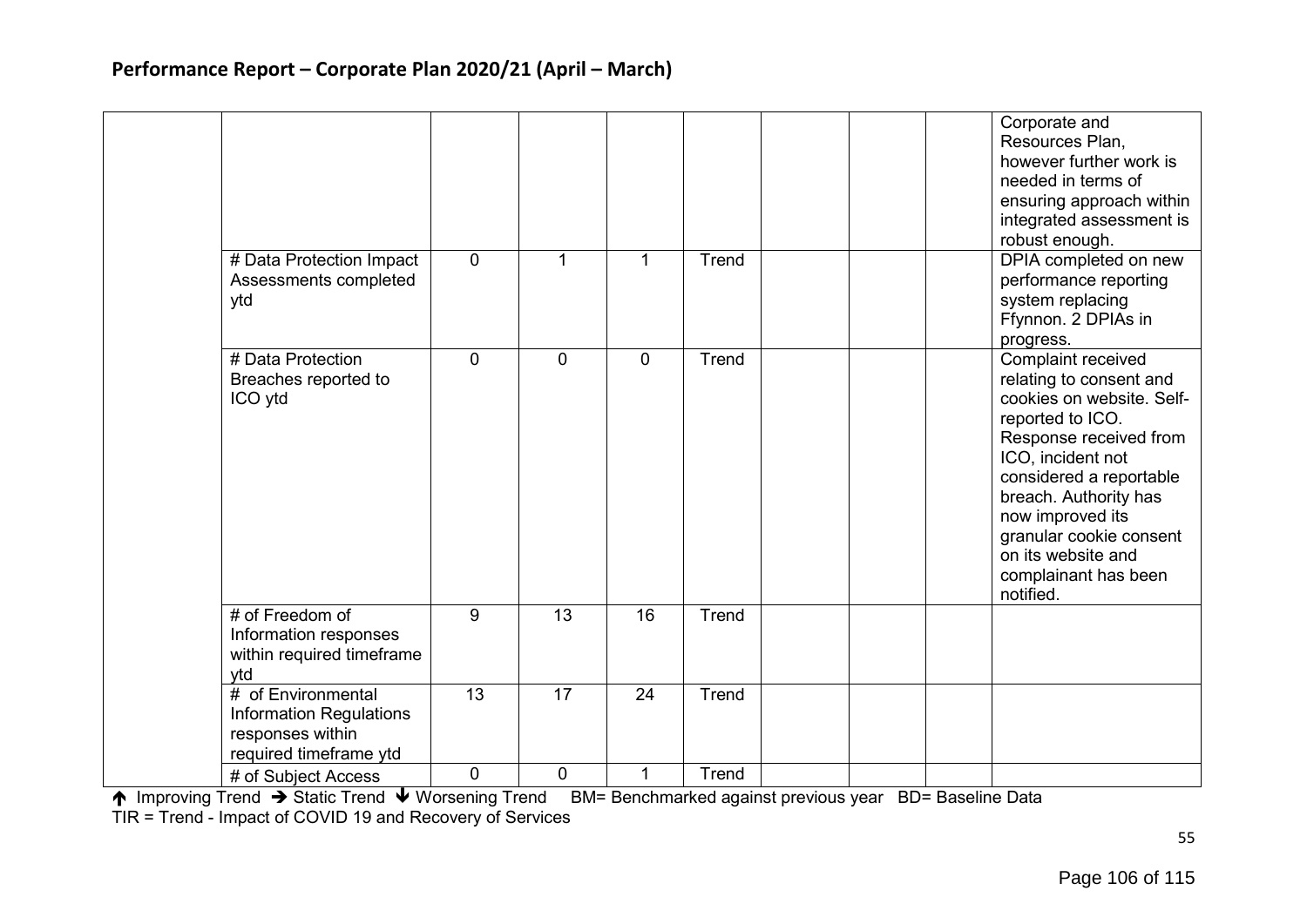| Requests responses<br>within required time<br>frame ytd                                            |       |       |       |     |              |               |                                                                                                        |
|----------------------------------------------------------------------------------------------------|-------|-------|-------|-----|--------------|---------------|--------------------------------------------------------------------------------------------------------|
| % of Freedom of<br>Information responses<br>within required timeframe<br>ytd                       | 100   | 100   | 93.75 | 100 | <b>Amber</b> | ₩             | 1 response provided in<br>Q4 outside required<br>timescales due to<br>oversight of the officer.        |
| % of Environmental<br><b>Information Regulations</b><br>responses within<br>required timeframe ytd | 92.31 | 94.12 | 95.83 | 100 | Amber        | ↑             | 1 response in Q1 not<br>delivered in time. Officer<br>has apologised for the<br>delay to the recipient |
| % of Subject Access<br>Requests responses<br>within required time<br>frame ytd                     | N/A   | N/A   | 100   | 100 | Green        | $\rightarrow$ |                                                                                                        |

| <b>Action</b>             |                                                                                                     |                                                           |                                |               |                                                                                                                                                          |
|---------------------------|-----------------------------------------------------------------------------------------------------|-----------------------------------------------------------|--------------------------------|---------------|----------------------------------------------------------------------------------------------------------------------------------------------------------|
| <b>Work Stream</b>        | <b>Action</b>                                                                                       | 2020/21<br><b>Previous</b><br>Period -<br><b>February</b> | 2020/21 Current Period - March |               |                                                                                                                                                          |
|                           |                                                                                                     | <b>RAG</b>                                                | <b>RAG</b>                     | <b>Trend</b>  | <b>Comments</b>                                                                                                                                          |
| Long Term<br>Planning and | Commence review of Authority<br>priorities and well-being objectives.                               | <b>Amber</b>                                              | Green/                         | ↑             | Workshop held with Members and draft high level<br>strategy prepared for internal consultation.                                                          |
| Project<br>Prioritisation | Carew Causeway 5 year plan.                                                                         | <b>Amber</b>                                              | <b>Amber</b>                   | $\rightarrow$ | Works in progress, additional works needed therefore<br>project will over run into April.                                                                |
|                           | Carbon Impact embedded into<br>project proposals. (S6)                                              | Green                                                     | <b>Green</b>                   | $\rightarrow$ | Carbon impact remains embedded in project<br>proposals and developments. Awaiting Welsh<br>Government calculation methodology.                           |
|                           | Development of project bids for<br>Welsh Government's Sustainable<br>Landscapes, Sustainable Places | Green                                                     | Green                          | $\rightarrow$ | 2020/21 Claims submitted for SLSP projects and<br>Green recovery funding (additional SLSP) Proposals<br>submitted for 2021/22 SLSP funding:- 1. Greening |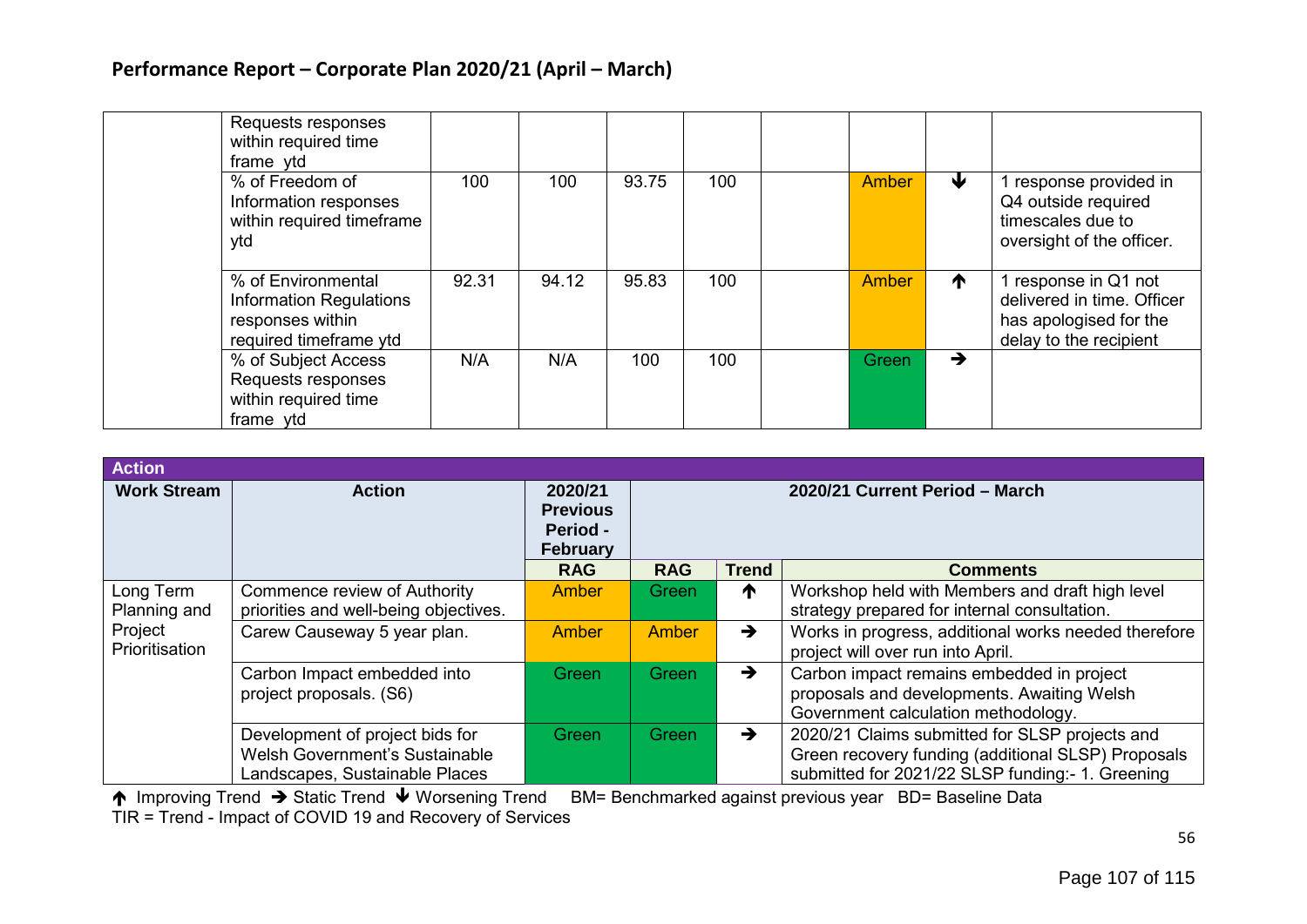|                                                    | <b>Scheme and Visit Wales 'Brilliant'</b><br>Basics' fund.                                                                                                   |       |       |               | Agriculture in the Park 2. SDF focused on climate<br>change 3. Community woodland 4. Access to the<br>National Park 5. Electric Vehicle charging phase 2<br>Total funding requested £900,000 Also collaboration<br>projects submitted with other DL x 3.                                                                                                                                                                                               |
|----------------------------------------------------|--------------------------------------------------------------------------------------------------------------------------------------------------------------|-------|-------|---------------|--------------------------------------------------------------------------------------------------------------------------------------------------------------------------------------------------------------------------------------------------------------------------------------------------------------------------------------------------------------------------------------------------------------------------------------------------------|
|                                                    | <b>Strategic Engagement: Monitoring</b><br>and responding to legislative, policy<br>and operational impacts and<br>opportunities post withdrawal from<br>EU. | Green | Green | $\rightarrow$ | Authority continues to work with partners to monitor<br>impact of withdrawal from EU.                                                                                                                                                                                                                                                                                                                                                                  |
| Fundraising<br>and Income<br>Generation            | Providing continued support to<br>Pembrokeshire Coast National Park<br>Trust.                                                                                | Green | Green | $\rightarrow$ | The Pembrokeshire Coast National Park Trust has<br>had a successful final quarter, receiving donations for<br>multiple campaigns including; First 1,000 Days -<br>which has now been completely funded by the<br>charity, Make More Meadows campaign, Wild About<br>Woodlands campaign. During 2020.21 the charity<br>has generated over £60,000 to fund projects in the<br>National Park.                                                             |
|                                                    | <b>Funding Progress for Prioritised</b><br>Projects                                                                                                          | Green | Green | $\rightarrow$ | First 1,000 Days has now received full funding and<br>will launch this Spring. Roots to Recovery - the 2nd<br>stage application has been submitted for the newly<br>developed supporting volunteering project, with<br>outcome due the end of May. Projects under<br>Sustainable Landscapes, Sustainable Places<br>2021.22 have been submitted and all approved, with<br>the exception of one, which has been revised and<br>resubmitted for approval. |
| Workforce<br>Development                           | Development of People Plan.                                                                                                                                  | Green | Green | $\rightarrow$ | People Plan complete - to be discussed and agreed<br>with CE.                                                                                                                                                                                                                                                                                                                                                                                          |
| Improving how<br>we work:<br>Digital<br>Approaches | Digital Transformation Programme.                                                                                                                            | Green | Green | $\rightarrow$ | In collaboration with key stakeholders within the<br>Countryside, Community and Visitors Services<br>organisation, work is well underway to map the<br>current AS IS processes which will form the basis on<br>which to identify solutions and initiatives to drive                                                                                                                                                                                    |

↑ Improving Trend → Static Trend ↓ Worsening Trend BM= Benchmarked against previous year BD= Baseline Data

TIR = Trend - Impact of COVID 19 and Recovery of Services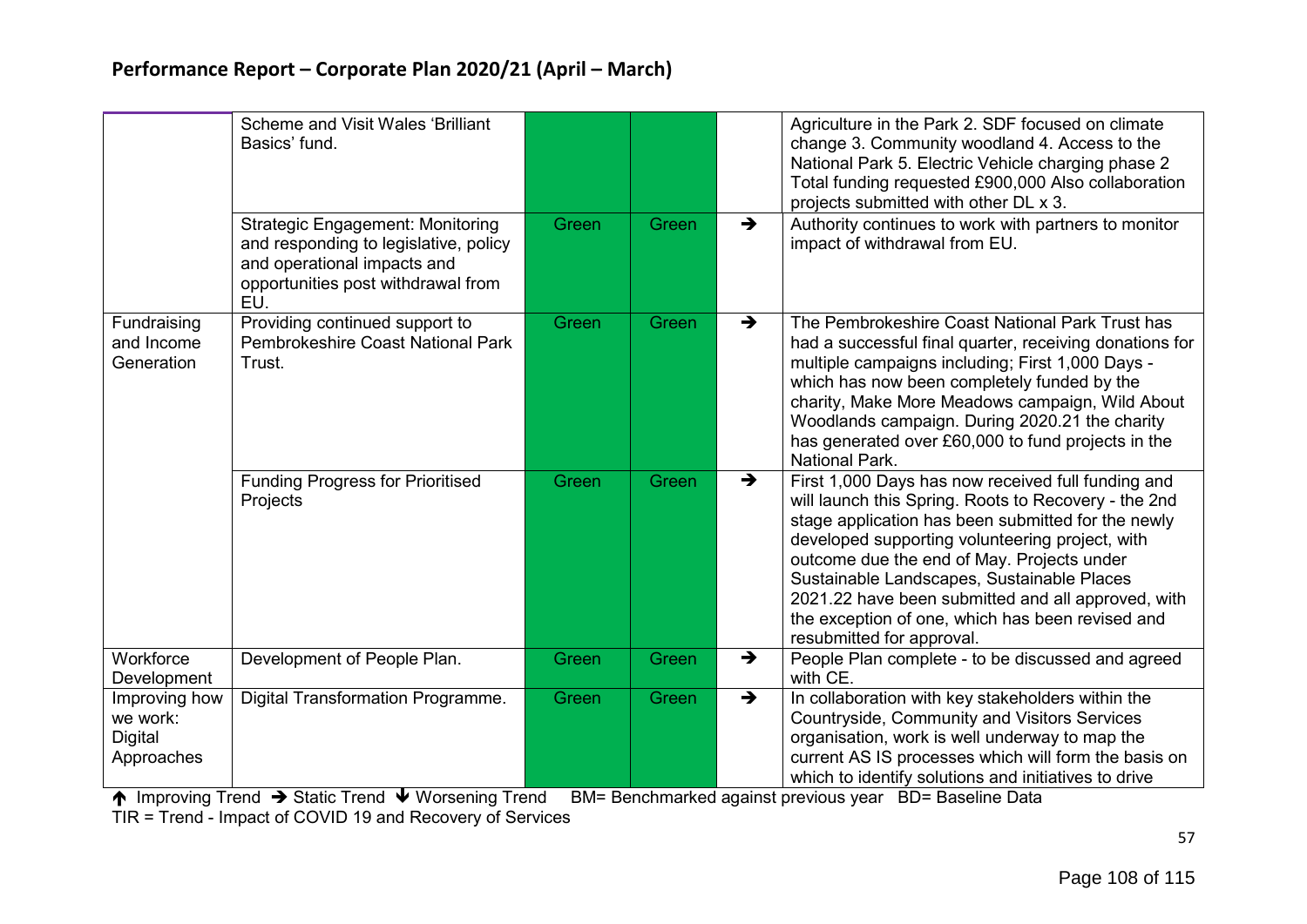|                                          |                                                                                                                                           |              |              |               | efficiency and effectiveness. Phoenix Software have<br>been engaged to provide a 30 day consultation to<br>help the Authority identify an optimised Microsoft 365<br>licensing solution, the output of which will be                                                                                                                                                  |
|------------------------------------------|-------------------------------------------------------------------------------------------------------------------------------------------|--------------|--------------|---------------|-----------------------------------------------------------------------------------------------------------------------------------------------------------------------------------------------------------------------------------------------------------------------------------------------------------------------------------------------------------------------|
|                                          | Implementing switch to Office 2016<br>across the Authority.                                                                               | Green        | Green        | $\rightarrow$ | presented to the Leadership Team for consideration.<br>Action Completed in November. Rollout of Office<br>2016 to 130 devices completed in November.                                                                                                                                                                                                                  |
|                                          | Replacement of HR System.                                                                                                                 | Green        | Green        | $\rightarrow$ | System being tested and due for phased roll out to<br>Finance, IT and other Corporate Services in April<br>2021 before wider roll out in Q1/Q2 of 2021.                                                                                                                                                                                                               |
|                                          | <b>Replacement of Performance</b><br>Management System.                                                                                   | Green        | Green        | $\rightarrow$ | Action Complete. New system in place and<br>operational. Staff inputting into new system, data<br>contained on the system forms the basis for<br>performance reports reported to Members.                                                                                                                                                                             |
| Member<br>Development                    | Support for Member Support and<br>Development Committee and<br>achieving Wales Advanced Charter<br>for Member Support and<br>Development. | Green        | Green        | $\rightarrow$ | NPA resolved on 24 March 2021 to submit<br>application to the Welsh Local Government<br>Association for Advanced Charter for Member<br>Support and Development. Submission in the<br>process of being finalised and will be submitted by<br>the end of April 2021.                                                                                                    |
| Health and<br>Safety                     | Ways of Working: Digitise Health<br>and Safety Reporting                                                                                  | <b>Red</b>   | <b>Red</b>   | $\rightarrow$ | A review of the system will be put on hold until April<br>2021 and after the introduction of the HR system.                                                                                                                                                                                                                                                           |
| Corporate<br>Compliance<br>and Standards | <b>Respond to Audit Wales</b><br>recommendations - 5 Ways of<br>Working.                                                                  | Green        | Green        | $\rightarrow$ | Draft Resilience review report received for comment<br>in March. Audit Wales to present final report to NPA<br>in May.                                                                                                                                                                                                                                                |
|                                          | Respond to Internal Audit<br>Recommendations.                                                                                             | <b>Amber</b> | Green        | ↑             | Recommendations reviewed and applied where<br>appropriate                                                                                                                                                                                                                                                                                                             |
|                                          | Further develop corporate approach<br>to data protection compliance.                                                                      | <b>Amber</b> | <b>Amber</b> | $\rightarrow$ | New external Data Protection Officer appointed by<br>Members at NPA on March 24th. Complaint received<br>relating to consent and cookies on website. Self-<br>reported to ICO in relation to PECR regulation.<br>Response received from ICO, incident not<br>considered a reportable breach. Authority has now<br>improved its granular cookie consent on its website |

↑ Improving Trend → Static Trend ↓ Worsening Trend BM= Benchmarked against previous year BD= Baseline Data

TIR = Trend - Impact of COVID 19 and Recovery of Services